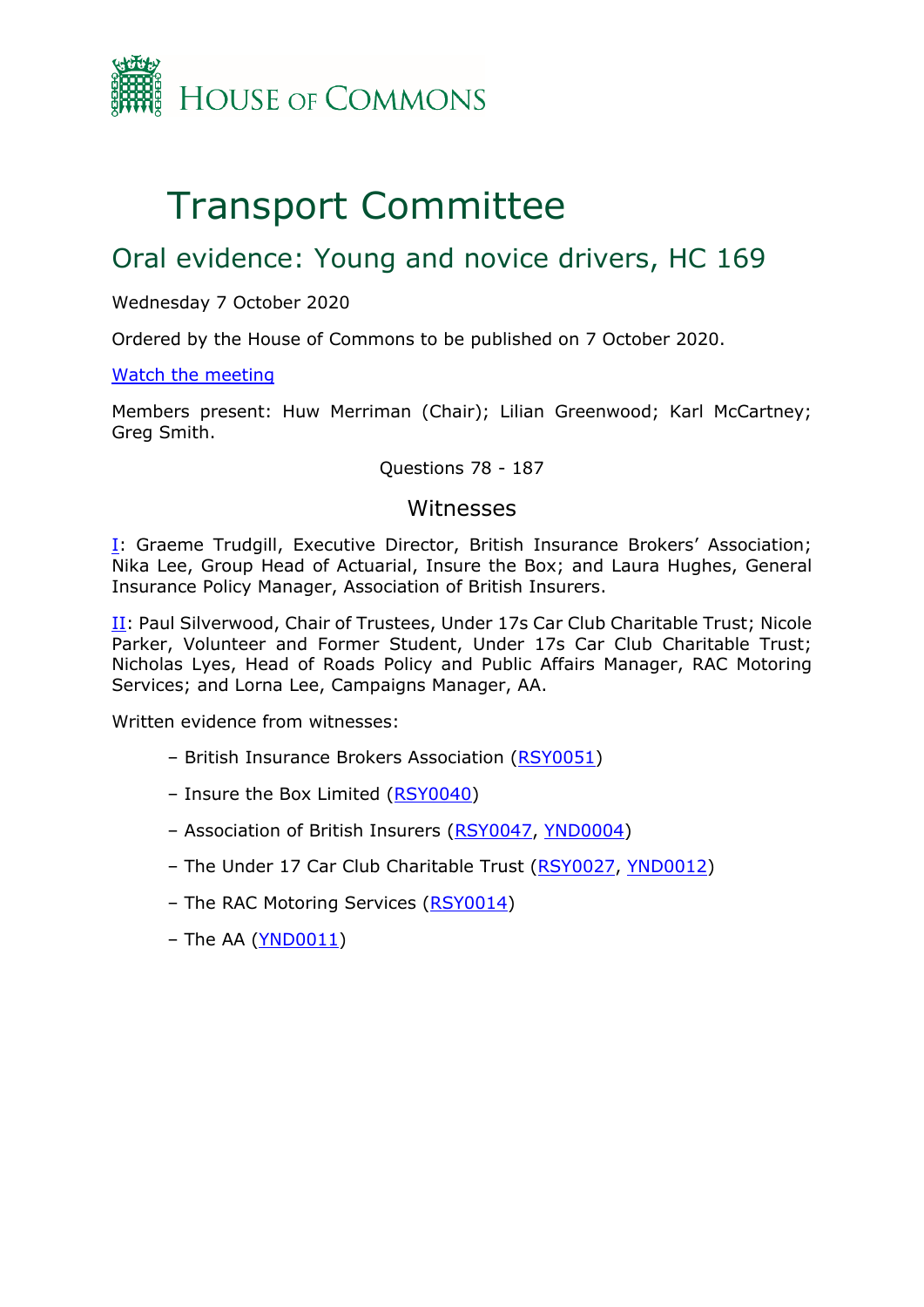

# Examination of witnesses

<span id="page-1-0"></span>Witnesses: Graeme Trudgill, Nika Lee and Laura Hughes.

Q78 **Chair:** This is the Transport Select Committee's inquiry on young and novice drivers. Can I ask the witnesses on our first panel to introduce themselves?

**Graeme Trudgill:** Graeme Trudgill, executive director at the British Insurance Brokers' Association—BIBA.

*Nika Lee:* Nika Lee, actuary at Insure the Box.

*Laura Hughes:* Hi. Laura Hughes from the Association of British Insurers. I am a manager in a general insurance policy team.

Q79 **Chair:** Thank you. Welcome to all three of you. We are very keen to get your evidence. We have had a couple of sessions. At the very first public evidence session, we heard from groups and academics and from Brake, the road safety charity, looking at what more can be done to reduce the collision rate for young and novice drivers, but of course that would come with restrictions in part.

We then had a really excellent session with some students from around the country, using Zoom, to try to get their points. Notwithstanding some of the dangers, which they understood, by and large they were not looking for their liberties to be restricted. We have had an interesting dynamic, and now we are keen to get your views across that space as well.

I will start by setting the scene with some of the statistics that have struck us. Young drivers are over-represented in collisions across Great Britain; drivers between 17 to 24 account for 7% of full driving licence holders but were involved in 16% of fatal and serious accidents in 2018, which is a worrying statistic. The number of car drivers aged between 17 and 24 killed on the roads is falling; 99 young car drivers were tragically killed in 2018, but that was a 37% drop from 2010 and a 78% drop from 1990, so it appears that things are improving even if there is still some way to go.

Notwithstanding those statistics on casualties, do young drivers account for a disproportionate number of claims when it comes to insurance?

*Laura Hughes:* Thank you very much for having me here today.

Yes is the answer. Our statistics set out not only a high number of claims, but the accidents they are in are fatal, often involve multiple injuries and a greater number of people. It is about 10% of the claims that we see for young drivers. We know that the serious crashes are due to the number of passengers, the level of distractions, night-time driving, high speeds and adverse driving conditions; that is what we see from the statistics and it reflects why premiums for young drivers are indeed high, because the risks are very high.

Q80 **Chair:** Thank you very much. Nika, what do you see at Insure the Box?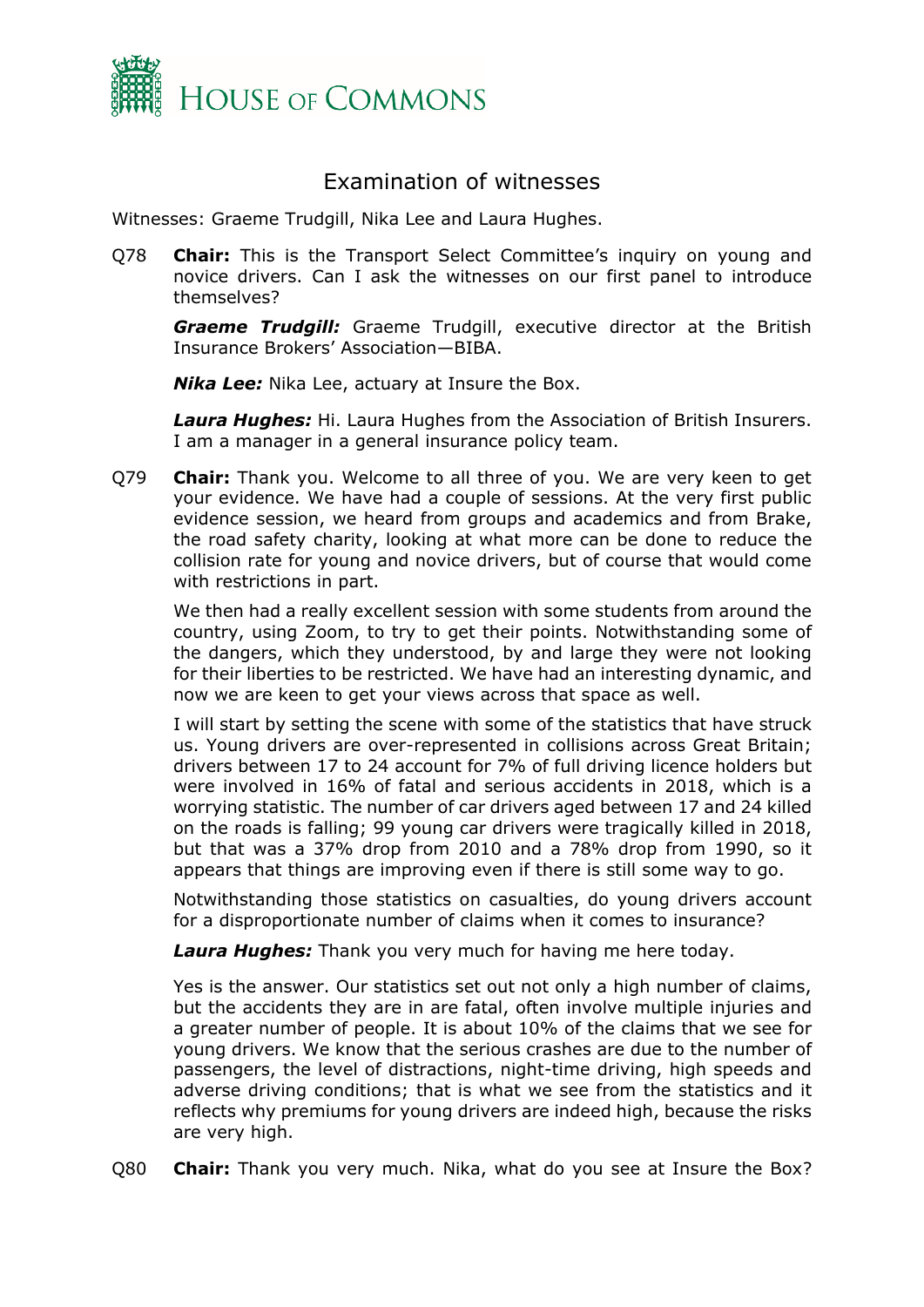

Are a disproportionate number of your insured younger in any event, so it may be distorted?

*Nika Lee:* We are a member of ABI, so the statistics that Laura quoted include our experience. Our customers are mainly young drivers and novice drivers, and our claim frequency is higher than the industry average, which shows that younger drivers and inexperienced drivers have a higher claim frequency than the average driving population in the UK.

Q81 **Chair:** Graeme, do you accord with that, and do you have any other angle that you could add?

*Graeme Trudgill:* Yes, we do. Figures that we have show that drivers aged 17 to 24 are five times more likely to be involved in an accident that causes significant bodily injury to a third party or themselves, and they are three times more likely to be involved in a crash as a result of excessive speed and loss of control of the vehicle. Yes, I absolutely concur that they are a greater risk. It is due to a combination of age and experience, we believe.

Q82 **Chair:** Graeme, I would like to drill into that with my next question. You have touched on some of the matters, but we are keen to get a better understanding of the key reasons why young drivers are involved in a larger proportion of collisions, so it would be great to get the take of all three of you on that.

*Graeme Trudgill:* We concur with the Department for Transport's evidence that those incidents tend to be caused more by greater speeding, loss of control of the vehicle and the inexperience of the driver. When the police attend the scene of an accident, they usually record what they believe the causation was, and the factor of speeding, loss of control and an inexperienced driver, along with careless driving, tends to be the most dominant cause for young driver incidents, particularly on rural roads where they tend to go around the corners too fast, due to their inexperience. We see major incidents there, in the insurance industry.

**Nika Lee:** We are a telematics insurer so we have telematics data, which is actual driving data, on how young drivers are driving and using their vehicles on the road. Within the young driver segment, or among young drivers, there are young drivers who are more likely to speed and therefore have an accident. Younger drivers who tend to drive more safely are, therefore, less likely to have a crash.

However, when you look at driving behaviour and the broader age of drivers, driving behaviour alone does not explain why young drivers have higher claims than older drivers. The same driving behaviours—for instance, speeding, excessive speeding or persistent speeding—do not explain all the age variation that we see in the claims statistics.

*Laura Hughes:* I echo what both Graeme and Nika have set out. The reality is that young drivers are causing catastrophic injuries and having severe crashes because of lack of experience. There is a sense of recklessness, I suppose, and bravado from being young and inexperienced,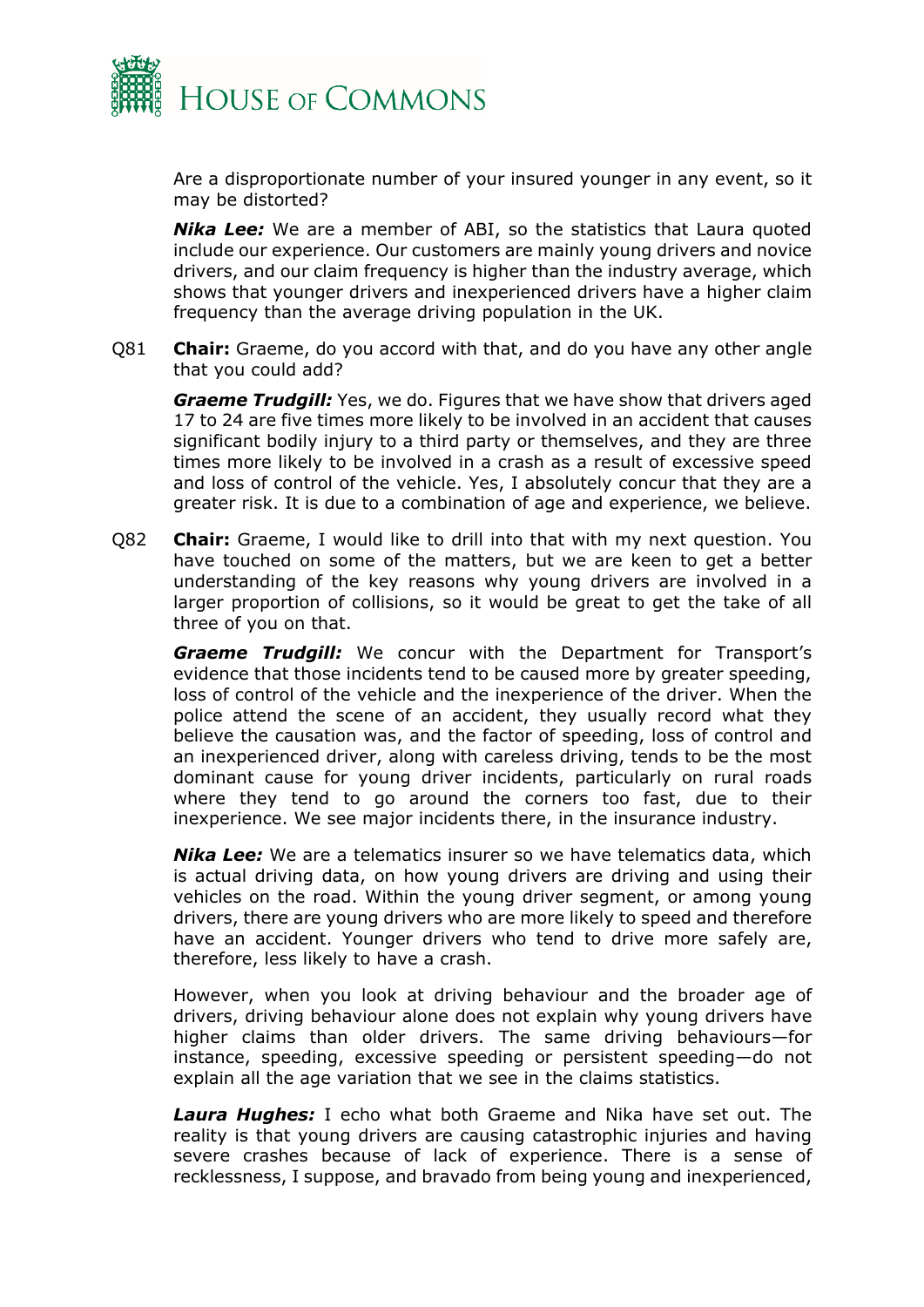

and often not having time to understand the road and the dangers that it presents when they have just learned to drive.

Q83 **Chair:** That being said, what do you believe accounts for the fall in the number of young drivers who are killed? It seems to suggest, looking at that particular evidence, that perhaps young drivers are driving in a better manner than previously, or is it down to car safety design technology, in your view?

*Graeme Trudgill:* We have looked at that in great depth, and since telematics policies were introduced—car insurance policies where the driver's driving is monitored—we have seen a correlation between the reduction in road traffic accidents for young drivers and the increase in take-up of telematics policies. Telematics policies have developed over the years, so you have the black box in the car, as Nika has, and there are other products now that plug into the OBD port—the diagnostics port in your car; you can have downloadable apps and a smart tag with Bluetooth that speaks to the app to give greater accuracy.

There are statistics from firms such as Marmalade that show that the average young driver accident rate is one in five, but when you have a telematics device it improves to one in 18, so it is more than three times safer. It is similar for some of the other providers. Carrot sees a 42% reduction in accidents with a telematics device, compared with a normal driver, and Ingenie sees a 46% reduction. LexisNexis reports a significant reduction as well, in line with Marmalade. We see genuine evidence of people moderating their driving behaviour; they consider it as like a copilot in their car giving them advice. They can check in using an electronic dashboard on their phone or on a website to see their driving score and whether their driving has been good that week.

Some providers give credits, discounts or vouchers if people's driving is good. If their driving is not so good, they might get a flag or a text message saying that perhaps they need to go on an Institute of Advanced Motorists course or they will not get the discount that month. Parents, who often pay young drivers' premiums, see that information as well, so the young driver is very conscious that their premium is already high because they are young but that they can take control of their premium and get a cheaper premium.

What we see most of all are the fabulous road safety improvements. We believe that the road safety improvements over the last few years, which you highlight, Mr Chairman, have been due to the uptake of telematics. We now see around 1 million telematics policies being used by young drivers on the road today.

Q84 **Chair:** You put it down more to telematics than to the design safety features of a car if there is a collision. Can you show that there are fewer collisions, on that basis, for younger people?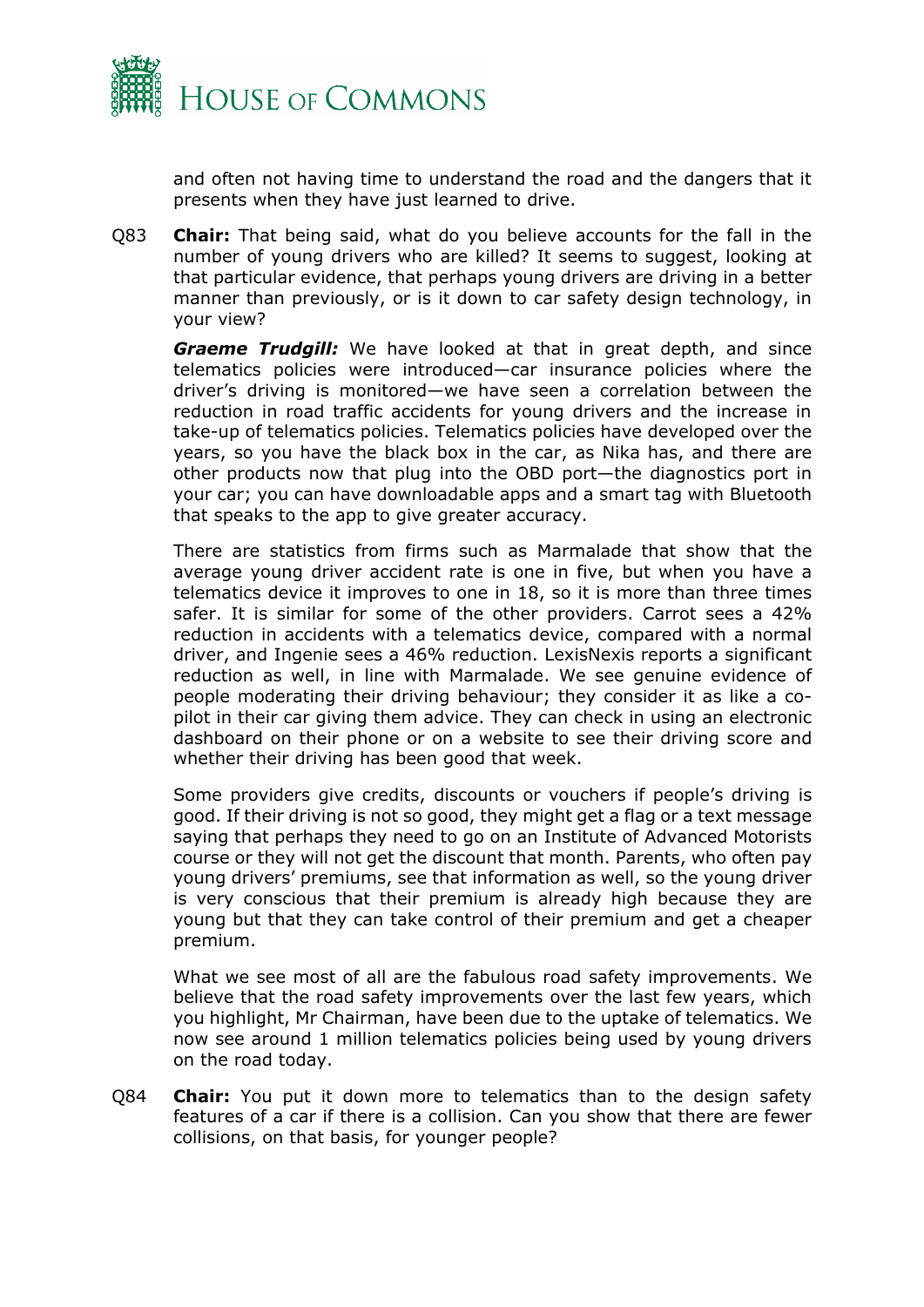

*Graeme Trudgill:* Yes, we absolutely believe there are fewer collisions because of telematics. Telematics monitors things like your speed, your acceleration, your braking force, your mileage and your cornering. It can even send you a message if you are cornering too quickly on rural country roads; it will send you a message saying your grip is reduced by 25%, so it serves as an educational piece of information for a driver as well.

There is some improvement to be had from the technology in cars. Certainly, cars with autonomous emergency braking—AEB—are much safer than cars without it, but of course many young drivers can only afford smaller, older cars and do not have the benefit of the more modern cars with AEB, so that is another recommendation. We always say to a young driver that they should look for a car with autonomous emergency braking.

Q85 **Chair:** Nika, we are going to ask you specifically about telematics, so perhaps I could ask Laura to comment on the same field as Graeme. Do you believe that the reduced death rate is down to the design inside the car, telematics or the design of the road? Or are young people better drivers than when I was driving as a younger person?

*Laura Hughes:* The reality is that it is a mixture of it all. Clearly, telematics has a large part to play in being able to provide feedback, especially to drivers who are not doing so well. It offers them incentives and is certainly a great mechanism for enabling safe young drivers to obtain a more affordable premium, so we are fully supportive of telematics being a part of the picture.

Obviously, the design of cars has improved significantly and cars are becoming safer; they have a lot more warning systems both inside and out. That will play a part, but, as Graeme noted, it is more likely that young drivers have the less modern cars, and therefore maybe could lack some of those warning systems.

We also see the investment that the Government have put into the road system. The increase in that will play a part. It is a big mixture, but the question really is whether the number of deaths has decreased enough for the Committee to feel satisfied that roads are getting safer. From where we sit, telematics is a great part of the picture but it is not a panacea for road safety, which is why we are campaigning for graduated driving licences, in whatever form is suitable in the UK, to be made mandatory.

**Chair:** Thank you. We are going to drill further into telematics, black boxes and the cost of insurance, so Nika I will save you for the first question, which is from my colleague Karl McCartney.

Q86 **Karl McCartney:** My first question is to all the panel, but obviously I will start with Nika. We have just heard that black boxes, although we do not have empirical evidence, are improving road safety for young and novice drivers, and presumably their insurance is cheaper. What are your opinions about the growth of app-based telematics that can be used on smartphones and monitor driver behaviour, without being hardwired into the car itself?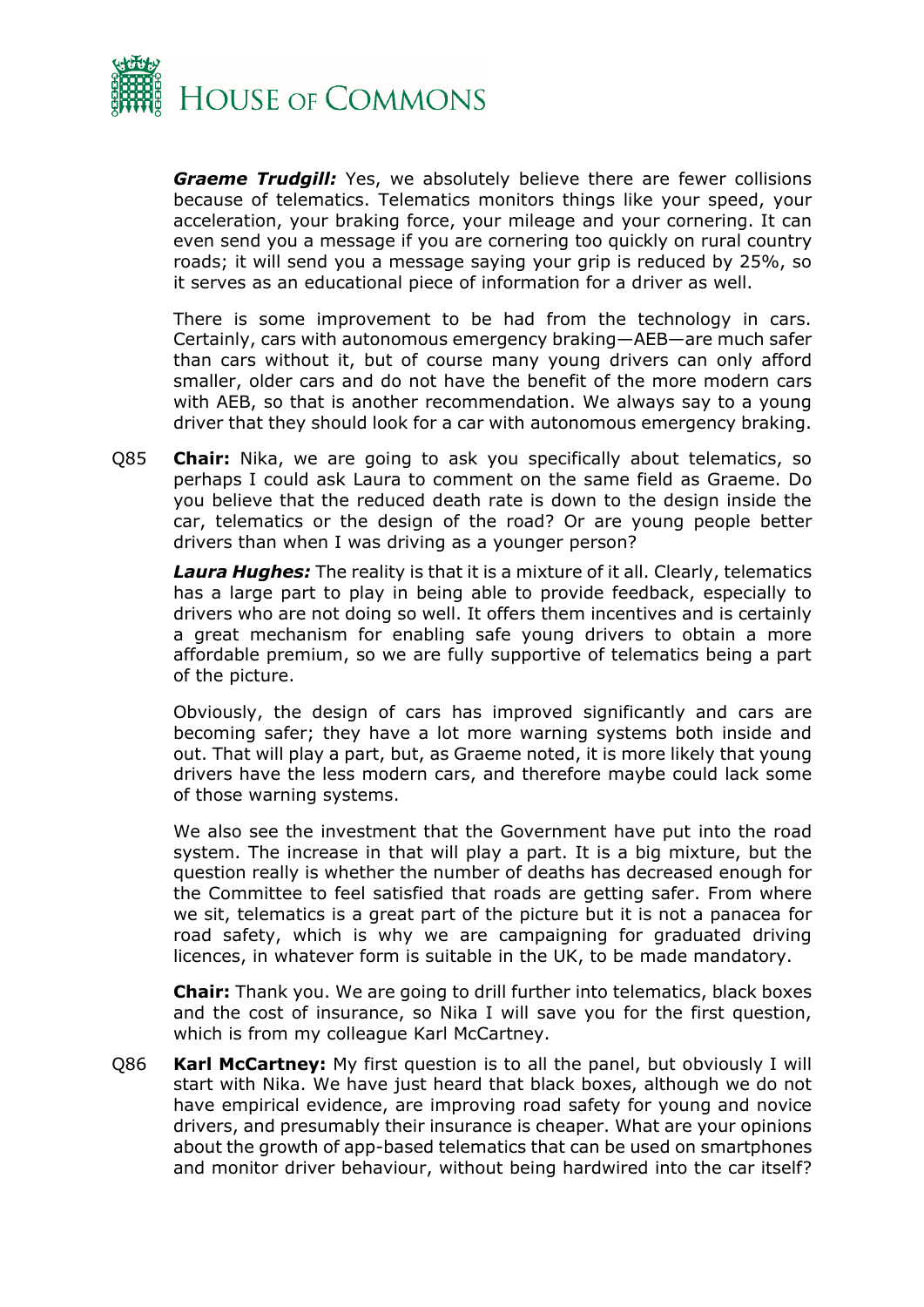

Is that going to replace black boxes in the near future, and would a similar reduction in insurance costs be brought forward for that?

*Nika Lee:* I believe apps have a role in providing telematics insurance and feedback to drivers on their driving behaviour. We do not rely solely on an app; we have hardwired boxes installed professionally. We send out a professional installer to install a box in the car, and that actual installation—

Q87 **Karl McCartney:** Can I stop you there? How much does it cost each driver to have that installed in their car?

*Nika Lee:* The cost has been coming down over many years—

Q88 **Karl McCartney:** It might well have been, but how much does it cost?

*Nika Lee:* Do you mean the box itself or the installation?

Q89 **Karl McCartney:** No, how much does it cost for the insured person to have that box installed in their car?

*Nika Lee:* The box itself is about £30, and then there is an installation cost that goes on top of that. I can come back with the exact numbers, but it would be about £80, combined with the box.

Q90 **Karl McCartney:** On top of their insurance costs, usually well over £1,000, you are then charging them £130 to have the black box installed.

*Nika Lee:* Overall, that is still cheaper than buying normal insurance.

Q91 **Karl McCartney:** That's as may be. How much do you charge to remove the black box from their car?

*Nika Lee:* We do not charge to remove the black box, but there is, depending on why the removal is made—if it is a cancellation, there is a cancellation fee that the customer—

Q92 **Karl McCartney:** Which is how much?

**Nika Lee:** I do not have the numbers, but I am happy to get back to you on that.

Q93 **Karl McCartney:** Do either of the other witnesses want to answer the question? What do you think about apps replacing black boxes and the cost of black boxes being installed?

*Graeme Trudgill:* The apps are now proving more popular. The boxes have been the dominant type of telematics policy for a long time, but now more and more apps are coming out. They are becoming more accurate by having a smart tag that you put behind your rear-view mirror on your windscreen; it uses Bluetooth to pair with your phone. Once it is paired with your phone, it can do things like tell if you are texting on your phone or using your phone inappropriately while you are driving. It is another measure—another safety measure—that is introduced to help reduce incidents. The providers that—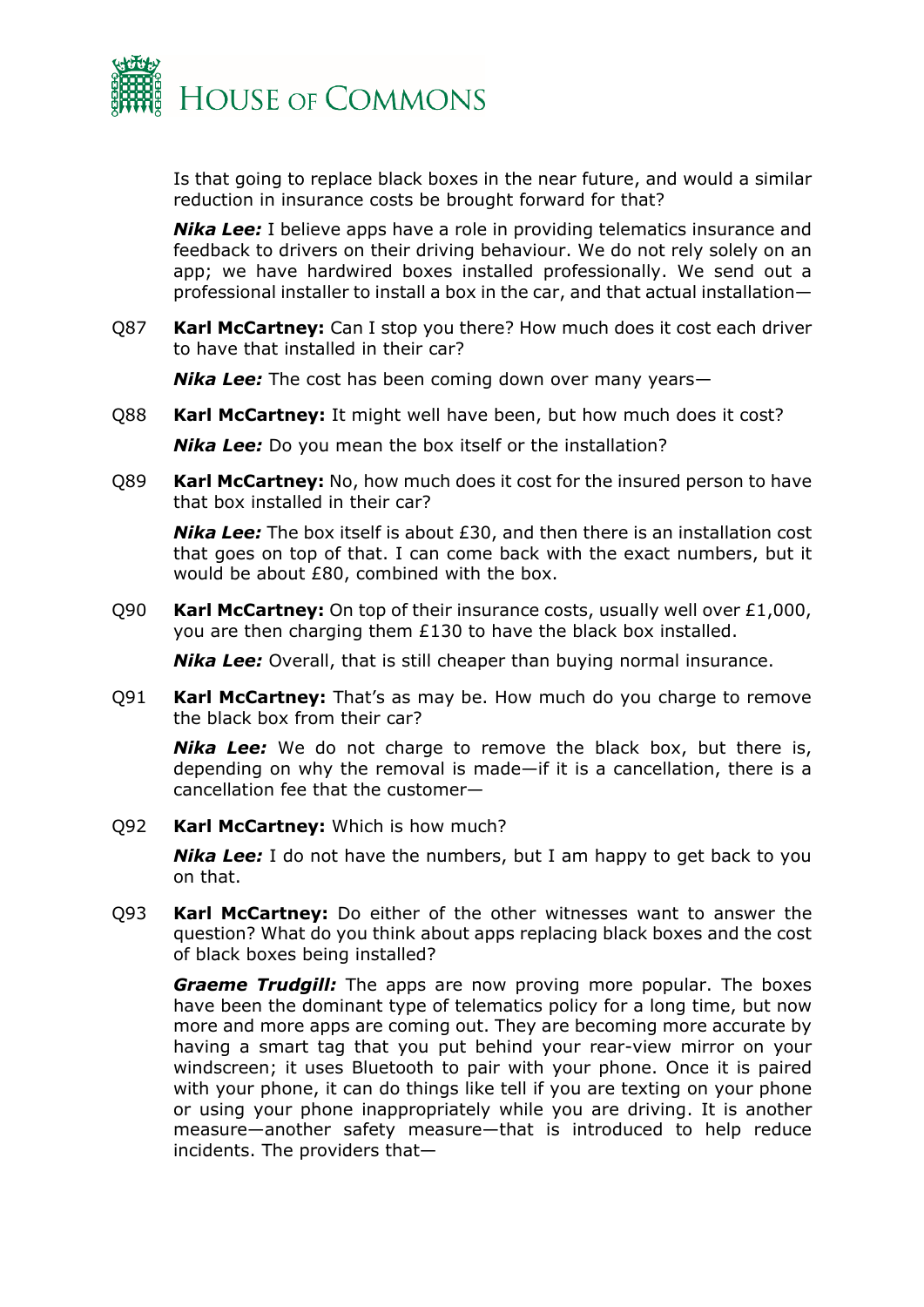

Q94 **Karl McCartney:** It might well be another measure and another safety measure, but it is another Big Brother measure, isn't it?

*Graeme Trudgill:* Young drivers are very open to telematics policies now. When they first came out 10 years ago, the *Daily Mail* called them the spy in the car, but if a young driver can save 30% on their premium, and their parents want them to have it because they know they will be a safer driver, then—

Q95 **Karl McCartney:** I am sorry to interrupt you. You claim they save 30% on their premium, but we have just heard they are probably then spending 10% or 15% more to have the black box installed. Perhaps there will be a cost for having an app instead of a black box, and obviously there is a cost as well if you cancel your insurance or do not carry on with that insurer after a year and have to have the black box removed.

*Graeme Trudgill:* There is no cost to download the app, and various providers do not charge for the black box; it is accommodated in part of the overall premium to begin with.

Q96 **Karl McCartney:** That is reassuring to hear. Thank you.

*Graeme Trudgill:* The app is proving to be a new way for people to access insurance, get cheaper insurance and an insurance that means that they are a safer driver. There are other benefits. We have looked at some of the evidence; 60% of new driver policyholders look at their driving score between one and five times a week, so they are monitoring how they are doing. They keep on top of it and make a conscious effort to drive more safely and improve their score, so we would encourage the apps. There are more and more of them coming now.

#### Q97 **Karl McCartney:** Laura, do you want to add anything?

*Laura Hughes:* It is something that is improving through time. The black box is in the car and can provide feedback, but there are costs associated with putting it in. We have heard reports of apps telling people they are driving too fast when they are on a train and things like that. There are certain benefits and negativities to both, but the technology is advancing and the apps are becoming better and better as time goes on.

Q98 **Karl McCartney:** We spoke to a group of school and college students two weeks ago, who were concerned about the high cost of insurance for young people and the effect it can have perhaps on their motivation or their ability to drive, especially in rural areas.

We are told that black boxes, or apps, will help bring down insurance costs, particularly for young people, but when determining insurance costs, in your opinion, what is the biggest impact on the cost? Is it the driver's age, where they live, or how new the driver is, or is it that because they have a black box they are going to get a bigger reduction on their astronomic premium? Astronomic is my word; one of the young people used the word "horrific" to describe the cost of insurance, and many of us as parents would agree with that.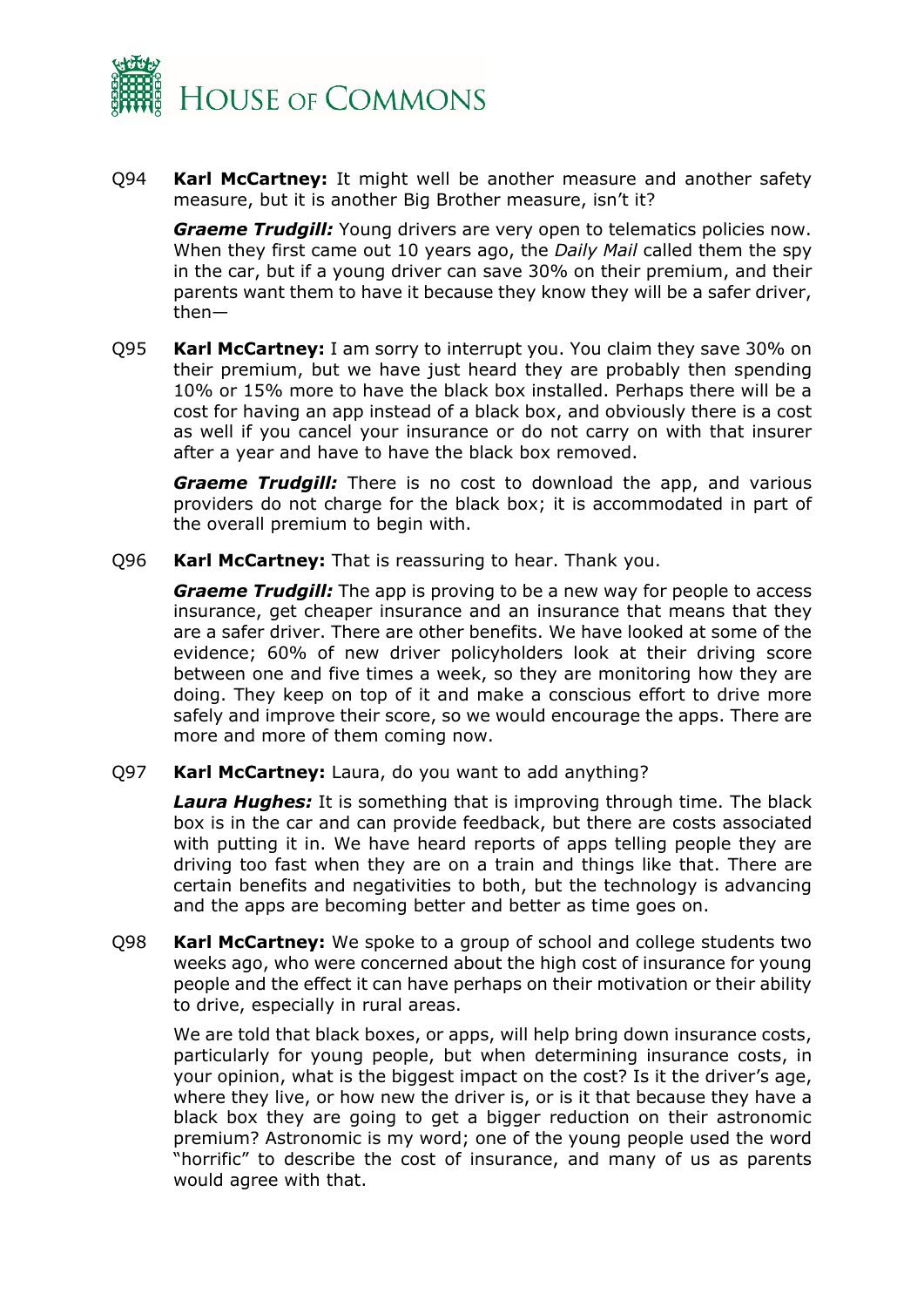

*Laura Hughes:* There is a huge range of factors, some of which you have just mentioned, that go into how an insurer calculates an associated premium. What most people do not understand is that the premium is largely based on the risk, and the highest cost or associated cost for high premiums is because of the high catastrophic injuries and the millions of pounds that often have to be paid out on insurance policies when somebody has had life-changing injuries and needs 24-hour care for the rest of their life. That sort of—

Q99 **Karl McCartney:** How often do those accidents happen where the driver is young and not insured at all?

*Laura Hughes:* Sorry, could you repeat the question?

Q100 **Karl McCartney:** How often do those accidents happen when the young driver is not insured at all?

*Laura Hughes:* I would have to get back to you on that and speak—

Q101 **Karl McCartney:** The insurance industry picks up the tab for that as well, and we all, as premium buyers, pick up the tab for that. If you, as the insurance industry, keep making it more and more expensive for young people to drive, unfortunately the incidents of young people who do not even pay insurance but continue to drive on the roads and potentially cause accidents, catastrophic or otherwise, are certainly going to go up, are they not?

*Laura Hughes:* Potentially, yes. The current premium for an 18 to 20 year-old is £948; that has come down slightly from last year, which was over £1,000 and I think we can see—

Q102 **Karl McCartney:** That is to drive what type of car and to have what sort of telematics included? Is that everything you can possibly have?

*Laura Hughes:* That is the average premium, looking across the board, across the UK.

Q103 **Karl McCartney:** Do you know how much it would cost, say, for instance for a 17 or 18-year-old to drive a 21-year-old Golf, under—

*Laura Hughes:* That is a commercial decision for an insurer to make, taking into account the various factors that they choose and the level of appetite they have, so—

Q104 **Karl McCartney:** Do you think £1,500 is reasonable—

*Laura Hughes:* I wouldn't be able to comment on what the appropriate cost is.

Q105 **Karl McCartney:** Most people would see that as outrageous.

*Laura Hughes:* That is where we are looking at the benefits that telematics can bring to safe drivers; they can have those types of boxes installed or use the app and prove to their insurer that they drive safely. Where we have seen the benefit is that safe young drivers, who take care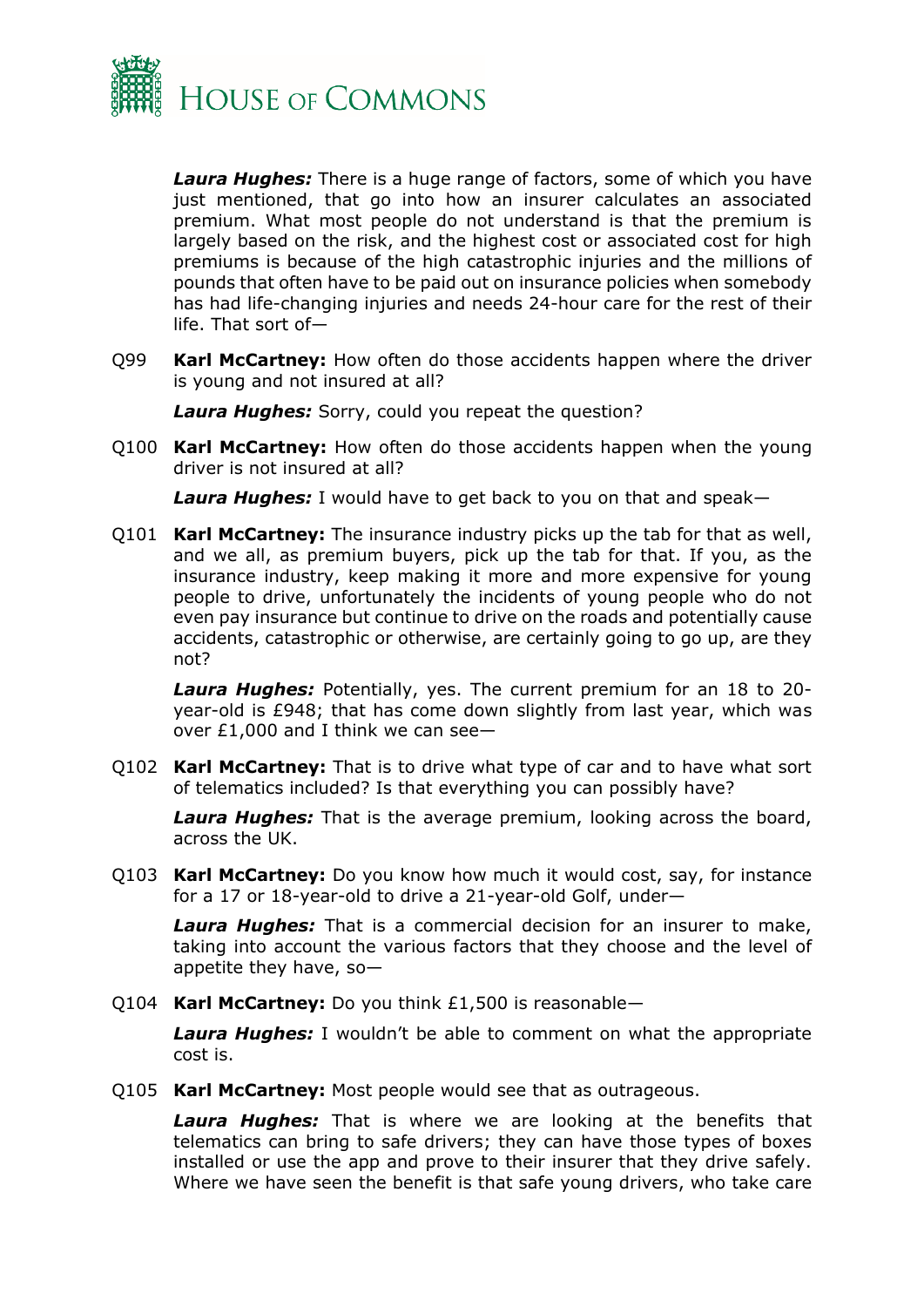

and are responsible, are able to prove to their insurer that they are safe and get a much more affordable—

Q106 **Karl McCartney:** After a year of driving and having no accidents and therefore having a year's no-claims bonus, would that bring it down to the £900 level, do you think?

*Laura Hughes:* That would be dependent on various insurers—

Q107 **Karl McCartney:** I will take that as a no. If it was a yes, I am sure you would have said yes. We will move on.

*Laura Hughes:* I cannot comment on the specific—

Q108 **Karl McCartney:** I understand it is difficult for you; you are not an insurer, but you represent them. Graeme?

*Graeme Trudgill:* Sorry, is the question about average premiums?

Q109 **Karl McCartney:** Yes. What would bring down the premiums for young drivers? Is it just whether they have a black box? Is it their age? Is it perhaps that they have one year's no-claims bonus because they have driven for a year with their own insurance and not had any accidents?

*Graeme Trudgill:* A year's no-claims bonus traditionally has been a discount of about 30%, so that would be a significant benefit, and we would always encourage a young driver to have that safe—

Q110 **Karl McCartney:** Is that looking at having a black box or an app?

*Graeme Trudgill:* Yes, a no-claims bonus can also apply to black box policies, but, of course, everybody is different. The three main rating factors are the driver, the vehicle and the area where you live. The driver, in our members' view, is the principal factor because of their age, their experience, convictions, occupation and mileage. Everything to do with them is the principal thing. Insurance is all about risk-based pricing, so the driver who is using the car every day is the primary rating factor.

Q111 **Karl McCartney:** Thank you for that, Graeme. Nika, I have given you a chance to listen to the other answers. Is there anything you would like to add to what has been said?

**Nika Lee:** It is just about how we use the driving behaviour information to give back to customers and reward customers on their renewals. You asked what would drop the premium the next year. In 2019, we gave, on average, a 36% discount to young drivers renewing for the first time. That group are above average good drivers, so it indicates that, as a telematics insurer, we recognise safe driving behaviour and the customers get the benefit in terms of the reduced premium.

Q112 **Karl McCartney:** It is interesting to hear that commercial decision that 36%, on average, is the reduction that the drivers receive, but is that part of your customer retention or client retention?

**Nika Lee:** Sorry, what was the question?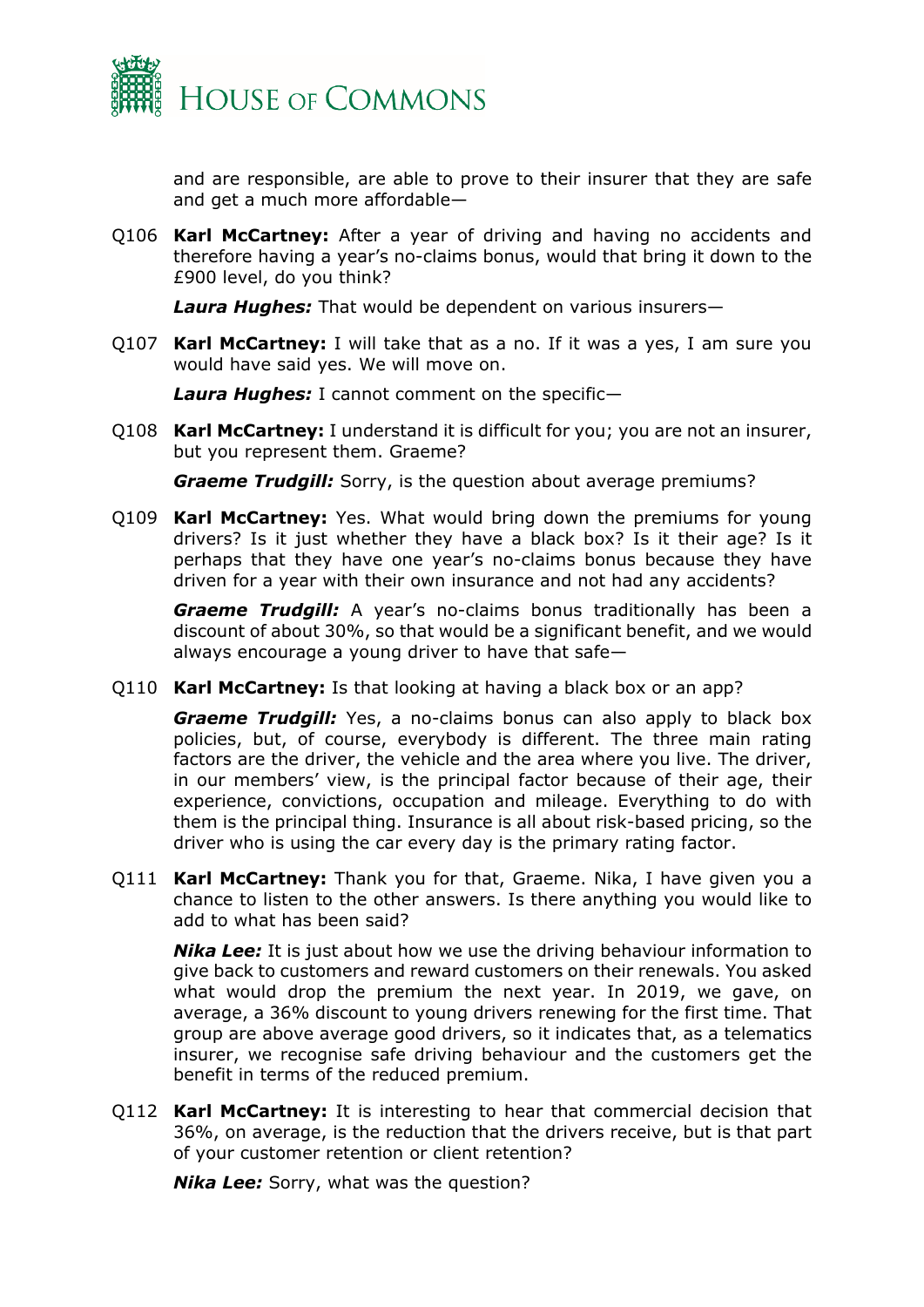

Q113 **Karl McCartney:** Because you offer them after the first year, if they have not done anything wrong, a 36% reduction, how many of your original insured young drivers stay with you as customers?

*Nika Lee:* The safer drivers we reflect in the premium, and there is higher retention than the ones where we tell them that they are not such safe drivers so they are not getting the benefit. It is not as high as some of the more mature drivers.

The problem is that, as they gain more experience, they do not like to have the box fitted in their car, so naturally customers who have gained a no-claims bonus, and can get potentially a better deal out in the market because they have more experience, will leave whether we offer them a discount or not, just because we have a box in their car.

Q114 **Karl McCartney:** Along with the answer to my first question where you are going to provide me with some statistics and some in-depth detail, could you do that for me on the question I just asked, about the numbers of people who are retained or move off? Is that okay?

**Nika Lee:** I will have to get back to you with the exact number if that is okay.

**Karl McCartney:** Thank you very much.

Q115 **Chair:** I want to go back to a few things Karl touched on. First, Nika, do young drivers, when they move away from telematics, revert to their original behaviour, or what would be their original behaviour without the telematics in place, or does that tend to stay with them?

*Nika Lee:* We only offer telematics insurance—

**Chair:** Yes, of course.

*Nika Lee:* Most young drivers who leave us have the box removed. However, what we see is that telematics on its own is not enough to change driving behaviour. Often, people forget that they have a box installed in their car, and unless we communicate on a regular basis and give feedback on a regular basis on their driving behaviour, we do not see the driving behaviour improving. It is more that telematics is an enabler for us to engage customers and promote safe driving behaviour.

Q116 **Chair:** Thank you. Sorry, I asked you a rather unfair question because of your product range.

Laura, the ABI has been critical of the effectiveness of telematics without further reform, and we are going to touch on the graduated licence side. You stated that "young drivers who are unwilling to change their unsafe behaviours are unlikely to take out telematics insurance" and that "telematics alone is not a viable alternative to…reform." Could you expand a little on that statement?

*Laura Hughes:* Certainly. Telematics is a great mechanism, a technological advancement, especially for young safe drivers to obtain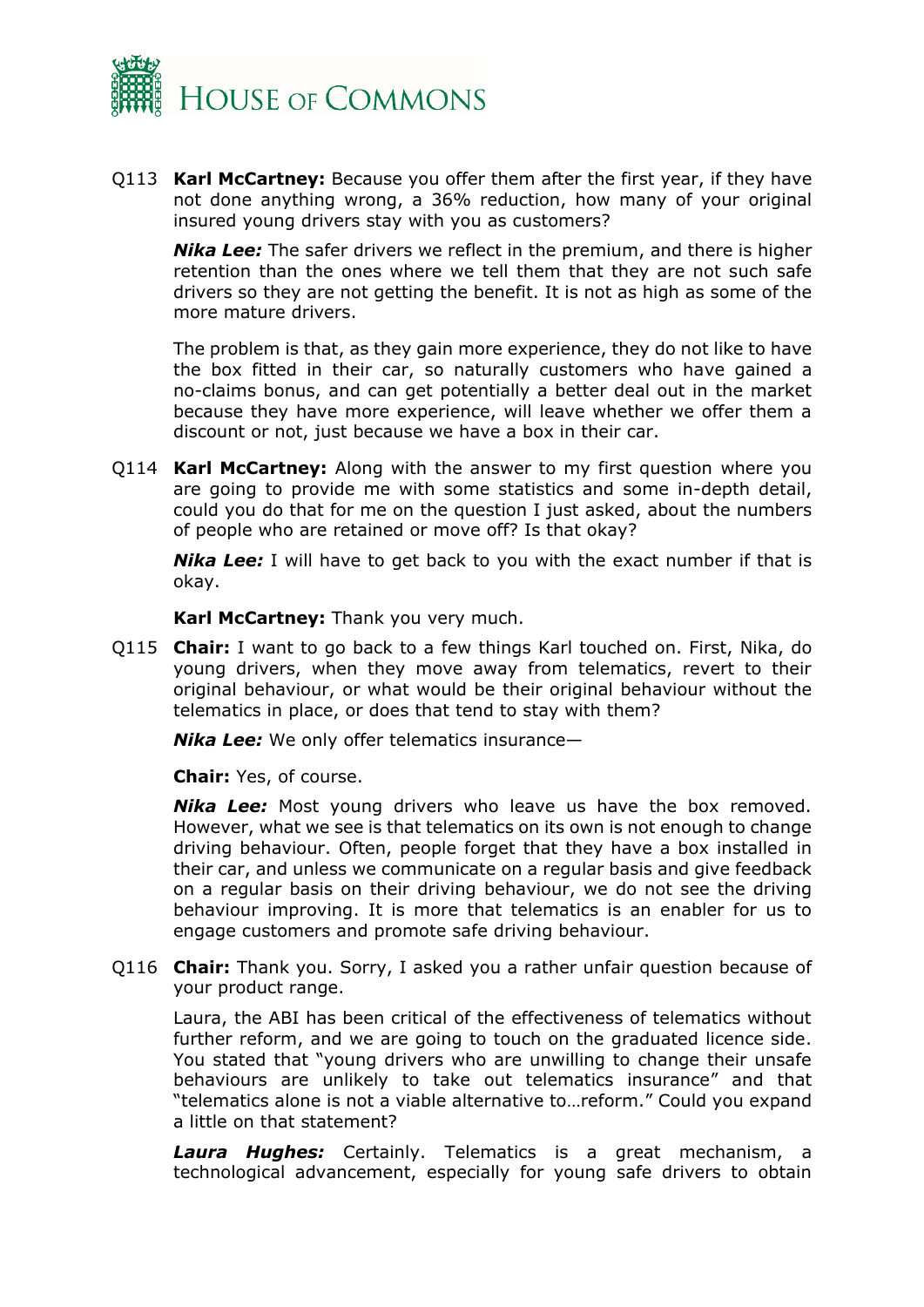

much more affordable premiums. We are very supportive of telematics. We are not critical of it as a mechanism; it is part of the picture, but there is no independent research that has proved its benefits. We know that there is research from various companies that have commercial interests, and that is absolutely fine.

With graduated driving licences, the evidence is indisputable. Across the world, you can see those measures being in place and causing significant reductions in crashes.

Q117 **Chair:** I will not steal Greg and Lilian's thunder, because they are going to ask you a lot of detail on that. Karl touched on this: looking at the numbers of young drivers—not passengers, but drivers—who are tragically killed, do you have the breakdown of those who had telematics, but sadly were tragically killed none the less, those who did not have telematics but were insured, and those who had no insurance at all? Do any of you keep those statistics?

*Laura Hughes:* We do not collect that level of data, unfortunately.

Q118 **Chair:** Is that the case across the insurance field? Graeme, you wouldn't have that either.

*Graeme Trudgill:* No. It is potentially something that could be looked into, but we do not have that data at the moment.

Q119 **Chair:** I am surprised at that because, in a way, one would assume that those who have telematics would be at the lower end, but without data it is very hard to fix policy. Graeme, just staying with you—

*Laura Hughes:* We can certainly look at that. To touch on the telematics point, one of the key issues is that it is not going to change driving behaviour. If you are a bad driver, you are unlikely to take out a telematics policy. As Nika highlighted, if you are a bad driver it may be the case that you have to pay more for a telematics policy or your telematics policy gets cancelled.

The question for the Committee is whether making telematics mandatory, or something like that, has the potential to leave a proportion of dangerous drivers unable to access either affordable insurance or unable to be insured entirely. That is what we very much want to avoid. We want to try to get the issue up front when they are learning to drive.

Q120 **Chair:** Provided that the insured person is driving within the telematics requirements, it should make insurance cheaper, should it not?

*Laura Hughes:* Yes, definitely. The main benefit for a high proportion of young drivers who drive safely is that they can get affordable premiums. Then we are looking at those who drive badly and need to learn how to drive more safely, essentially; there is a risk that they would end up not being able to be insured because they are such high risk.

Q121 **Chair:** Without the data that demonstrates that telematics is safer, there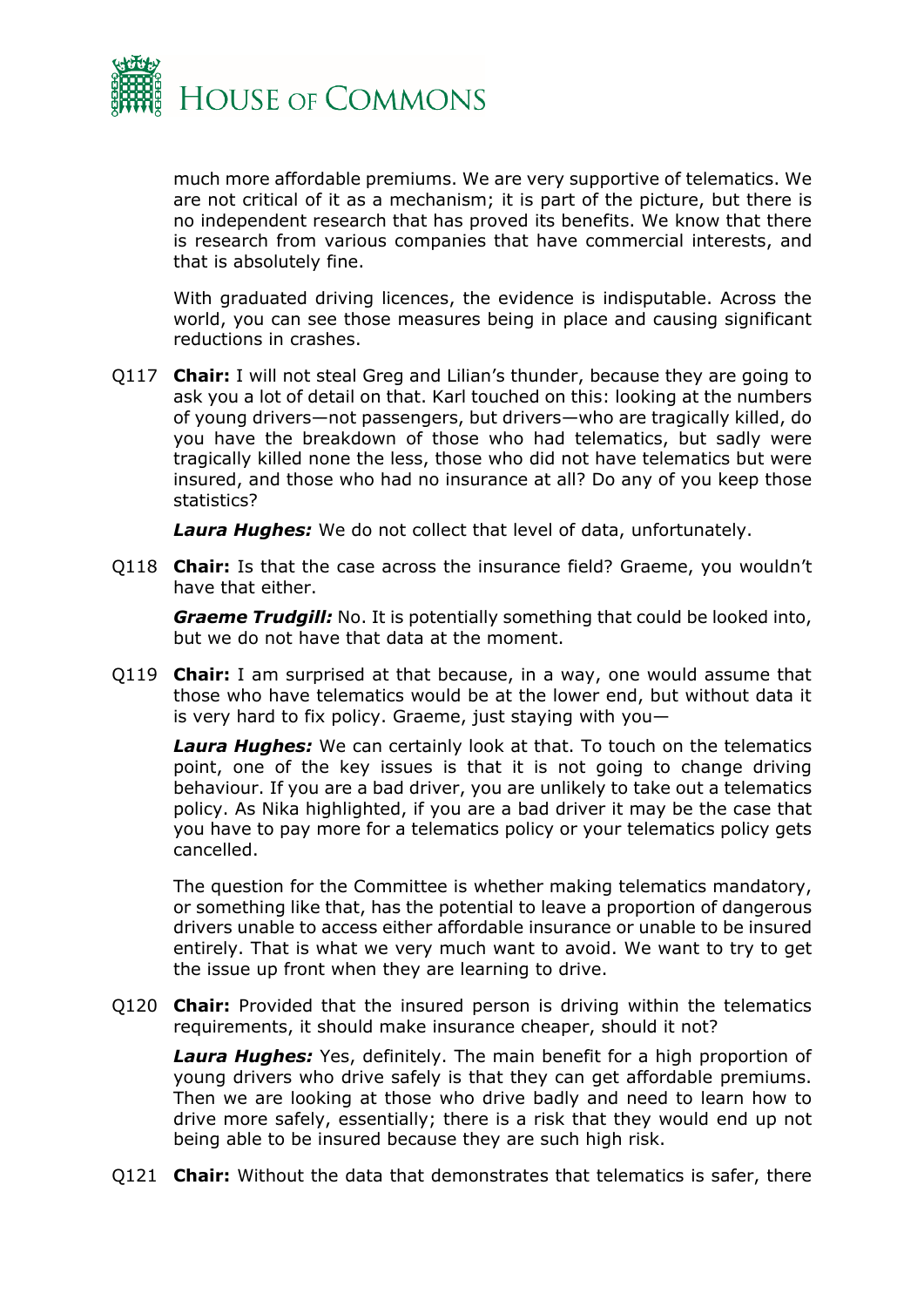

is the danger that those who do not have telematics end up paying more for their insurance than they otherwise should. I am trying to draw that correlation together.

*Graeme Trudgill:* Insurance is all about risk-based pricing, and that is why one of the UK's leading insurers has said that the average young driver telematics premium is  $£1,100$ , which is much cheaper than a non-telematics policy. We believe there are far fewer incidents. All the providers who offer telematics and non-telematics policies at the same time have evidence that they believe there are far fewer incidents, and that is why they can offer a cheaper premium.

The fact that every single provider is offering a lower price and saying that it works is a good amount of evidence in itself. Where we are coming from is that there are about 5 million young drivers—half provisional, half full driving licences—and there are about 1 million telematics policies, so there is still a great opportunity for increased penetration, more road safety and more lives to save.

One of our key proposals for Government is not to make telematics mandatory at all, but to look at insurance premium tax relief, and to have a zero rate of insurance premium tax to act as a carrot to get young drivers who are considering their first car insurance into a telematics type of policy. Then they can moderate their driving, and have the co-pilot with them looking at their driving and feeding back; they can check on the dashboard how they are doing with their driving performance and benefit from cheaper premiums. As I said, the parents look at it all the time, so there is a double pressure on the young driver to make sure that they drive responsibly.

We genuinely believe that it is a fantastic way forward. We think that the improved road safety numbers are, to a great degree, down to the million telematics policies out there now. If one of the recommendations from this august Committee was for Government to consider a zero rate of insurance premium tax for telematics policies for young drivers, we think that would be a very welcome step, and would encourage more young drivers to use telematics, particularly as they are the most penalised by insurance premium tax. They have average higher premiums, so they obviously pay more tax. If we could give some sort of tax relief, it could be a real injection for young driver road safety.

*Nika Lee:* Although we do not have data or statistics comparing telematics and non-telematics customer claim frequency, we have been successfully running a speeding reduction campaign using data. We compare the drivers who go through those campaigns, which are about communication and regular feedback. We have clear evidence of the importance of that regular feedback in driving claims frequency and the propensity for speeding behaviour. We have seen that communication can reduce speeding behaviour—how much they speed per miles driven—by over 20%. There is a 21% reduction, which translates into roughly 7% in claims reduction.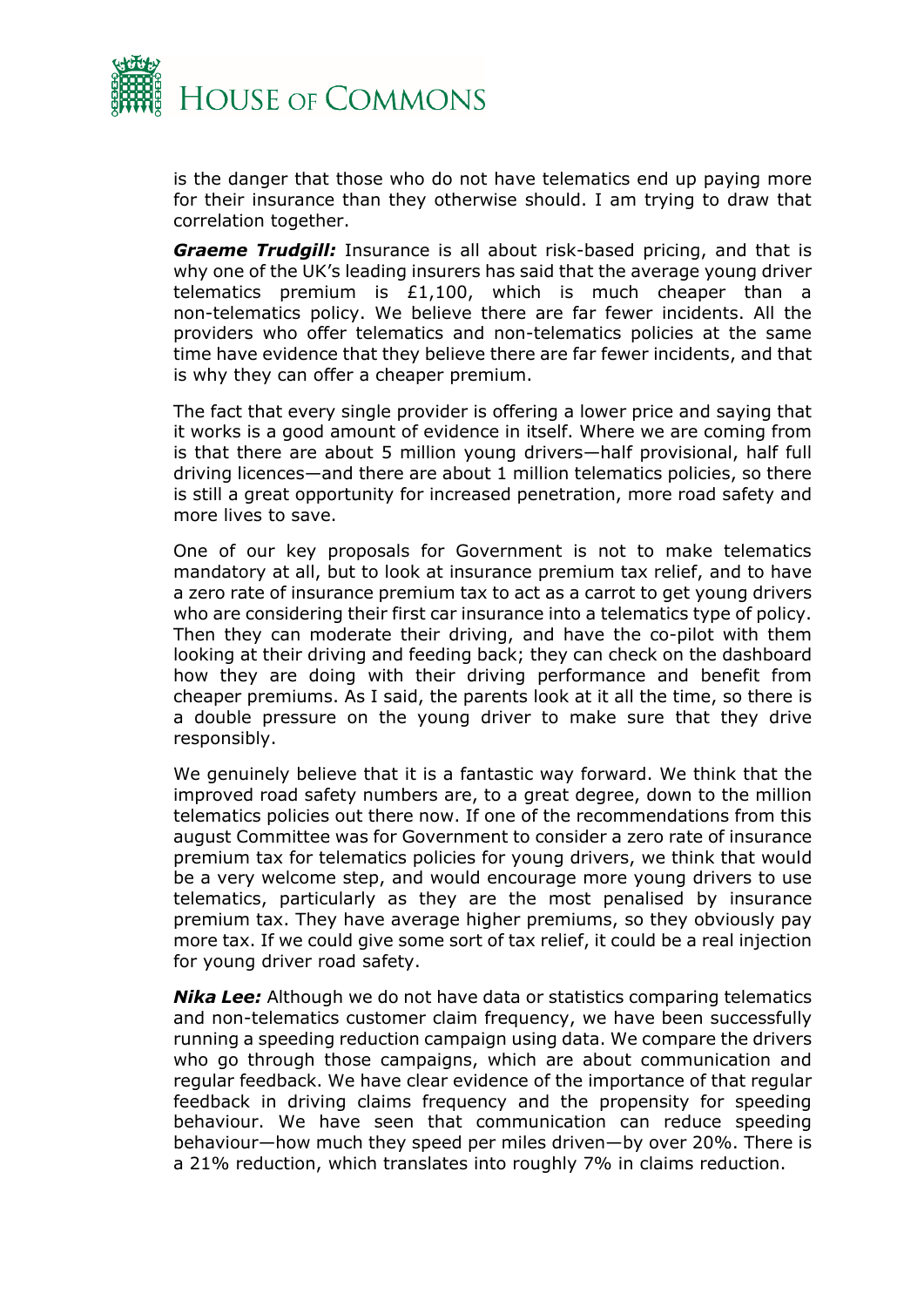

The data can be used. We have evidence to prove how telematics data can be used in a successful communication and speeding reduction campaign programme to reduce claims. We have been running that campaign for the past four years and we estimate that we have prevented just over 1,000 accidents and, of those, 34 would have been severe injury claims.

**Graeme Trudgill:** The Road Safety Foundation conducted some work in this area, and they believe that reducing IPT to a zero rate would reduce the number of KSI incidents by 1,036 over a seven-year period. That evidence from the Road Safety Foundation is probably worth looking at.

**Chair:** Thank you. We are keen on data, so it is very helpful of you to signpost that. We may come back to insurance pricing if we have time. We are very keen to drill into the components of graduated driver licensing, which Laura touched on, and your views on that.

Q122 **Greg Smith:** Good morning, everyone. I am going to be honest with you: I am really struggling with the concept of graduated driver licences because, if you tell a young person that they cannot drive at night or they cannot carry passengers, it is up there with the argument that, if only people were not ill, it would take a lot of pressure off the NHS. Of course, if you stop people driving at night, you will get fewer night-time incidents, but if they do not drive at night, how are they ever going to learn to be able to drive at night, and to drive in the different environments and in circumstances that night-time driving brings? Likewise on rural roads, if you do not drive on rural roads, compared to urban roads or motorways or whatever it might be, you are never going to learn how to handle a vehicle on those roads safely and responsibly, and in the manner we all want to see everybody drive.

People learn to drive for a reason, particularly young people, but it is a point relevant to anyone, whatever time of life they learn to drive. They want to get from A to B; they want to go to work; they want to go and see their friends; they want to go and see their granny in the middle of the village somewhere or whatever it might be. If you layer in all of those restrictions, surely we are just delaying them learning about those conditions to a future point when they are going to cause the same problems and accidents, if they do something that causes them to have an accident or a collision or corner too fast and end up in a ditch. We are just delaying it until the point when they actually experience it. I would welcome your comments on that.

*Graeme Trudgill: I completely understand your points and agree with* many of them. We are not pursuing graduated driving licensing, as an association. We understand that there could certainly be some benefits from a minimum learning period, to ensure that young drivers are not fast-tracked through and on the road before they have genuinely had enough experience during training, so we are not pursuing GDL.

Our main road safety proponents, other than telematics, are to have road safety on the national curriculum and to look at courses like AA DriveTech.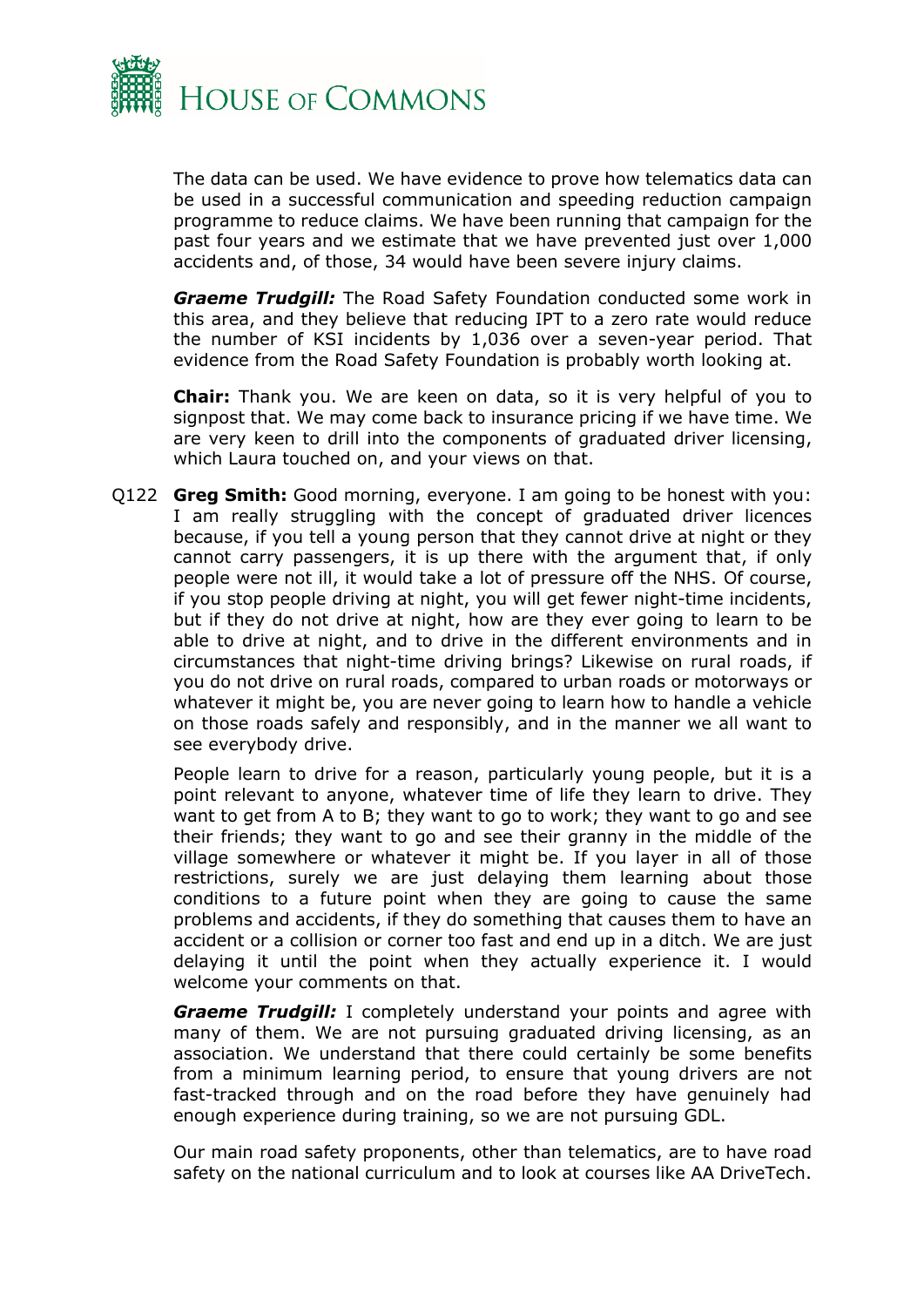

If someone has gone on a speed awareness course, there is additional training and education to be had, and those learnings could be part of the driving test procedure, the theory test.

We are not pursuing GDL. If GDL were to come about, it would need to look at the right balance between social mobility and road safety. We absolutely recognise that young nurses need to get to a night shift at a hospital and things like that, so we agree with what you are saying there. It is all about balance, at the end of the day.

**Nika Lee:** I am not going to comment directly on GDL. We have seen evidence about the restrictions that we are trying to put in on night-time driving and rural roads; they all present a higher risk when we look at the claims frequency. It is not just night-time driving; speeding during the night-time is a lot more dangerous than speeding during the day-time. We need to think about how to limit dangerous driving behaviours during more dangerous times or dangerous road conditions. Any programme that could encourage drivers, or give them an opportunity to learn, would go a long way to making the road safer for our young drivers.

*Laura Hughes:* As you know, we have been campaigning for graduated driving licences for a long time and we will continue to do so. The reason for that is the indisputable evidence about the benefits that a graduated driving licence brings. On the comments about driving in the dark and driving on rural roads, one of the aspects of a graduated driving licence is a minimum 12-month learning period. The benefit that would bring is that you would be driving through the summer and the winter; therefore you would be driving in the dark and you would likely get a lot more experience on rural roads.

Looking at night-time restrictions, the ABI and its members believe that restrictions on passengers in the car during the learning period and probation licences are the right thing to do. If we were making the policy, we would make the strictest policy there is, because the evidence about night-time driving and other things is indisputable. However, we are very conscious that you do not want to restrict the social mobility of young people and that the strictest version of GDL might not be right for the UK. It is very important that this Committee considers which elements might be right for the UK and looks at how you can bring in exceptions or perhaps just pick certain elements of some of the measures that we suggest would be good.

It was really positive to see in the Government's policy statement last year that they are going to look further at graduated driving licences. We are very keen to understand what that looks like. The Northern Ireland Executive are looking at a trial for graduated driving licences. We would very much welcome those two things being taken forward.

Q123 **Greg Smith:** What research have you done among customers—young drivers who are going to buy insurance because the law says they have to, rightly so, or their parents who are going to pay for it? What research have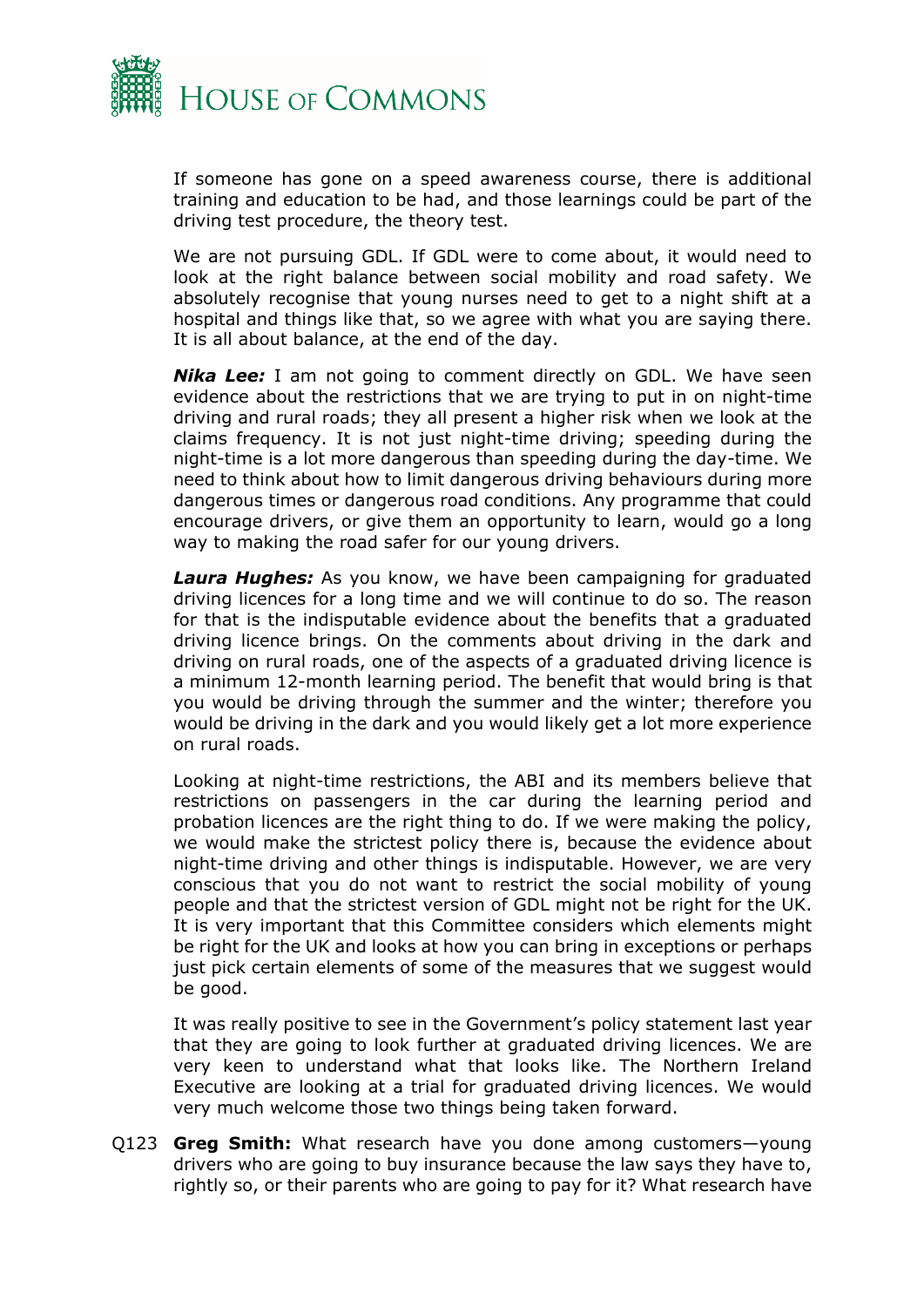

you done among them to find out what they want—what the consumer wants? We took evidence from some very articulate, fantastic young people in our last session, and, for example, 13 out of 14 of them were absolutely horrified at the concept of a night-time restriction. They realise that, okay, in the summer it might not be totally horrendous, but, certainly through the autumn and winter, telling them that they cannot drive at 4 would mean that if they were in a sixth form, and lucky enough to have a car, they could not drive home after school, or after sixth form. It would mean, basically, that they could not do anything after 4 pm in the height of winter. What research have you done among customers, consumers of insurance, as to their view on that?

*Laura Hughes:* We certainly would not suggest that people cannot drive in the dark. We would advocate not driving between 11 pm and 4 am. We certainly would not want to restrict the lives of people who were coming back from college or going to their evening job, or whatever it is. There would be opportunities for carve-outs, even in the middle of the night, to be able to do that. ABI has not done specific research on it, but the RAC Foundation and the TRL have various research that indicates that graduated driving licences, and specifically two main elements distractions from having passengers in the car and night-time driving should be looked at in detail.

Q124 **Greg Smith:** Perhaps I could dig into that a little bit deeper. It might be fine for a 17 or 18-year-old coming back from sixth form, although it might put a restriction on some things—I know we are in 10 pm curfew land at the moment, but hopefully that will not carry on forever—so they cannot go to something that finishes after 11 pm or something like that. Perhaps it is someone who has shift work, maybe in the NHS, maybe in a factory, and works overnight; maybe their shift finishes at 3 in the morning, for whatever reason, at a time when public transport is not as readily available as in the day-time.

What is it saying to people who have gone to the expense of learning to drive, which is considerable, and have gone to the expense of insuring their vehicle, potentially buying a vehicle? What does it say to them if the insurance industry, or anyone else, turns round and says, "You've gone through all this expense, you've learned to drive, you've spent"—as I think we have heard—"55 or 60 quid an hour on a driving instructor for 20, 30, 40 hours, but we don't trust you"? What impact is that going to have on young people's life chances, starting out in the early part of their career?

**Laura Hughes:** The reality is that it is saying that the evidence stacks up that you are at more danger of having an accident at night. There is evidence looking at that. I totally understand the arguments about social mobility, and I certainly think there would be opportunities to look at exceptions to the rule. We are saying that we would instigate this as a public policy intervention if the ABI was creating it. Clearly, we are not, and we would be more than happy to work with the Committee and the Government on looking at the right balance between improving road safety and reducing the risk of significant collisions for young people, and allowing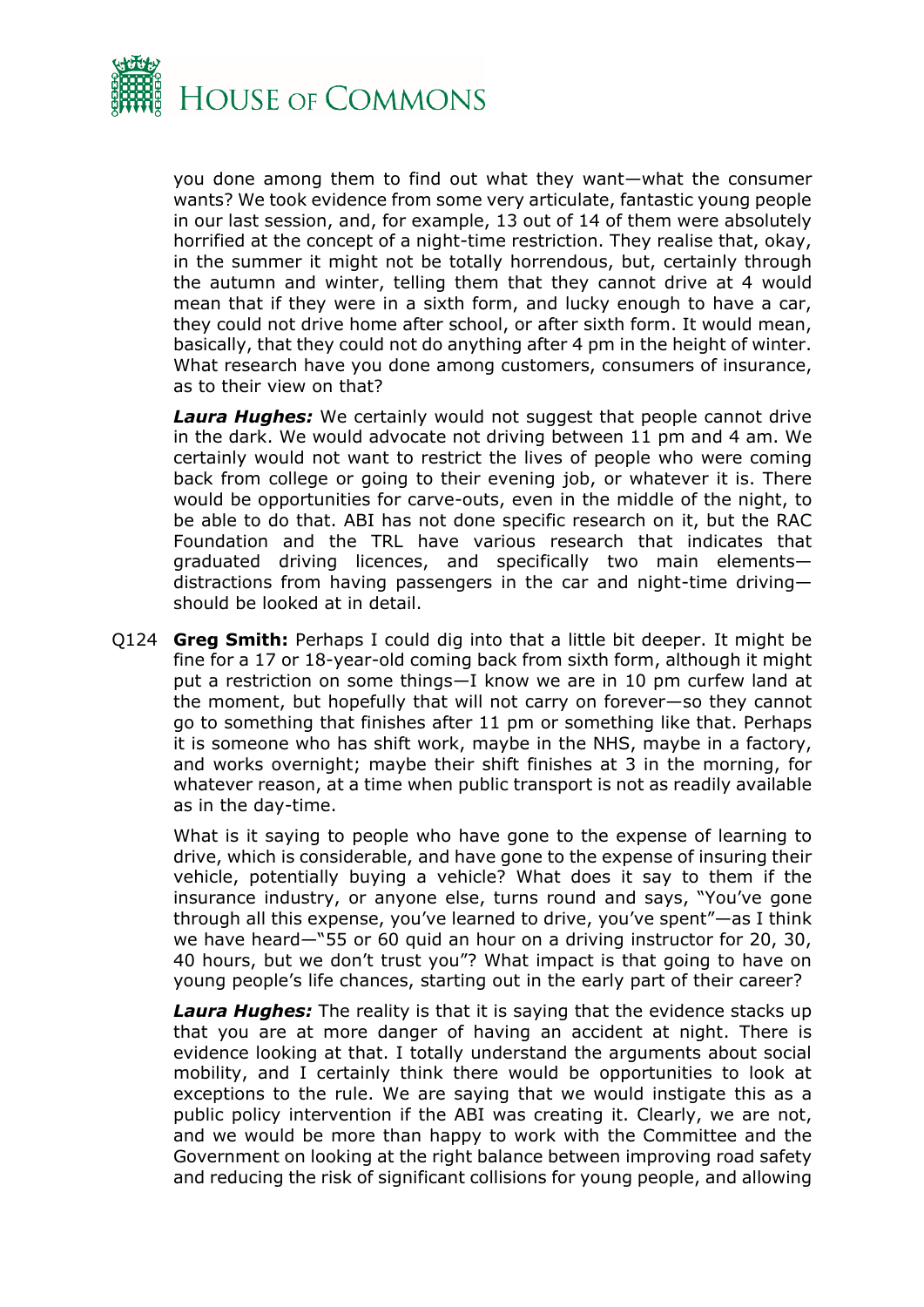

them to have social mobility. It is certainly something that we would be able to look at with you in more detail.

Q125 **Greg Smith:** This is my last point and then I will pass to my colleague Lilian Greenwood, who also wants to talk about this topic. Would it not be better—what are your thoughts—to change the way we teach people to drive? When I learned to drive in the mid-1990s, I pretty much did it entirely in an urban environment because that is where the driving test was going to be, so that is where my driving instructor took me.

Would it not be better to expand the requirements of learning to include night-time, motorway, rural roads, and every different condition? Something we have not touched on, and we did not really bring out in the telematics discussion, is the difference between driving what typically young people learn to drive in—very low-powered, sub-100 horsepower front-wheel drive cars—and what they might, as their careers progress, if they are lucky enough, drive in later in life, 300, 400, 500 horsepower rear-wheel drive cars, which are very different to drive in certain conditions.

Wouldn't it be better to teach people all those different conditions, all the different ways you can drive, as part of the initial learning process, so that once they have passed the test, once they have satisfied that they have gone through all of those steps, they are free to enjoy the liberty that being able to drive brings them, without the same restrictions, but of course in a responsible and safe manner within the law?

*Laura Hughes:* Absolutely. What we have seen is that young people lack experience in driving, which is why we suggest a 12-month learning period when you can obtain a level of experience that you might not be able to obtain if you were just learning for a few months, or were doing one of those intensive one-week courses where you learn for one week and then pass your test, but do not get the life experience of driving in different environments. We would absolutely support the route of learning for a long period of time to be able to get experience and understand the roads and their dangers a lot better.

**Greg Smith:** My last comment on that is that I have greater faith in our young people to be able to learn in all of those conditions, if instead of having 30 hours training just in a town or just in a village, or whatever it might be, they get breadth of experience in the same time period. I will pass on to my colleague Lilian Greenwood.

Q126 **Lilian Greenwood:** Thanks, Greg. Good morning, colleagues. Laura, can I check? In the proposals you are putting forward for a graduated driving licence, there are a number of different aspects. Are there ones that you think are particularly important, or are evidentially more important, in reducing the number of killed and seriously injured young people?

*Laura Hughes:* Yes, certainly. It is worth referring to the RAC Foundation and the TRL research into graduated driving licences and some of the elements. The evidence suggests that night-time driving and passengers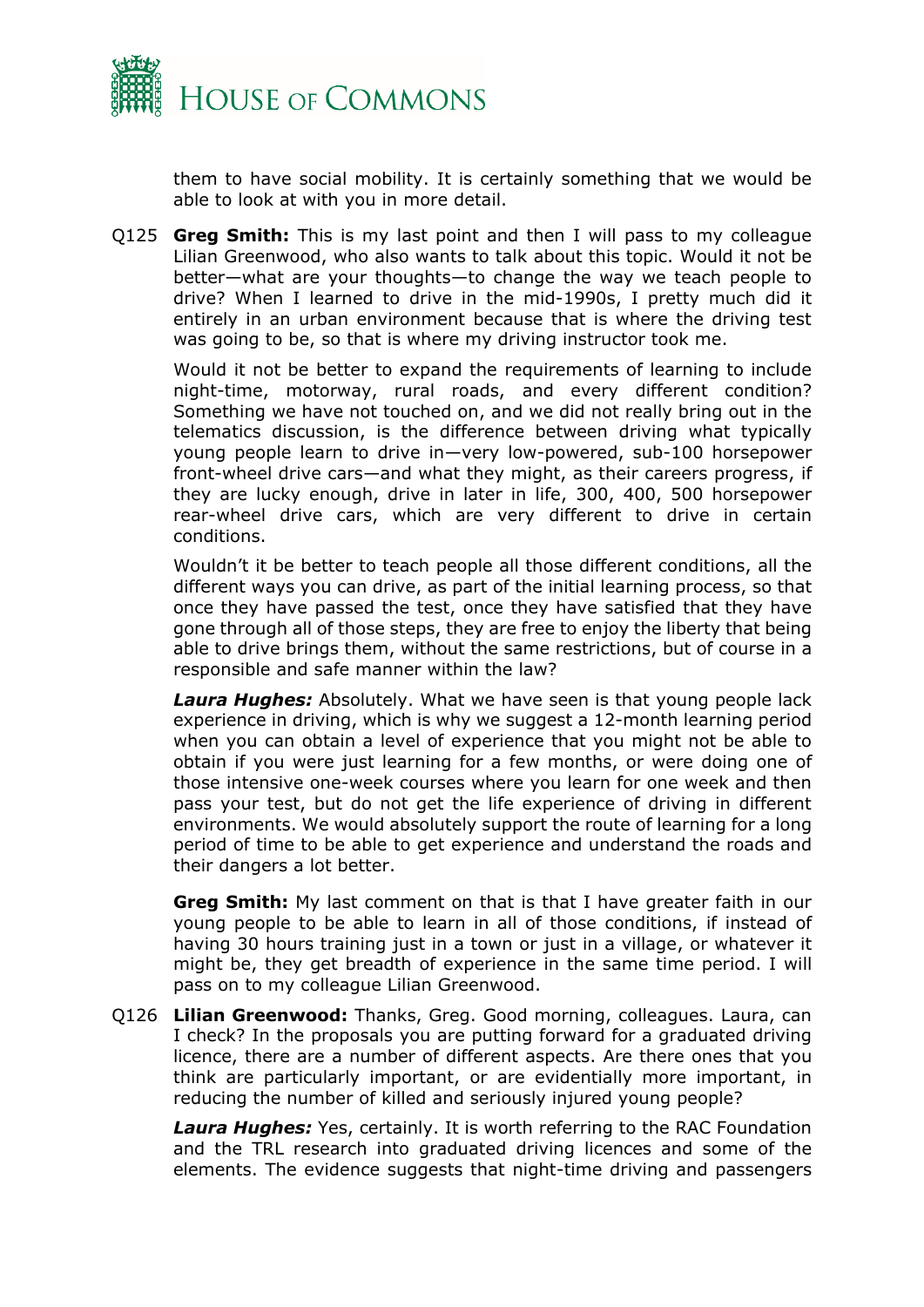

in the car are the two main areas that would have the greatest effect. I am very aware that those are the two areas that would reduce the social mobility of young people today, so they are the two most controversial. If you want to have the biggest impact on reducing road collisions for young people, those are the two areas we would recommend, but we are very conscious that that would impact their ability to get around at the same time.

Q127 **Lilian Greenwood:** Your proposal, or the suggestion you are making, is that the night-time restriction would be between 11 pm and 4 am, and that would be for the first six months after you passed your test. The restriction on young passengers would be for a period of six months after you passed your test. Is that right?

*Laura Hughes:* Correct, yes.

Q128 **Lilian Greenwood:** Do you think it would be worth considering exemptions—for example, for young people who have passed their test? You can imagine that some young people might have small children at the age of 17, 18 or 19. I wouldn't have thought you would want a situation where a young mum or dad wasn't able to drive with their child in the car. Do you think it is worth having exemptions, for example, for family members or for travelling to and from work, and what difference would that have on the effectiveness of reducing crashes and casualties?

*Laura Hughes:* Clearly, there is going to be a need for exemptions for those who have night-time jobs or have young children. In Canada, for example, they have various exemptions for family members being in the car and other elements like that. That is totally up for a review of what would work best in the UK, what would be most appropriate for young people and how there can be a system that works effectively in both allowing people to move about and get on with their daily lives and reducing the risks that are posed. It would be very important to make sure that we look at that.

Forgive me for referring to my notes. The evidence from TRL and the RAC Foundation shows that there are no impacts on the local economy by introducing night-time driving restrictions, but you would need to look at carve-outs specifically for those who do not have the ability to use public transport or are young parents or something like that.

Q129 **Lilian Greenwood:** Graeme, you said earlier that your association is not pursuing a graduated driving licence. Even though I understand the reasons, and you set out in your evidence some that I want to pursue a bit further, Laura described the evidence around a GDL as "indisputable". Do you believe a GDL would save lives and prevent life-changing injuries, or do you think Laura is wrong?

*Graeme Trudgill:* It has the potential to improve road safety. We agree with the minimum learning period. Part of our proposal is to consider extra learning as part of the driving test, like the AA DriveTech course and other similar courses. Rather than wait until you have been convicted for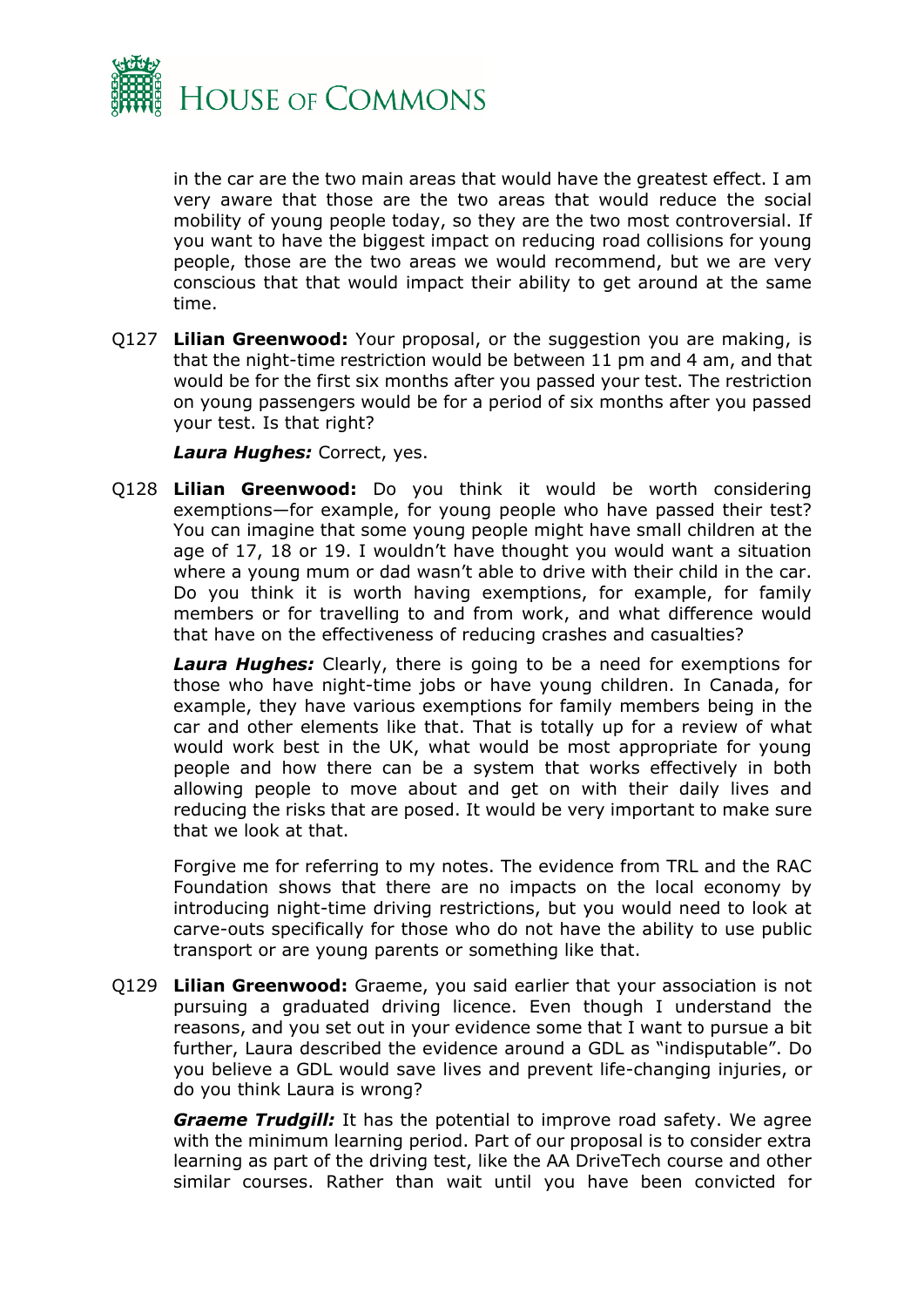

speeding, all the things you learn on a speed awareness course should be brought forward, as Greg was saying earlier, so that you learn more before you are let loose on the road. A minimum learning period could serve as a benefit for all.

Beyond that, on the social mobility restrictions, we do not make public policy; that is not up to us. Our indisputable evidence is that, since 1 million telematics policies were introduced, road safety for young drivers has improved by a third. It is quite an easy thing to look at IPT relief, compared with primary legislation on driving licences. We agree with the AA about the national curriculum and better education for young people in schools. Those are our preferences and those are our reasons.

Q130 **Lilian Greenwood:** Do you believe, or can you present evidence, that suggests that telematics and improved road safety education can achieve the same outcomes, in terms of reducing young people killed and seriously injured on our roads, as elements of a graduated driving licence, such as a restriction on driving late at night or carrying passengers for a period of six months after you have passed your test?

*Graeme Trudgill:* It is very difficult to say, isn't it? We have looked at international studies and studies in the US on GDL, and how drivers have 20% less experience because of the restrictions they have had on things like night-time driving, so we very much appreciate that this is a positive ABI initiative to improve road safety, and there is nothing wrong with looking to push for that. We believe that the other ways of doing it, through telematics, through the national curriculum, and through extra driving courses like AA DriveTech, are more practical and do not impinge on people's social mobility to the degree that a full-on GDL max could do. The minimum learning period, which is something we all agree on, could really help people and better prepare them before they are let loose on the roads. I have three teenagers, so I look at this very closely.

Q131 **Lilian Greenwood:** Sure. I would like to drill down a little bit more into the evidence that your organisation submitted. One of the key reasons you gave for not supporting a graduated driving licence is that it would reduce employment opportunities. The national travel survey found that 13.5% of all 17 to 19-year-old full driving licence holders report driving to or from work between 9 pm and 6 am. What proportion of 17 to 19-year-olds are full licence holders? Do you know?

*Graeme Trudgill:* I have some stats regarding young drivers. I think that, up to 24, about half are provisional licence holders and half are full. I am not sure about the cut-off at 17 to 19, but we can certainly look into that further.

Q132 **Lilian Greenwood:** If you looked across all 17 to 19-year-olds, clearly it is not going to be 13.5% of all 17 to 19-year-olds—maybe 6% or 7%. If you changed the hours, who would be impacted by a driving ban between 11 pm and 4 am? Do you know what proportion of 17 to 19-year-olds, even full licence holders, would be impacted by that ban? There might be lots of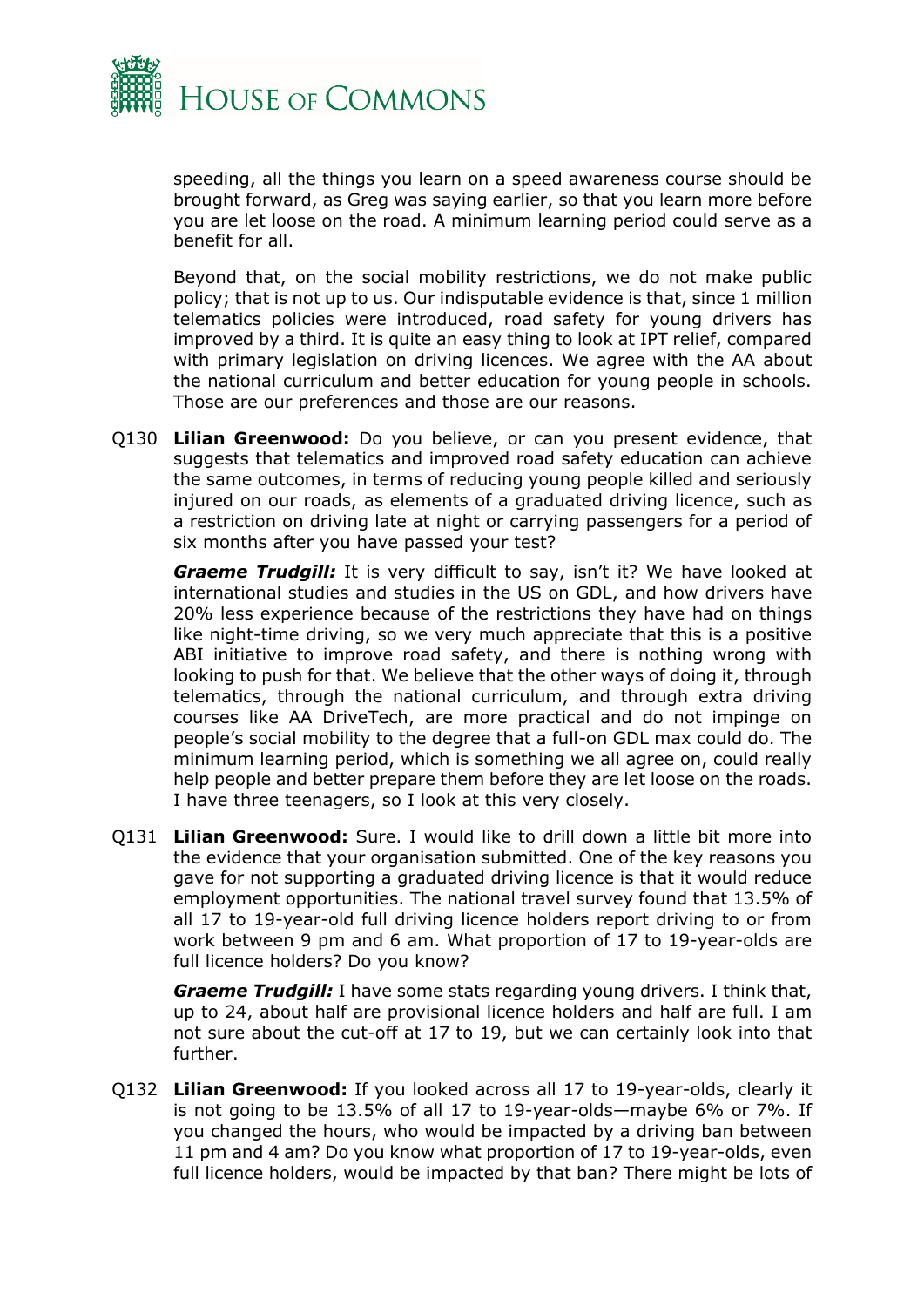

people travelling around between 9 pm and 11 pm, but not so many after 11 pm for work. What is the comparative figure?

*Graeme Trudgill:* We would have to look into that further, to be honest.

Q133 **Lilian Greenwood:** Do you know what the difference in employment rates is between young people aged 17 to 19 with a full driving licence and those who have no driving licence?

*Graeme Trudgill:* We do not have that data, no. Certainly, some of them will be in education at that stage.

Q134 **Lilian Greenwood:** The reason I ask is that you take the view that the introduction of a graduated driving licence would have negative effects on the economy and impact young people's employment. I, too, am the parent of three young people, none of whom learned to drive when they were in their teenage years, and all of whom had part-time jobs and were in education. I am just genuinely interested whether that is supported by the evidence.

You suggest in your evidence that it would have a disproportionate impact in certain parts of the country because it gets dark early. Those concerns about a graduated driving licence seem to make a connection between a night-time ban meaning not driving after dark, whereas what is proposed is not driving very late at night, after 11 pm. Can we confirm that those two things are different and that no one is suggesting that people should not be able to drive once it is dark?

*Graeme Trudgill:* Absolutely. If there is any introduction of GDL with some sort of curfew, so to speak, it needs to be clarified whether it is a time-based curfew or a light-based curfew. What we have been talking about today is a time-based curfew.

Q135 **Lilian Greenwood:** Thank you. I asked Laura earlier about the possibility of exemptions. You gave a couple of examples in your evidence that I thought were very sensible of the ways in which a curfew might disadvantage people. Would you support a curfew, or would you contemplate a curfew, if there were exemptions that might deal with the particular things you raised, such as young parents not being able to take their children in their car? Do you think exemptions could provide a way forward to your association being more favourably disposed towards elements of graduated licensing?

*Graeme Trudgill:* From BIBA's perspective, if someone with a telematics box could be exempt from GDL, because their driving is being closely monitored and managed anyway, that would be a very welcome step. If GDL were to be introduced, exemptions including people who have to work late at night, young mums who have young children, or people with telematics devices would be most welcome.

Q136 **Lilian Greenwood:** Thanks. I have a question for all of you about the blood alcohol limit. Nearly all the students we spoke to as a Committee, which admittedly was only a small group, agreed or believed that the blood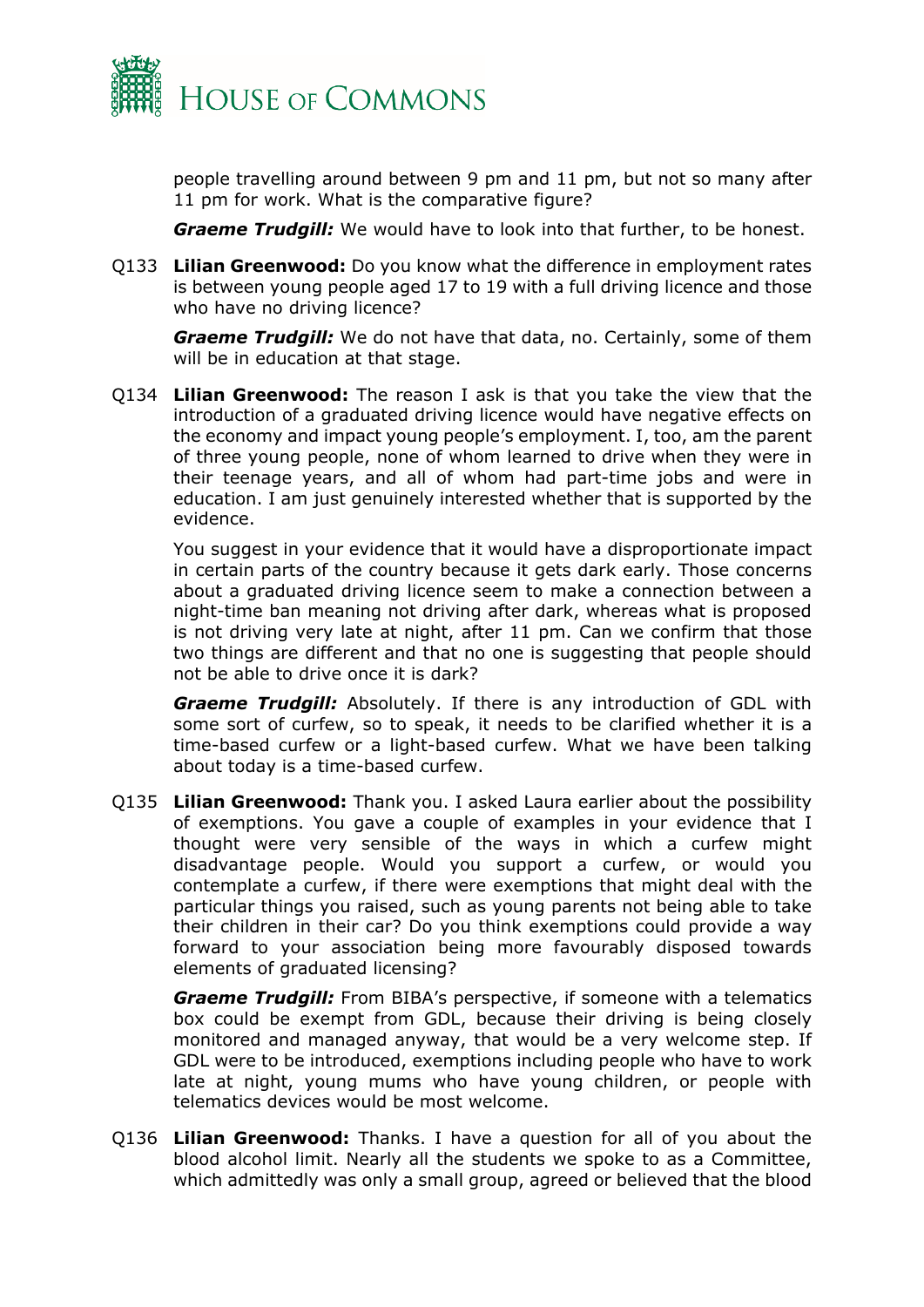

alcohol limit for young drivers should be at zero milligrams. I see, in the RAC's evidence, that they also found strong support for a lower drink-drive limit. Is that something that you, as representatives of the insurance industry, would support?

**Nika Lee:** I will let Laura confirm the industry point of view, but zero tolerance on alcohol is something that Insure the Box, as an insurer, certainly supports. When young drivers—our customers—have accidents, often alcohol is involved. We have seen evidence in the industry studies and other studies that alcohol has an impact on driving behaviour and the likelihood of a roadside accident, so yes is the answer.

*Laura Hughes:* Yes, we would support that. In our evidence, we talked about there being a 20 milligram per 100 millilitre blood alcohol content in the first two years after the six months of graduated driving licence. That is a slightly confusing way of putting it. Essentially, it means there is a zero ban because one alcoholic drink would probably put you over that limit. You need to look at the current generation of young drivers; they are quite healthy and into wellness and wellbeing, and I do not think alcohol is as big a concern as perhaps it was in previous generations, but, yes, we would fully support that.

*Graeme Trudgill:* We would support a lower rate for young drivers. I am conscious that some medications have a degree of alcohol in them, so perhaps not an absolute zero rate, but certainly a low rate would be absolutely acceptable, yes, for the right reasons.

Q137 **Lilian Greenwood:** One of the other suggestions I saw in one of the pieces of evidence that was submitted to us was that there should be restrictions on the engine size of cars that young drivers are permitted to drive. Can I quickly get your views on that? Laura, do you have a view on whether it would be reasonable or sensible to restrict the engine size of cars that young drivers can drive?

*Laura Hughes:* It is not something that has come up while I have been in this role. I can see that there could be benefits, but is that restricting people too far? Is that where there is a role for telematics, in making sure that they are driving the vehicle responsibly? Lots of questions, not many answers, I am afraid.

Q138 **Lilian Greenwood:** I have found it. The AA-Populus driver poll in May 2020 found that more than half felt that capping the engine size of a vehicle would be the best way to improve safety. Graeme, what is your association's view on that?

*Graeme Trudgill:* So many accidents with young drivers occur in small-engine Corsas and Polos and things like that anyway that it is probably not the silver bullet that we are looking for, to be honest with you. Many young drivers might use their parents' car, which might have a slightly bigger engine, so that probably is not a key solution in what we are trying to do with road safety.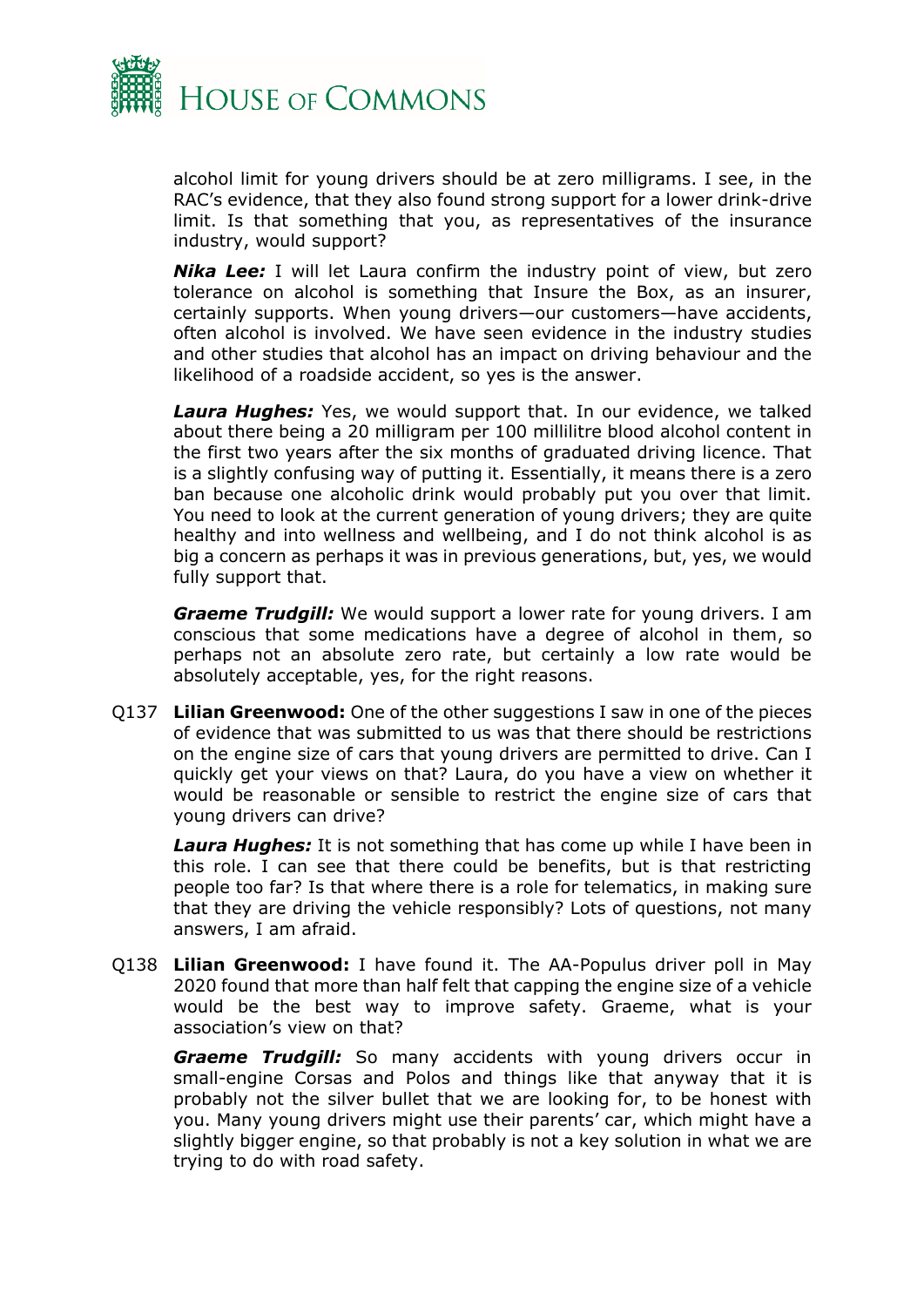

**Lilian Greenwood:** Thanks very much.

Q139 **Chair:** We have heard that young drivers have a higher collision rate than their proportion as licence holders. Is the same true for, for example, the cohort over 70 or 75? I do not know who has statistics on that.

*Graeme Trudgill:* There are some statistics, and over 85 it deteriorates significantly.

**Laura Hughes:** I would have to come back to you with specific statistics, but we know that elderly drivers have a higher number of accidents than those in the middle age bracket, but elderly drivers tend to have small bumps and knocks at much lower speeds and do not cause the fatalities and number of deaths and significant injuries that young people cause. They tend to drive more slowly, and there is a lot less impact than from the young driver pressures that we see.

Q140 **Chair:** I would be quite interested in that data. What could happen is that an older person might be going slower, but the impact of the other driver could be greater because the other driver might be going at greater speed, so I would be quite interested in the data.

The reason I asked is that, if we are saying that it makes sense to have some of these restrictions from the GDL system in place for those who have a disproportionate collision rate, why should it not apply to much older drivers in the same way that you advocate, Laura, that it should apply to younger drivers? I sometimes feel that they are a little picked on, in the sense that they would not be able to do what generations above have been free to do and, indeed, be free to learn from their mistakes. We all know that you only start learning to drive once you have passed your test.

*Laura Hughes:* We have specific calls for eye tests and reviews of elderly drivers, if you refer back to the evidence that we submitted to this Committee, probably about a year and a half ago, when the topic was much broader. We have further information on that. In the information that the ABI would be able to provide, the statistics are on claims data, as opposed to anything more detailed on the specifics of crashes and speeds and things like that.

**Chair:** Thank you. I do not have time to put that to the other witnesses. We have partnered with all three of you before in taking evidence, so we are very grateful indeed for yet another good session with you. You are very welcome to stay on and listen to what the other witnesses have to say. Graeme, Nika and Laura, thank you very much indeed and I wish you a good remainder of your day.

## <span id="page-20-0"></span>Examination of witnesses

Witnesses: Paul Silverwood, Nicole Parker, Nicholas Lyes and Lorna Lee.

Q141 **Chair:** We now come to our second panel. Hopefully, you can see and hear us; we can certainly see you, and hopefully we will hear you as well. Would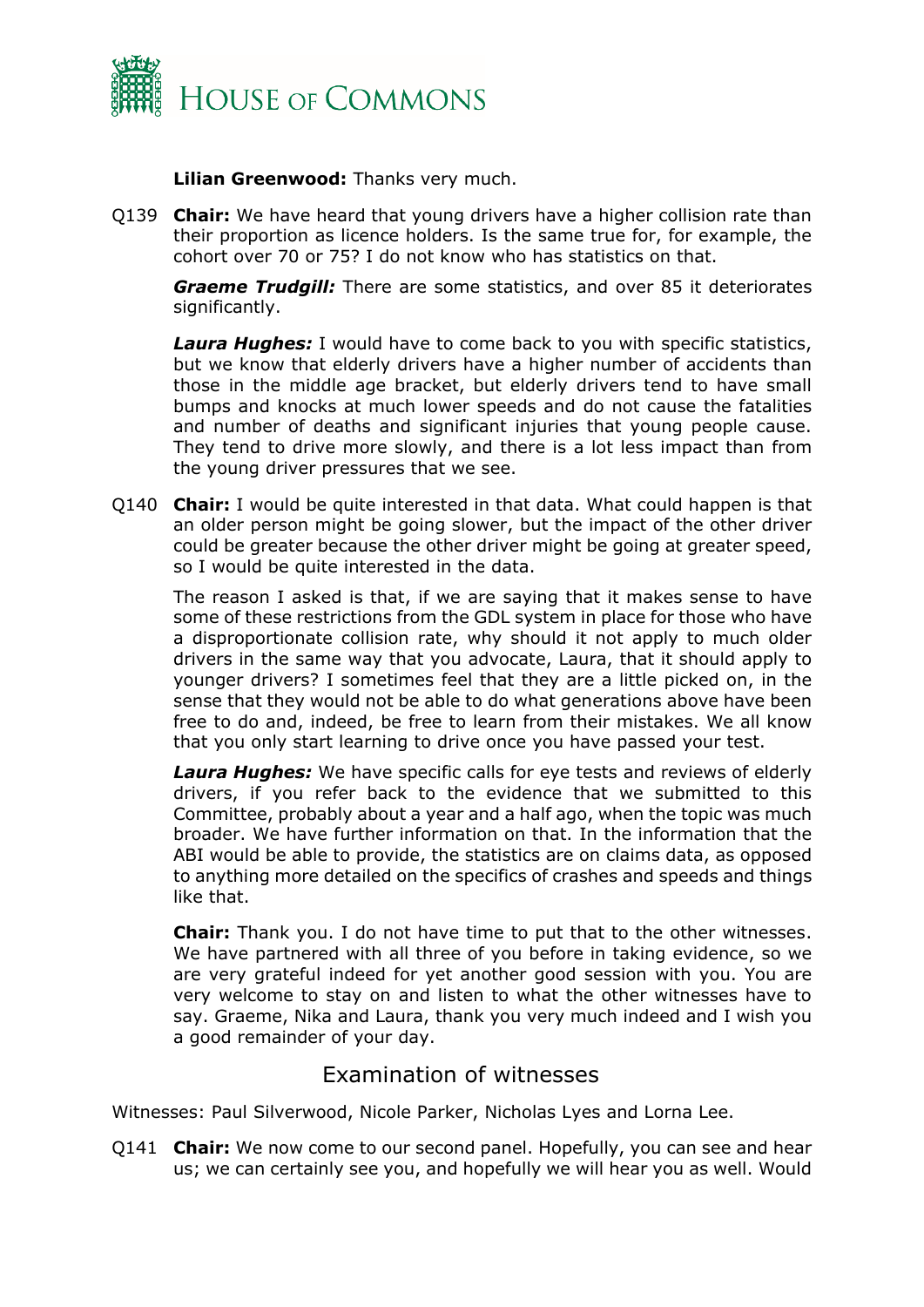

you introduce yourselves?

**Paul Silverwood:** My name is Paul Silverwood. I am the chair of the board of trustees of the Under 17 Car Club Charitable Trust.

*Nicole Parker:* I am Nicole. I was a volunteer, and I took part in the Pathfinder scheme for the Car Club Charitable Trust.

*Nicholas Lyes:* I am Nicholas Lyes. I am head of roads policy at the RAC.

*Lorna Lee:* I am Lorna Lee. I am the campaigns manager at the AA.

Q142 **Chair:** Good morning, all four of you; thank you very much. Hopefully, you heard some of the evidence this morning when we took evidence from the insurance industry. I will ask you the first question we asked them. It is around the Government's statistics that young drivers are overrepresented in road traffic collisions, making up just 7% of licence holders but being involved in 16% of all fatal and serious collisions. Can I ask your opinion as to what the key factors are behind those high collision rates?

**Lorna Lee:** As you said, the statistics show that accidents for young and novice drivers have been too high for too long. It is something we are glad the Government are looking at. Something needs to be done about it.

In terms of the underlying factors that are driving those casualty rates and accident statistics, there is a combination of things. It is perhaps lack of experience in a variety of different forms of the learning-to-drive process that we are certainly in favour of looking at. We are in favour of looking at all the options available to us.

It is something that can start very young. It is about how we educate young people in road safety from the first time they get into a car. The whole period of learning before they are even old enough to get into a car is something that needs to be looked at very carefully. It needs to be looked at in combination with the rules we already have in place to keep drivers safe when they are a new driver, how those rules are enforced, and what measures and resources there are to enforce them.

Q143 **Chair:** Thank you, Lorna, for the opening. Perhaps we can go from the AA to the RAC.

*Nicholas Lyes:* From our point of view, there are probably two main factors, one of which is lack of experience. Younger drivers simply do not have the experience that older drivers have. The second is attitude to risk. We know from studies that younger drivers, more especially younger male drivers, tend to have a different attitude to risk-taking from other drivers on the road. That leads to all sorts of different behavioural factors when they are driving at a younger age. If you look at some of the Department for Transport's statistics, loss of control and drivers who are in a hurry or being slightly reckless on the road tend to be some of the bigger contributory factors.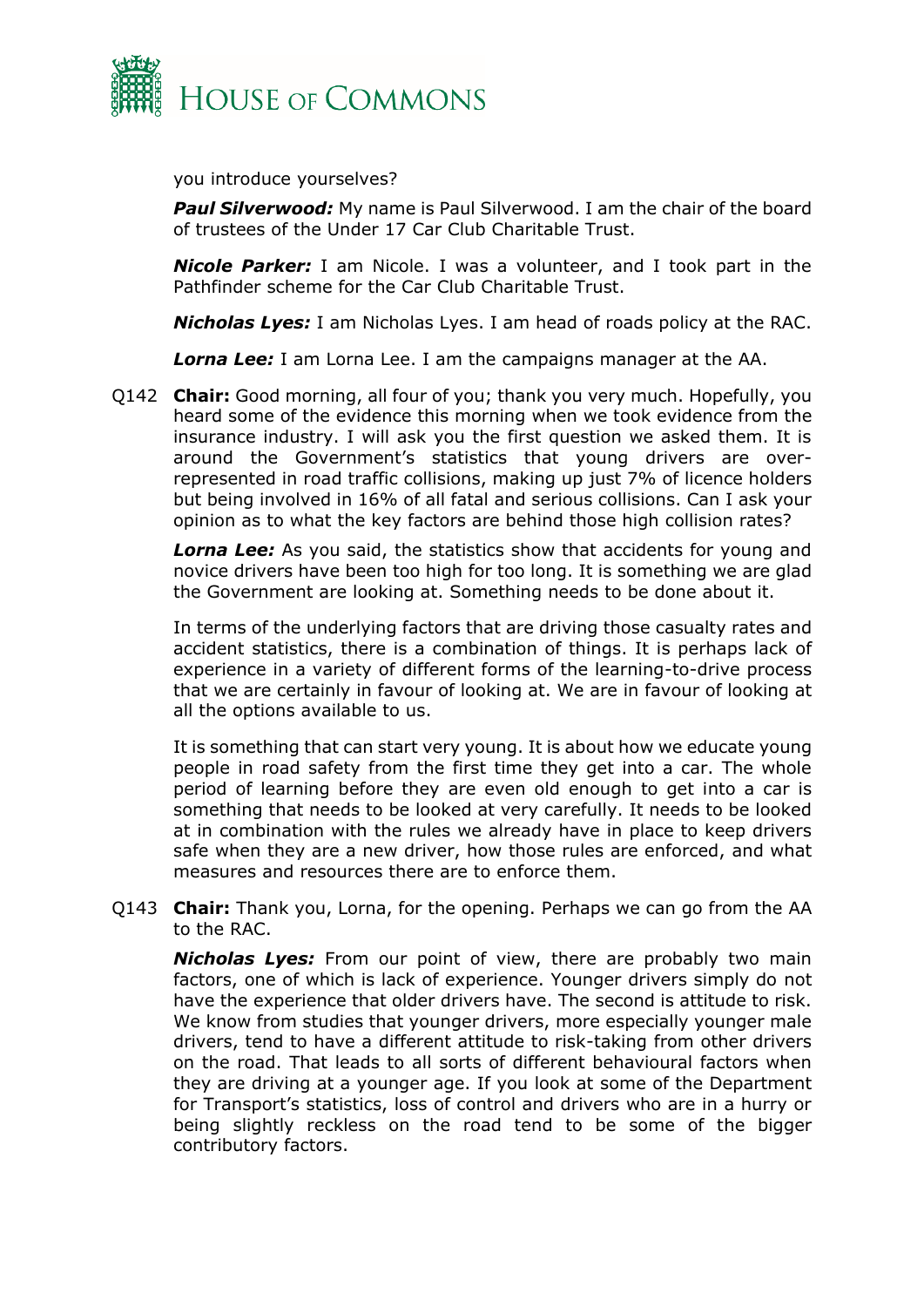

There is other data that we have on behaviour, which I am sure we can go into through the session. From some of our analysis, in-vehicle distractions tend to be more prevalent among younger drivers than those in other categories.

Q144 **Chair:** Paul and Nicole, perhaps you can bring in the concept of the Under 17 Car Club and what you see as the key factors for the high collision rate, and what you try to do to eradicate them. Paul, it makes sense to start with you and then we can get Nicole's experience as well.

*Paul Silverwood:* At the Under 17 Car Club Charitable Trust, which I will call the trust from now on, we have two operating arms. One is the Under 17 Car Club itself, which takes youngsters from the age of 11 through to 18. We also have our Pathfinder programme, which is for rising 17s, mostly 16-year-olds and a few 15-year-olds. It is an intensive five-day programme that involves parents, as does the car club itself, using the parents' vehicle. It is as much about teaching the parents to teach the child as it is about us teaching the student.

We do not so much teach as educate, in that what we are trying to do is to get them to make their own decisions, rather than to put them through some indoctrination. We need to give them the powers to understand risk on the road, to appreciate hazards and then to take the appropriate action. It is around attitudinal behaviour rather than technical skill. That comes as well, but the key to what we do is the fact that they are doing it before they are 17, and therefore it is a privilege. If you can get all of that learning out of the way before they are 17 or 18, while they are in learning mode because they are in full-time education, you have done the bulk of the work.

Q145 **Chair:** Nicole, as I understand it, you went through the Under 17 Car Club and now you teach, so you have a great perspective. Where do you think people are going wrong who have not been in the same position as you and are young drivers?

*Nicole Parker:* I believe that people younger than me—I am now 21 have the wrong attitude to driving. When you turn 17 and you can start going to driving lessons, people do not treat it as a privilege, as Paul said. People think of it as almost a right. I don't think they have the right behaviours instilled in them from the beginning.

I started to learn at 15 or 16 with Pathfinder. I believe it gave me the right behaviours and the right attitude to driving; that it should always be a privilege and that, obviously, it can always be taken away from you if you do not behave in the right way.

Q146 **Chair:** Nicole, I want to ask about mobile phone usage. It is often said that younger people are less likely to drink alcohol and drive than the generations above, but research would seem to suggest that mobile phone use is in the opposite direction. Research by GoCompare found that 58% of 18 to 24-year-olds admitted to using their phone while they were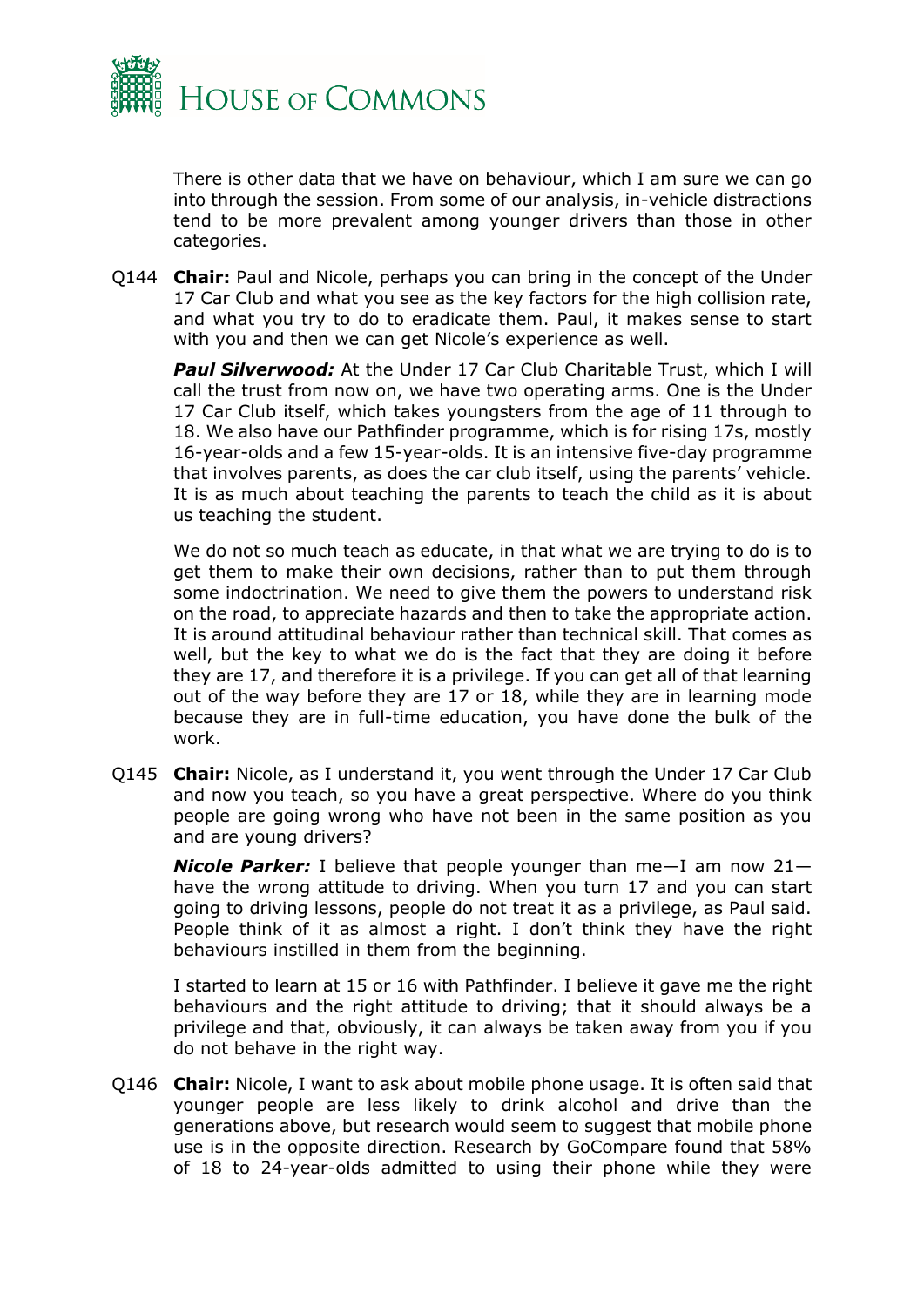

driving, despite knowing it is illegal, compared with 34% of all drivers. That may be because older drivers are not used to using mobile phones or may not even have one, but what seems to be going on with your cohort with regard to mobile phone usage?

*Nicole Parker:* With mobile phone usage, there is completely different behaviour, as against drink-driving. Around my age group and lower, drinkdriving is an absolute no. I know quite a lot of people call their friends out for doing it. I do not think it is seen as what used to be cool or whatever.

However, with phone usage I feel it is more of a casual thing. I feel that my age group are not aware of the damage it could cause. Because they are young, they feel they can multitask, and are more aware of hazards and what could be approaching. I do not think they feel that using your phone is as bad as drink-driving.

Q147 **Chair:** Lorna and Nicholas, you will be aware that this Committee called for the laws around mobile phone usage to be tightened up. What more do you think the Government should be doing to address the increased usage of mobile phones, by younger people in particular?

**Lorna Lee:** It is obviously a really big issue. We have similar research that shows it is a problem. We had a big campaign around driver distraction back in 2017, just before the new penalties for mobile phone use came in, through the AA Charitable Trust. As part of that, we did some AA-Populus research, which showed that just over 50% of young drivers said that they could not bear to put their phone away or turn it off when they were getting into a car, compared with 20% of drivers overall. Twenty per cent overall is not a great figure either, but for it to be so much higher among young drivers clearly indicates that there is a difference in attitude towards phones in that age group.

It was interesting to hear Nicole talk about the difference in attitudes to drink-driving and to mobile phone use. As part of the campaign, we looked at trying to tap into that and make mobile phone use as socially unacceptable as drink-driving is among the general driving population, particularly among younger drivers.

It is something that needs to be looked at. Obviously, under the new drivers Act, there are measures in place. If a new driver in the first two years of having a licence gets six points for using their mobile phone, they will lose their licence in the first two years and they would have to retake their test. For some of them that might involve more lessons, but they would have to retake their test.

There are some rules in place to try to act as a deterrent against people using their mobile phones. One of the key things is catching them doing it, so it is about the enforcement of some of the rules we already have, making sure that there are enough traffic police. For us, it would be a combination of those two things. It needs greater education, with more campaigns. Nicole has been through a fantastic system, where she benefited from a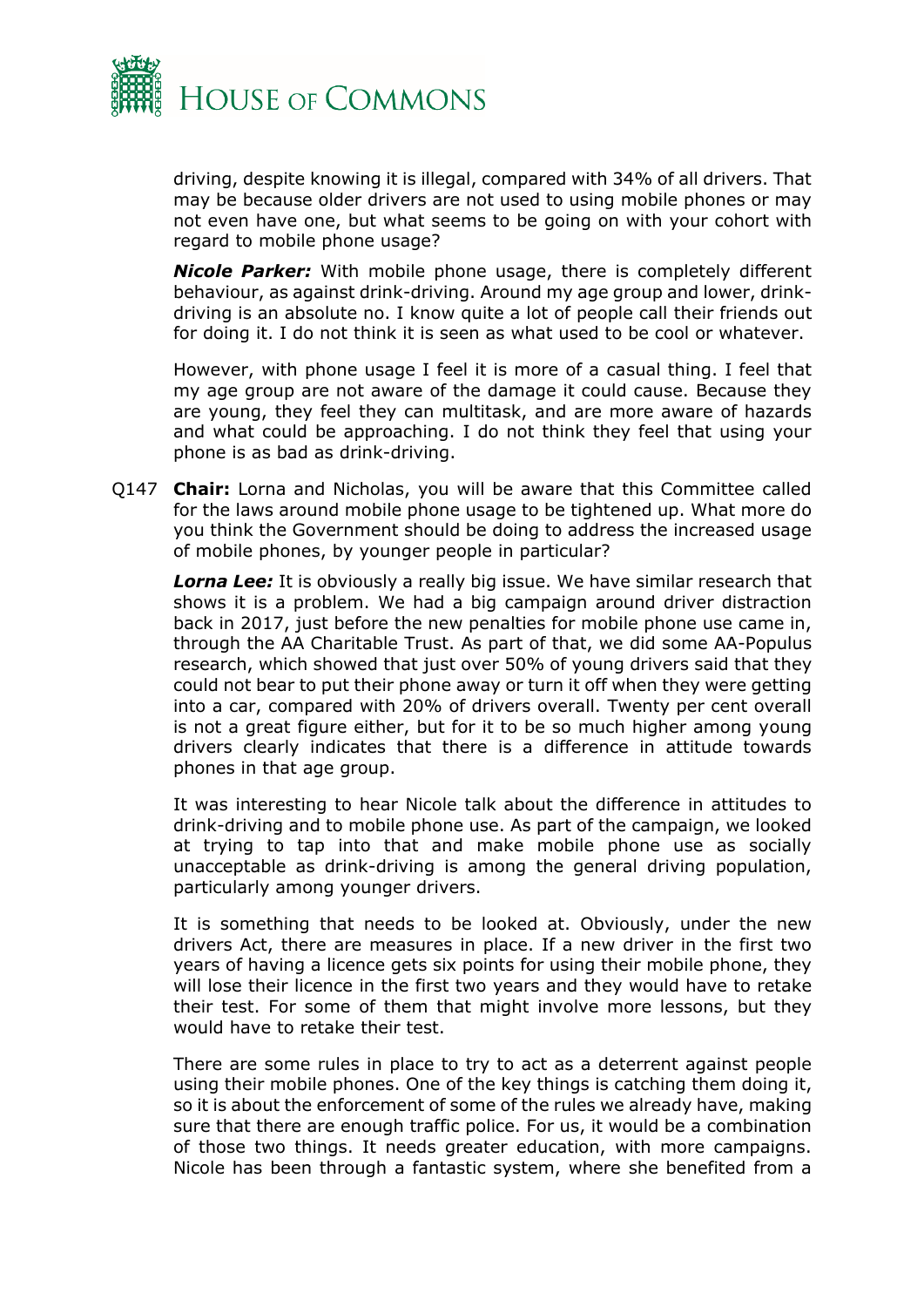

greater degree of education than the vast majority of young people before they get in a car.

It is about switching attitudes. We are so tuned in to technology now and we are all so used to having our mobile phones with us. The screens are there all the time. It is not just a phone any more; that is part of the trouble. It is not just somebody's phone; it is their email and their games, and for young people it is music.

There are some practical things you could do at an educational level, but the messages are only going to get in once someone is receptive to them. Nicole heard those messages at an age when she was receptive. For us, that is key. Combining that with enforcement would, hopefully, see those figures come down.

Q148 **Chair:** Nicholas, how much do you think it is down to younger people having more reliance on their phones all the time, and how much is it that they tend to drive cars that do not have the in-built technology that allows them to operate them through the car mechanics?

*Nicholas Lyes:* I think it is both. We have put out some figures today on the uses of mobile phone technology in the vehicle, and they show that in some circumstances younger drivers—the 17 to 24-year-old age bracket have double the rate of the all-age bracket. For example, we found that around 18%, almost one in five younger drivers, have in the last 12 months used their phone to make a video call while driving. We separate the figures between stationary at traffic lights, for example, and actually while driving. It is much more prevalent.

Lorna probably got it right when she said that there is a bit more of an addiction among younger people to using a mobile phone. I am in my late 30s. Anecdotally, some of my younger relatives' phones are pinging off left, right and centre all the time. I imagine that when that is going on in a vehicle it is hugely distracting. It is a combination of both, Chair.

In terms of where the Government should be focusing, the Government changed the penalties. We saw almost immediately that there was a drop in the number of people using handheld mobile phones while driving. Unfortunately, like most of these things, attitudes start to relax after a while and people forget about campaigns, penalty changes and things like that. We need consistent and concerted effort on the education and campaign front.

There are loopholes that need to be closed. There is a loophole in the law at the moment on "for interactive purposes." The Government have indicated that they are prepared to deal with that, so we hope they do it soon. Technology and enforcement are vitally important. We have lost a significant number of road traffic police, but there is more technology that can detect people using handheld mobile phones at the wheel, through cameras. We would like the Home Office and the Department for Transport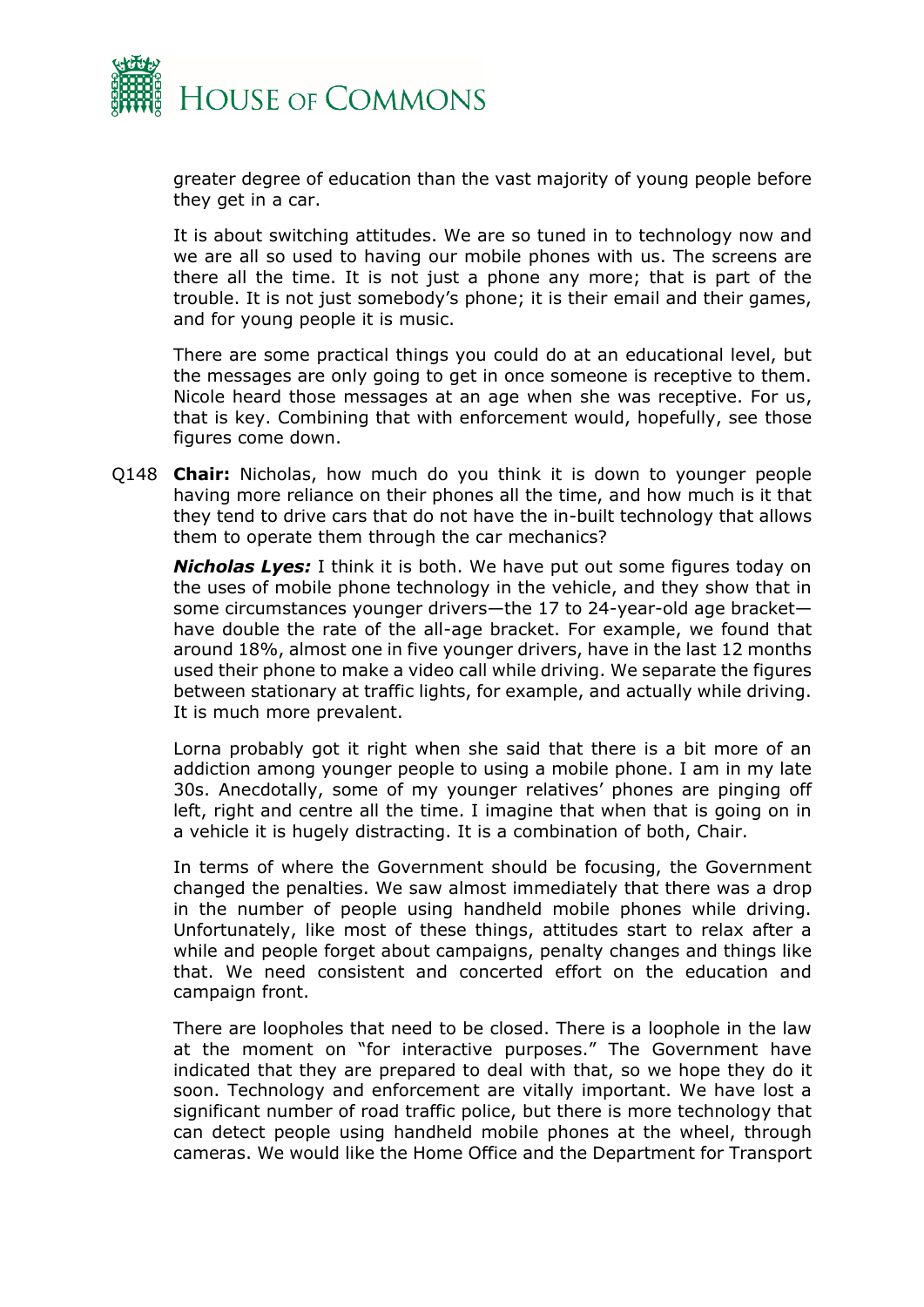

to work together to look at different types of camera technology that can be used and get them type approved.

Q149 **Chair:** Paul, I am quite intrigued. If you start to train young people from the age of 12 upwards, that is also about the same time that many will be getting their phone. Do you find through your organisation that you are able to instil the driving culture in them before the phone has taken over, whereas someone who has not gone through your course and starts learning at 17 has already been indoctrinated by phone before car?

*Paul Silverwood:* It is a bit of both. Our Pathfinder students tend to be around 16, so mobile phone usage is very much part of their lives, and a very important part of their lives. What we are trying to do is make mobile phone usage while driving socially unacceptable, in the same way that, while drink-driving in my parents' generation was perfectly acceptable and almost something to do for fun, nowadays drink-driving is not socially acceptable.

We do that with our students in two ways, one of which is with a number of mobility scooters that have been donated to us. We set up a course with small traffic cones and get them to drive on it. Then we ask them to do the same thing while using a mobile phone, while talking to us, while answering questions and trying to text, and with beer goggles. In that way, they can actually see the difference in their concentration and how badly they perform while they are trying to multitask. You cannot multitask when you are driving.

We have a number of sessions with groups of our students on assertiveness, peer pressure and so on. Therefore, they begin to see that a lot of the behaviours of other people, who perhaps have not been through the course, are not socially acceptable and will impact on their ability to drive safely and responsibly.

Q150 **Chair:** My colleague Sam Tarry was going to take this question but I think we have lost his link. It is about the Department for Transport's road safety statement and two-year action plan. Nicholas, the RAC welcomed the road safety statement and the action plan that set out some specific measures aimed at young drivers. Which key proposals did you particularly support, and where do you believe the statement and action plan can go further?

*Nicholas Lyes:* From the point of view of the action plan, we as an organisation liked the idea of looking at different ways of intervening with younger drivers. The 2020 plan, for example, looks at different ways in which we can intervene with younger drivers at a certain point. There is some evidence that suggests that perhaps the classroom approach has not worked as well as some of the other approaches.

From the point of view of where the Government should perhaps focus, some of the statistics and data we are looking at right now through our report on motoring suggest that in-vehicle distractions are much more of a problem than, say, drink-driving, and even speeding to a certain degree.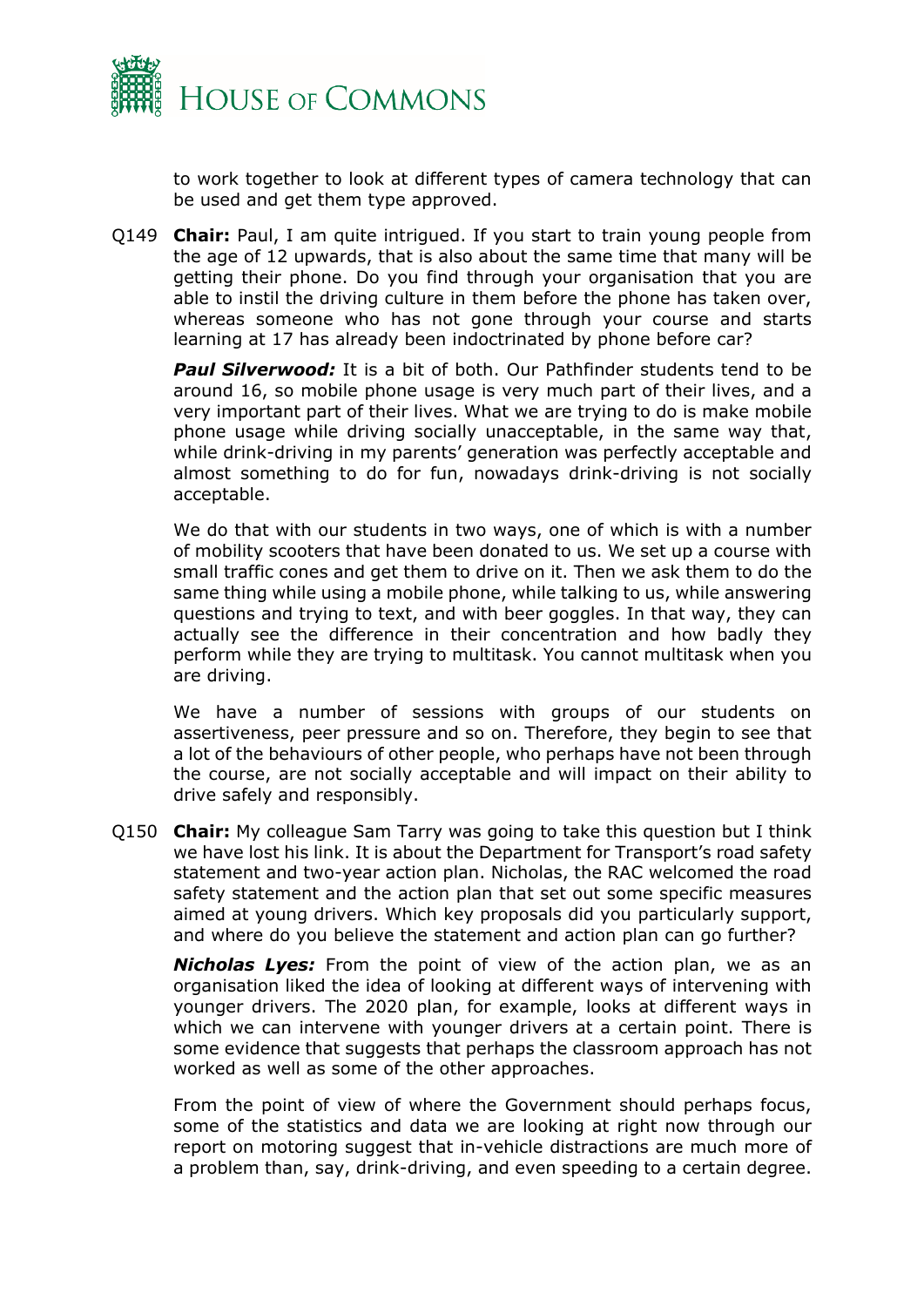

Our evidence suggests that younger drivers speed a little bit more than average on slower roads, the 20 mph and 30 mph limit roads, but they pretty much stick to the speed limits, as much as anybody else, on the higher speed roads.

It is the in-vehicle distractions where perhaps more attention needs to be focused. I am just putting out some other data that suggests that younger people are more likely to have arguments with their passengers in the vehicle. That in itself is a distraction. If I was to tell the Government where they should approach interventions with younger drivers, it would be looking at in-vehicle behaviours and in-vehicle distractions among the younger and novice driver category.

Q151 **Chair:** Lorna, what is the AA's position on the statement and the action plan, if indeed you have one?

*Lorna Lee:* On the statement, we were pleased that there was a lot of emphasis and talk about the education of younger children and the benefits of them having a safe experience when they are walking and cycling, and how that can help build a positive attitude to road safety as they grow up. Sometimes, if we only talk about the young driver problem and only refer to young drivers when we are doing it, we miss one of the biggest opportunities to influence their behaviour, which is when they are children growing up.

There is some information about smartphone zombies—children walking along, pedestrians—and the danger of using a mobile phone when you are a pedestrian and not paying attention to the road. If you can get the message into children when they are still pedestrians that having a mobile phone when you are walking along the road can be dangerous, and that a road is an environment you need to pay attention to and there are inherent risks surrounding you, you can build up an attitude of responsibility before they are even old enough to sit in the driver's seat of a learner driver car. It is making sure that information is there for them and that those opportunities are there for them.

There are lots of good bike-riding schemes that instil good attitudes. Bikeability is a really good scheme that helps to encourage and teach children how to stay safe on their bikes and how to navigate the road system safely. Building knowledge and a good attitude in them can help to progress them into being responsible drivers when they are old enough.

**Chair:** Nicole and Paul, I am going to save you for Greg Smith, who is going to drill a bit further into potential reforms to the learning process.

Q152 **Greg Smith:** I had not heard of the Under 17 Car Club Trust before the papers for today's meeting came through, but what a fantastic initiative it is. We know from so many parts of life that, if you teach a child to do something at a much younger age, they generally pick it up and are able to understand it a lot better. As they grow up, become teenagers and are in their adult life, they are much better for it. We see that with languages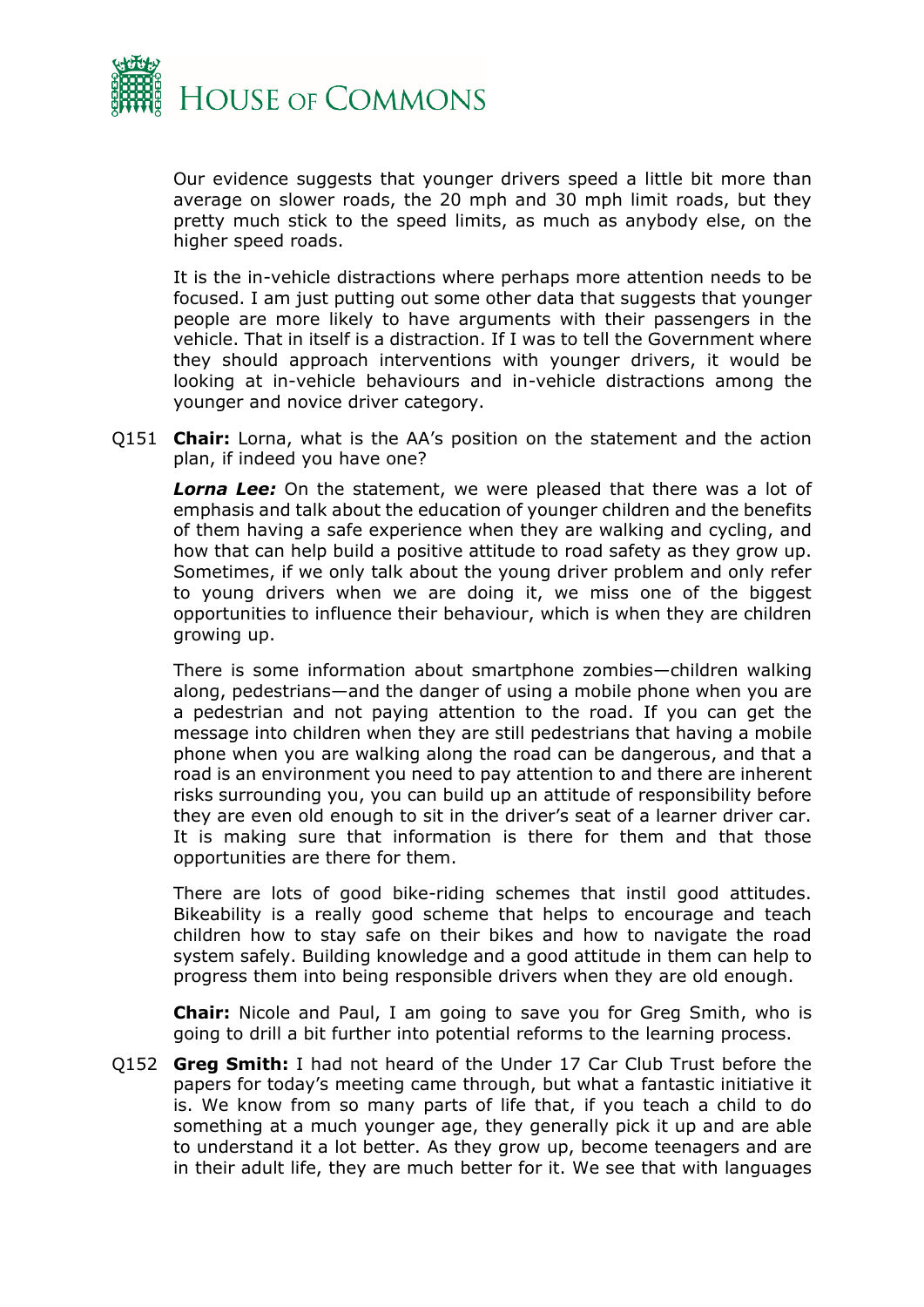

and all sorts of different areas.

Can I ask colleagues from the trust, in your experience, have we actually got right the point at which we allow people to learn to drive in this country? There are other countries in the world that allow you to learn to drive at a younger age. In most states of America, it is 16. Have we got the balance right at the moment? Could we be doing far more as a country to get people at a younger age—probably not the under-10s—understanding the mechanics of a vehicle and how to operate a vehicle, both in terms of the technical challenge and, as you talked about earlier, the theory side of different conditions and the different outcomes that might come about if they are holding a phone, if it is raining, snowing, dark or whatever it might be? What are your views on that?

**Paul Silverwood:** It is difficult. There is evidence that in France, where you can start at 16 with a parent, their road safety is not as good as ours. In some states in America you can start at 14 or 15, and their road safety is not particularly good either. I am not sure that age is necessarily the issue.

On the DfT plan that you discussed earlier, I was disappointed because I do not think it goes far enough. We need a fundamental change in the way we teach youngsters about driving. It should start before they get their provisional licence and go on after that, so that they get some experience, having been appropriately trained, before they get the benefit of lower insurance premiums. I suggest some kind of advanced test rather than a graduated licence. That drives all the wrong behaviours. You can imagine someone with a curfew of 11 pm being caught out late for whatever reason, and then rushing, speeding, to try to get home before the curfew. That is not the right behaviour. It is also extremely difficult to enforce.

Let's go back and educate them in the right way first, and then give them a provisional licence and go through a much more stringent testing programme. Unfortunately, ADIs are judged on their pupil pass rate through the test. What they should be judged on is how safe their pupils are; how many convictions they have over the first two years after passing their test. That is a judgment of ADI capabilities.

Q153 **Greg Smith:** I am keen to hear Nicole's view, but can we dig into that a little bit and what it would look like? I mentioned an idea to the insurance industry in the previous session. Along the theme you were just talking about, would it be better to lock into the learning process all the different driving conditions that you will find on the road, no matter what age you learn at, whether younger or later in life? Instead of simply having your driving lessons around the town, village, city or wherever you happen to live, the learning process, which would then have to be incorporated into the testing process that you talked about, would include every different type of road, including motorways, in my opinion. It would include having passengers in the car. It would include night-time as well as day-time driving, and rural roads as well as inner-city or town roads, with schools and lots of pedestrian crossings and things like that.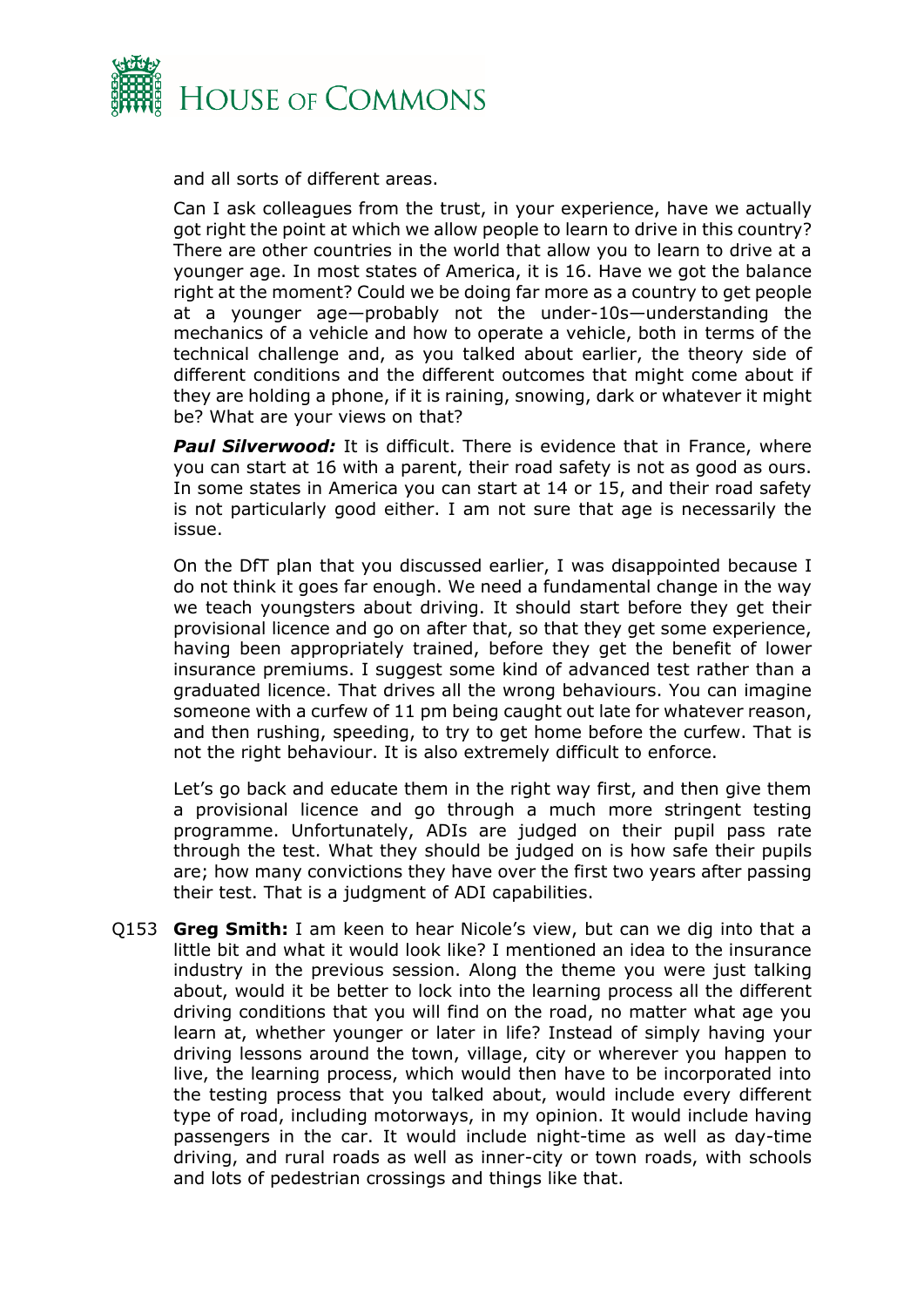

Would you support that being locked into the learning process? I have great respect for all our driving instructors, but at the moment there is nothing that compels them to push their students outside the area they happen to live in or will be tested in.

**Paul Silverwood:** I am sure that some do. Our curriculum at the Under 17 Car Club includes a skid pan. It includes night driving. It includes motorway driving. In so far as we can replicate both urban and country road environments, given that we operate on private roads because obviously we cannot do what we do on public roads, the one thing we do not have is white van man and other irresponsible drivers. That is not to say that all white van men are irresponsible, but you get my drift. The short answer is yes.

Q154 **Greg Smith:** A bit of a bugbear of mine is that a lot of young people, through financial necessity due to the cost of the vehicle and the insurance premium, learn to drive in very low-powered vehicles—sub-100 horsepower, 1.0 litre and 1.2 litre vehicles. Should they also be given, before they get their test, the experience of driving, say, a 300 horsepower rear-wheel drive vehicle that will behave very differently cornering a country lane in the wet from the vehicles they are learning in? Should we be exposing people to different mechanical conditions, as well as different road conditions?

**Paul Silverwood:** Yes, absolutely. Again, part of our curriculum includes front, rear and four-wheel drive vehicles. The skid pan session that we use has them doing the same exercise in a front-wheel drive car, getting out and doing another one in a rear-wheel drive car, and then back again, so that they understand the difference in dynamics. Another part of the curriculum is high-speed driving or advanced driving, so that they understand how to set the car up, how you balance the car through a corner and look ahead. All of that is covered.

One thing we cannot replicate is weather conditions, but with regular attendance they are bound to get a pretty good gamut of weather, with night driving and so on. The only thing we will not drive on is ice.

Q155 **Greg Smith:** That is fascinating; thank you. Although my own children are only three and eight months, I hope you are still going by the time they are teenagers and I can sign them both up to your courses.

**Paul Silverwood:** We have been going over 40 years so there is a pretty good chance.

Q156 **Greg Smith:** Nicole, what are your views on the comments we have just heard, from your experience of how it worked out for you and where we could push it further?

*Nicole Parker:* Paul has said all I would say. From my point of view, being 16, I got to drive many a different car. I think I drove 40 cars before I even learned on the road. They ranged from a little Seat Ibiza to a Corsa, to an Aston or a Jaguar. I got to drive a Land Rover as well. It gives you the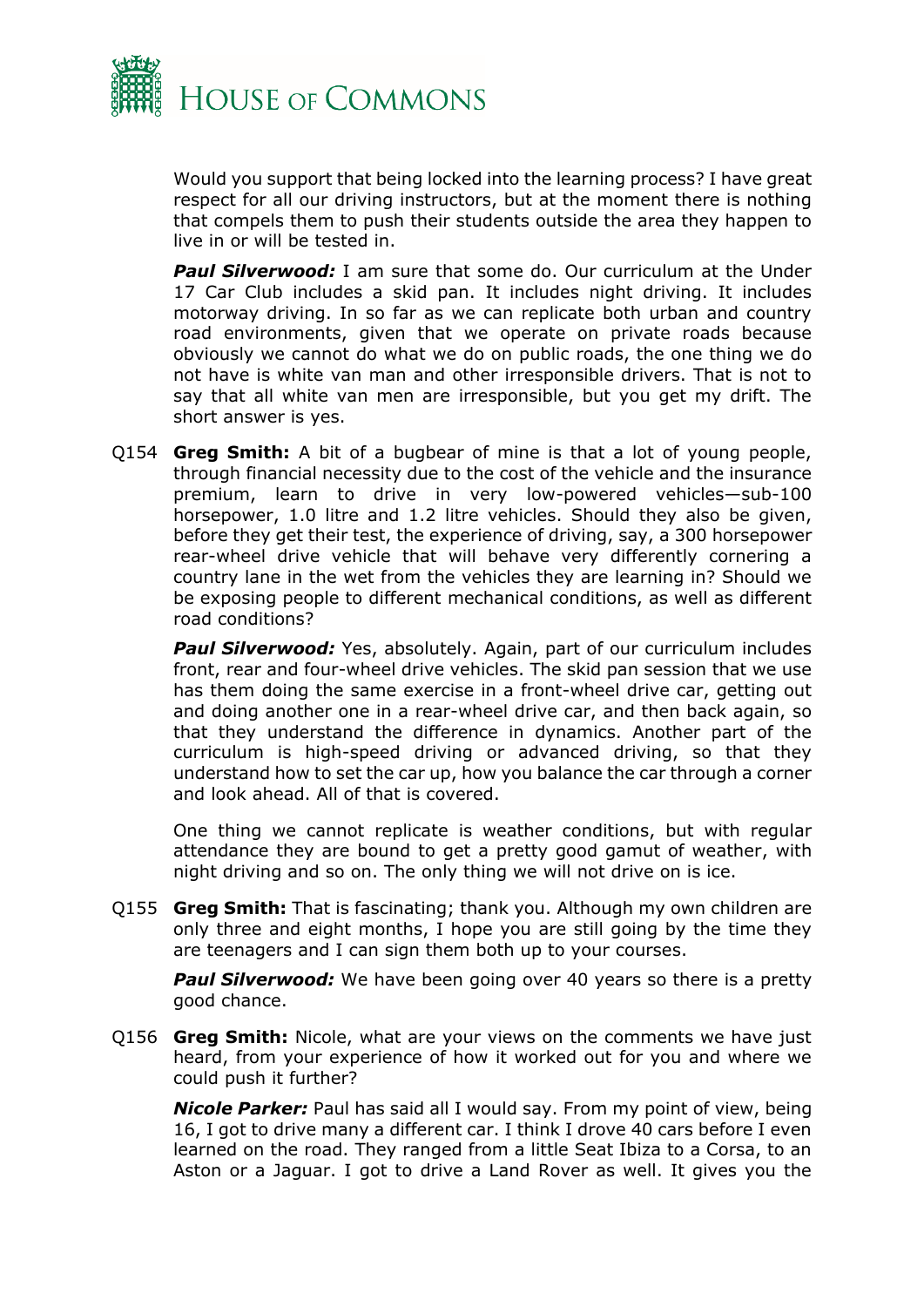

breadth of knowledge to understand that you cannot just hop into a car and drive it, because they all behave differently. It gave me understanding of how cars behave on the road. I have driven in ice and snow. I do not think I would have had the confidence to do it or feel that I was responsible enough to do it, if it was not for Pathfinder.

We do activities like brake and avoid. We recreate someone jumping in front on the road, and you have to look for opportunities to avoid the hazard and get out of the way safely from all the other cars. It teaches you to stop, breathe, look around and then decide what your next step is, rather than hastily acting on something that could be catastrophic.

You need to teach young people how to drive before they get on the road. Pathfinder gives people the opportunity to learn but not have all the other nervousness—the white van man, people rushing to try to get to work and people not understanding that it is your first lesson and you do not even know how to control the car yet. Giving you confidence before you go on the road is invaluable.

Q157 **Greg Smith:** Among your peers and friends, presumably some learned to drive without going on the course, and you did the course. Is there an appreciable difference in the way they drive and the way you drive? Obviously, don't name them. I do not want you to betray any confidences, but is there an appreciable difference?

*Nicole Parker:* Yes. There has been many a time when I have been in a car with one of my friends who passed and thought if only I could say, "Can you get out and I will drive back, please?" Sometimes, with driving instructors and even examiners, I do not know how some people get through. For instance, I was in sixth form and we were all learning to drive at that point. I had not yet passed, but one of my friends said, "It is give way to the left, isn't it?" I was like, "Oh dear."

There has been many a time when I feel that I have had such a good grounding of knowledge, and it is a shame that other people have missed out on it.

Q158 **Greg Smith:** I do not know whether you listened to the first session of witnesses, but there was a lot of talk about the graduated driver licence that we are going to discuss in a minute. There was talk of telematics and so on.

Having done the Pathfinder course and having had that extended learning, that much broader learning about the mechanics of driving, as well as the mental agility of driving, if an insurance company came to you and said, "We're going to charge you an extra thousand quid unless we can monitor the way you drive, with sensors in the accelerator," and things like that, or if they said to you, "We don't trust you to drive at night so we don't think you should," how would you react?

*Nicole Parker:* I actually had a black box in my first year, purely because the insurance was so expensive that I could not afford it without, and I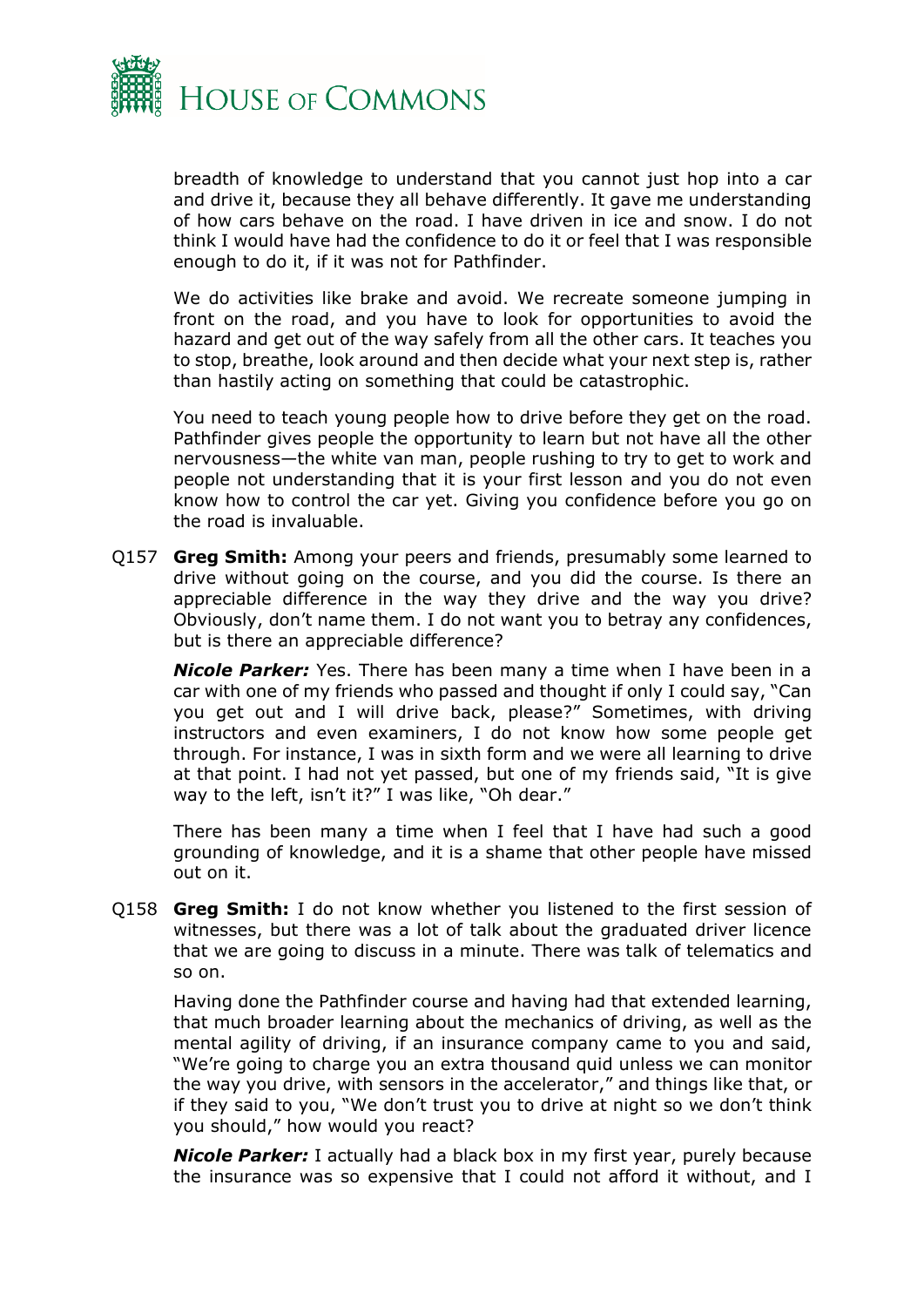

only had a 1.2 Corsa; it was not a beast of a thing or anything. I was with a company that did not have curfew, which was important to me. I felt that, if I wanted to drive to a party or a get-together, I wanted to be able to know that I would be the one driving home and be safe, rather than someone else saying, "I can give you a lift," and that kind of thing.

I think my black box company was fair. I got pretty much top results all the time, but there were some cases where they would get me on cornering. That was going through the seven bends in Gloucestershire, which are really tight, but if you know how to take the corners, it is safer to take them properly rather than slowing right down and stopping all the rest of the traffic moving. Pathfinder taught me how to take corners, how to control the car properly and keep stable, but they would pick that up as being an amber.

Eventually, I pretty much got full marks and they invited me to Silverstone to do an experience day. I do not agree with the curfew on black boxes. I think it limits people so much. Also, it is constantly in your mind. Like Paul said, if you have a curfew at 11 but you are having a good time with friends, or you are at work and your boss will not let you go, you are more likely to speed home so that you do not get points, or whatever the penalty might be for the insurance. It creates more risk and the mentality, "I need to get home as quickly as possible."

Q159 **Greg Smith:** I absolutely agree with you. That is an interesting point about the telematics. Of course, in many respects whether you take a bend safely or not is a pretty binary outcome. You either get round to the other side of the bend in one piece or you are in a ditch, hedge or wall. It is a pretty binary outcome.

Do you think the insurance companies understand that their telematics are not sophisticated enough to get that you are perfectly safe taking a corner at 45 that can be taken at 45 because you have been trained to do it? Do you think they are never going to get that point?

*Nicole Parker:* It can vary. I was lucky with the insurance company I was with. However, some of my friends on other companies' black boxes did not get any money back on their insurance. It said they were poor. I would not say that their driving was particularly unsafe, like going round corners or braking, but it is not what would be deemed perfect. I think that is very unfair. When you have literally just learned to drive and all you have ever known is being in a learner car, and then you go on your own, and situations happen that you never thought of, it is not fair to be almost penalised for that in the first year of driving.

**Greg Smith:** I agree with you. Thank you very much for that insight.

**Chair:** We are going to delve into the graduated driver licensing options now and what those components would look like.

Q160 **Lilian Greenwood:** Good morning, witnesses. I think all of you have some reservations about graduated driver licensing. I would be interested to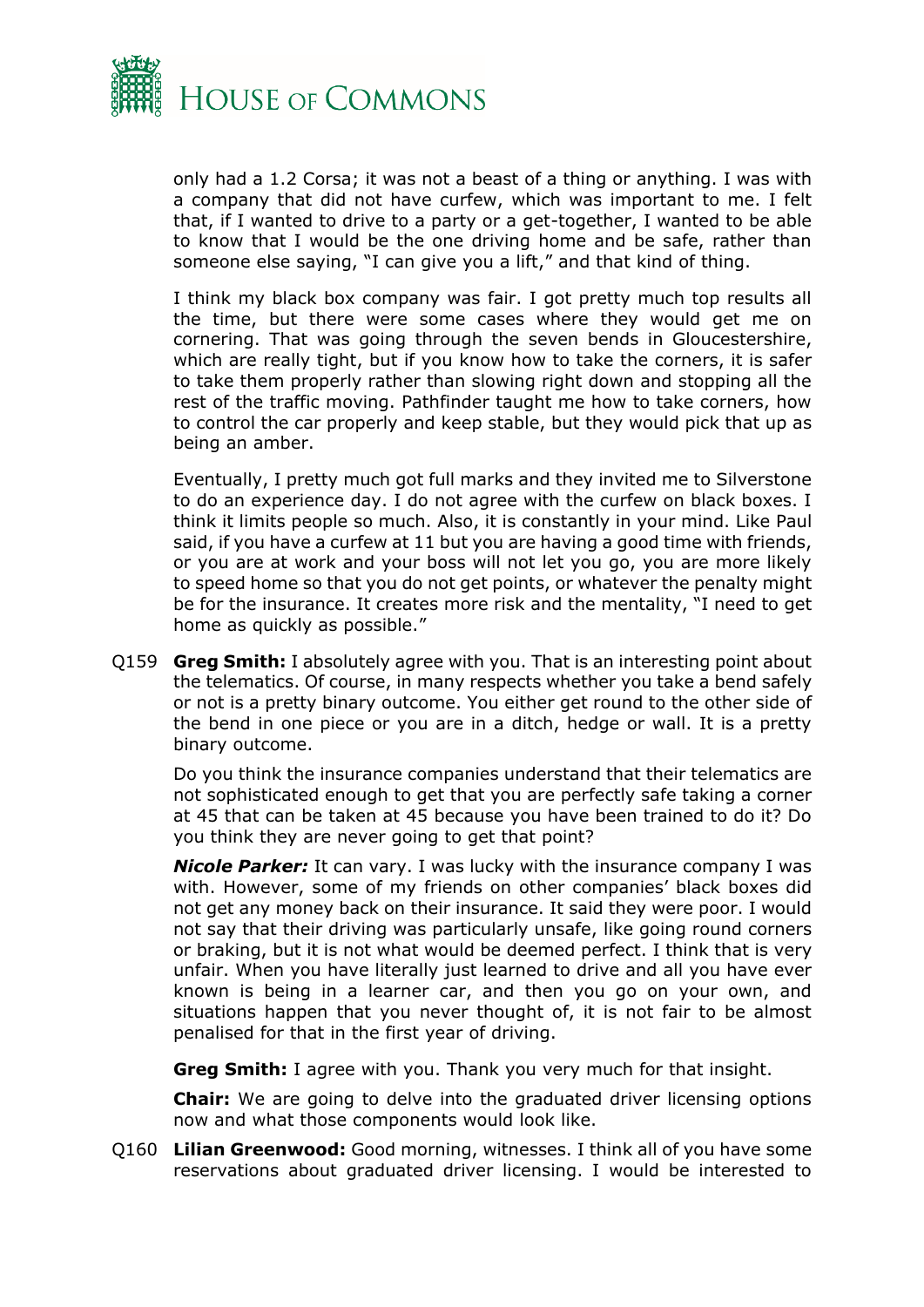

know how you respond to the evidence we have received from the Transport Research Laboratory, which states that its introduction could save 41 lives a year.

Is there an acceptance that a graduated driving licence would lead to a reduction in the number of road deaths and serious injuries among young people, but you think that the costs of doing it, in terms of the restrictions it would place on young people, are too high, or do you dispute the evidence that has been presented on its effectiveness?

**Lorna Lee:** First, the term graduated driving licence can encompass a lot of different measures. There are some things that we would react positively to or can be flexible on. There are other things, the more overly restrictive measures post-test, that we have reservations about because of social mobility. Everything needs to be looked at.

Any kind of graduated driving licence that was brought in would need to be tested thoroughly before it was implemented to see exactly the effect that it had on casualties and on people's ability to get on and live their lives, and to able to use their driving licence for the very reason they got it. If that is because they need to get a job, need to get to college or pick their kids up after childcare—whatever the reason that they need a driving licence—we would not want them not to be able to drive because of those restrictions.

We would be happy to support a mandatory logbook. It has been raised before as to what a driving lesson will cover and how that can vary between ADI to ADI. Our driving instructors, the AA and BSM, already use a logbook system. Learners have feedback and a record showing that they have not only covered the technical elements that will get them through the driving test, but that they have had discussions around passengers, alcohol, in-car distractions and mobile phone use. It is about trying to make sure that they have driven on different roads, as has already been discussed, and whether they have had a motorway lesson with their driving instructor, as long as they live close enough to one, or have been on a dual carriageway with their driving instructor if they do not, so that they have some experience of fast roads. Making sure that they have driven in different weather conditions is also important.

A logbook would go hand in hand with making sure that they had a variety of experience. We would look at some kind of minimum learning period. At the moment, some people have a very intensive course of driving lessons. There is nothing to stop them doing that at the moment. There is nothing to stop them having four hours of lessons every day for two weeks. At the moment, they would not get a test date, but in normal times they would try to book a driving test and have it done in two weeks. That is not something we have ever been particularly supportive of because it does not give breadth of experience.

It is important that a variety of experience is gained as much as possible when you are a learner. I think someone said earlier that you do not learn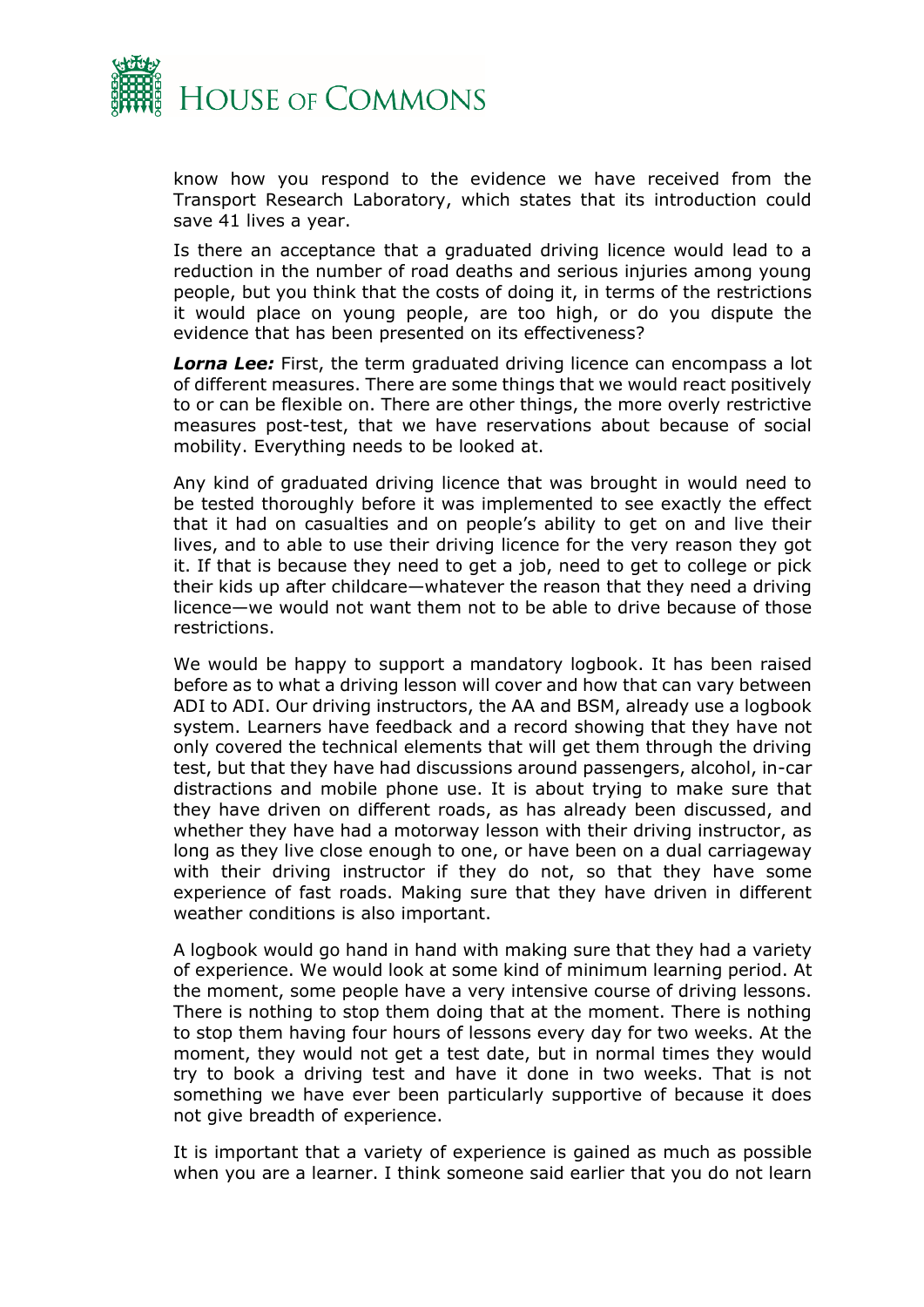

to drive until you have passed your driving test. To a certain degree, a lot of people feel like that, and have historically felt like that, but that should not be the case. You should be getting that experience before you have passed your driving test, so that you feel you could deal with situations. You could wake up the day after you passed your driving test and it is pouring with rain, but you have never driven in rain before or had to navigate puddles or worry about whether the braking distance is the same. That is definitely something we would be happy to look at.

Q161 **Lilian Greenwood:** The things that you would be most concerned about are things like the restrictions on passengers and a ban on driving late at night for the first six months.

#### *Lorna Lee:* Yes.

Q162 **Lilian Greenwood:** Paul, can I ask you the same question? You made a really important point about the dangers of a curfew, with people driving quickly to get home before a curfew kicked in. Are there any other comments you want to make about a graduated driving licence? In particular, do you accept the TRL research that shows that a graduated driving licence would lead to a significant improvement in road safety?

**Paul Silverwood:** I am not going to attack what TRL have put out as their opinion. It is conjecture really. If I said to you, "If you adopted the Pathfinder scheme and you could reduce the number of young driver accidents by half," I think you would bite my hand off. In fact, we can reduce it fivefold, through the evidence that we have submitted. We now have 20 years' worth of data from the Under 17 Car Club and Pathfinder that has been consistent, in that the incidence of young drivers having collisions is far reduced. Instead of it being one in four or one in five in the first six months after passing your test, it is one in 20.

Q163 **Lilian Greenwood:** Should the Pathfinder course be mandatory?

**Paul Silverwood:** Personally I think it should, but I do not like making things mandatory. If you look at what you did with motorbikes, when you made bike training compulsory before they went on the road, you could do that with Pathfinder very easily. What we have is a blueprint that is replicable in any part of the country.

Q164 **Lilian Greenwood:** What would be the practicalities of rolling Pathfinder out on a far wider base and having far more people undertake it? Is there a capacity issue? Presumably, there would be.

**Paul Silverwood:** Not necessarily. We have grown from nothing, when we started Pathfinder in 2008, to now running seven events a year in school holidays and half term. All of that is without any paid employees. As a charity, we do not have any staff; we run entirely with unpaid volunteers. We use Institute of Advanced Motorist observers as a large part of our instructors on Pathfinder. Again, they give their time freely, so it is not necessarily a financial issue. It is simply having the willingness locally.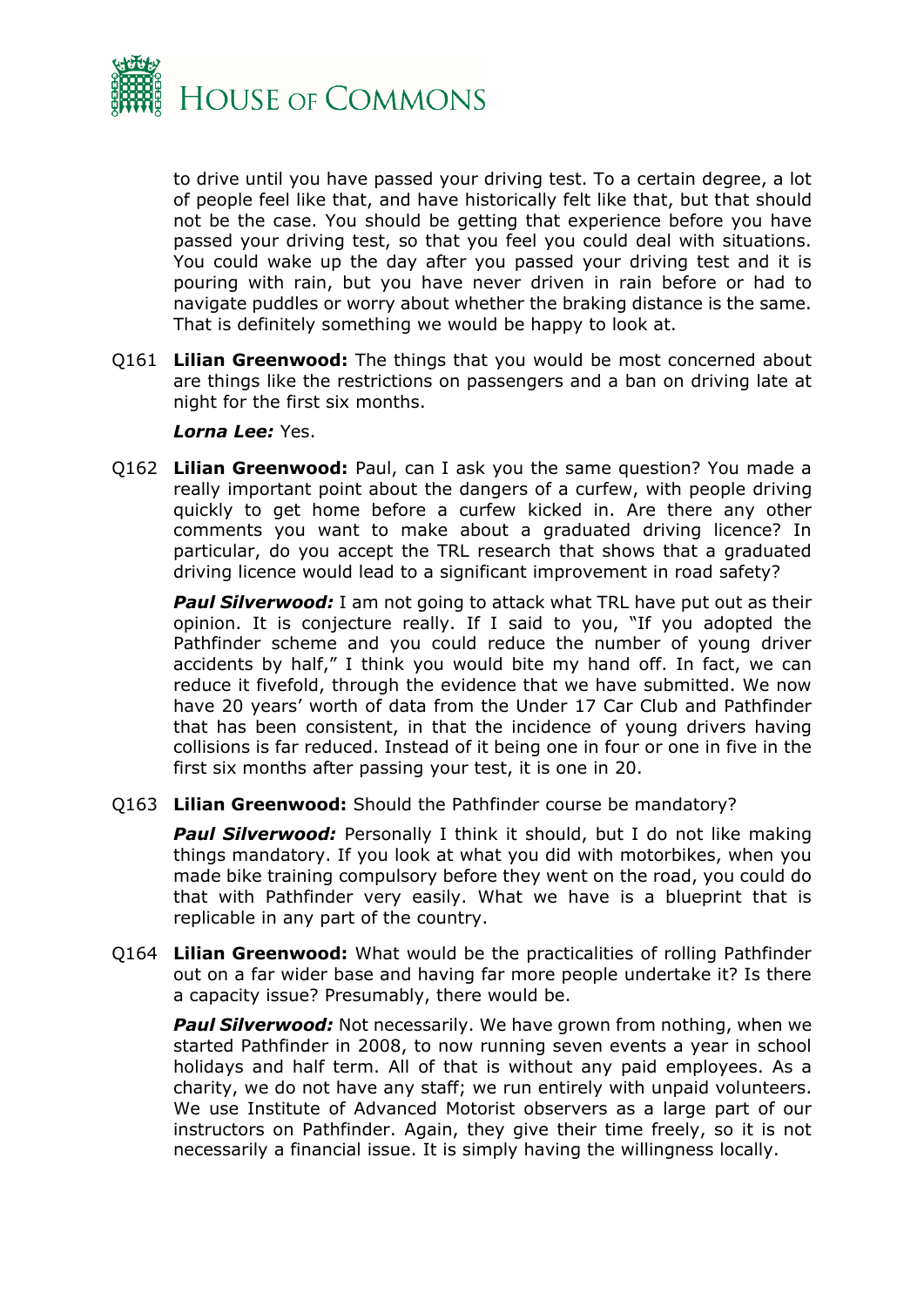

We are lucky to be supported by the police and crime commissioners of West Mercia and Gloucestershire. They see the difference that we are making, particularly in rural communities. Gloucestershire has a lot of rural roads and quite a high incidence of young driver casualties.

Q165 **Lilian Greenwood:** What proportion of young drivers in the areas where you are operating come through Pathfinder, as opposed to just learning in other ways? I am trying to get an idea of the scale at which we would have to increase the availability of those courses for them to make a significant impact on road safety.

**Paul Silverwood:** I am afraid I do not have the figures for the young drivers who do not come on our courses. I can certainly give you figures for those who do. It varies. The typical cohort is about 32 to 36 students per course that we run. As I say, we run seven. The one in Yorkshire is lower; it is having slower take-up. It is a question of local funding and finding a suitable venue, because obviously we cannot do it on the public highway.

Q166 **Lilian Greenwood:** Nicole, do you have a view on the suggestion that young drivers should be subject to certain restrictions—for example, on the number of passengers that they can carry for the first six months after they pass their test?

*Nicole Parker:* Obviously, I had more training than the normal young person, but when I passed my test I found I was taking nearly a full load in the car. I was giving my younger cousins lifts. I was giving my parents lifts. I was giving school friends lifts. A lot of people from school were carpooling if they lived in more rural areas where you could not get a bus. When they had passed their test, they took each other to and from school. To enforce that you could not take passengers, or you could only take one other person, would be such a limiting experience to young people.

Q167 **Lilian Greenwood:** You obviously felt a very confident driver as a result of completing the Pathfinder test, but you also described travelling in a car with one of your schoolmates and feeling unsafe, because you felt that you wanted to offer to drive. I can understand you advocating for others to do the training that you did, but do you understand the concern that many people express about young drivers carrying passengers for the first few months because of the higher incidence of crashes that they are involved in, particularly the higher incidence of passengers in the car being badly injured?

*Nicole Parker:* I totally understand where the insurance companies are coming from; obviously, they work from the statistics and data that they get. It is true. If younger people who have just passed their test have a full car load, and there is music on, or if people are using social media and the driver wants to play up to it, it will all impact the new driver. However, Pathfinder instils behaviours in you so that, if it is becoming too overwhelming, they have told us how to deal with it. You pull over and say, "This isn't fair. Can we all just be calm?" You choose not to take those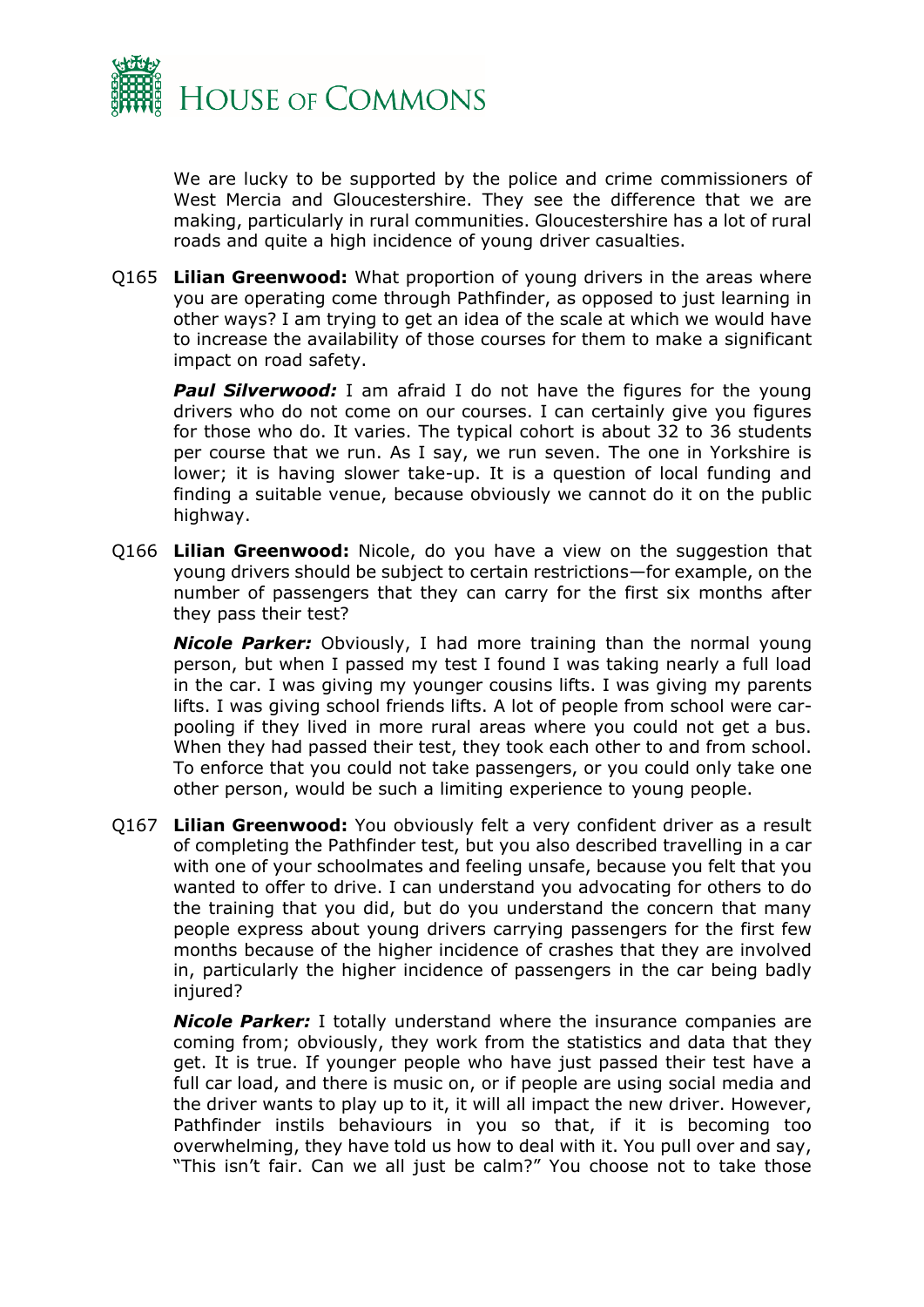

people again if you can get to your destination. There are different ways of overcoming the impact young people have in a car with a young driver. I think that probably one of the most important things to teach young people when they are learning to drive is how to deal with their passengers.

Q168 **Lilian Greenwood:** Thank you very much; that is really helpful. Nicholas, the RAC is critical of GDL, but it seems to be primarily around the nighttime driving ban. We talked in the previous session, as you may have heard, about the possibility of exemptions—for example, for those who need to use their car to drive to work at night. Would that change the view of the RAC, or do you think that exemptions are not a help and that things like curfews and restrictions on passengers are not the way to go?

*Nicholas Lyes:* We are generally not opposed to GDL, but we have serious concerns about some aspects of GDL. It is primarily the night-time curfew aspect that we are concerned about. It is important that younger drivers get as much experience as they possibly can in all types of conditions.

Based on the previous session and the discussions that took place, I think there are ways to mitigate that. Certainly, GDL can be part of an alternative to improve safety among younger drivers. Some of the evidence that we have heard today, particularly from Paul and Nicole as well as from Lorna and me, shows that there are other ways forward that could be considered.

We have a learning system in place at the moment. We could look at how we can change that learning process right now. I do not think that the learning system we have right now is particularly robust. We could look at something like a minimum 12-month period of learning. We could look at a ban on intensive driving lessons and things like that. We could look at how to teach drivers to look after their vehicles with safety checks—for example, checking their tyre tread and all those sorts of things.

That is all part of the process of becoming a driver. It is about looking after your vehicle. It is about driving safely. It is about understanding the hazards on the road ahead. We have a learning process as it stands. Is it fit for purpose? It is probably not as strong as it could be. We could potentially go down the road of looking at how we can reform that, rather than necessarily going straight to GDL first.

Q169 **Lilian Greenwood:** The information you shared on your RAC opinion panel from March 2019 was really interesting. Many of the restrictions were supported by both younger people and older people, the driving curfew and restricting new drivers to slower speeds being the exceptions.

Could I ask about the blood alcohol limit for young and novice drivers? We have received evidence calling for it to be lower for young and novice drivers than for the rest of the driving population. Is that a policy you support, and what impact do you think it would have on collision rates?

*Nicholas Lyes:* Yes, we think that could certainly be an option. Evidence from drivers, generally speaking, suggests that they would be supportive of it. Even younger drivers would be supportive of it, but some of the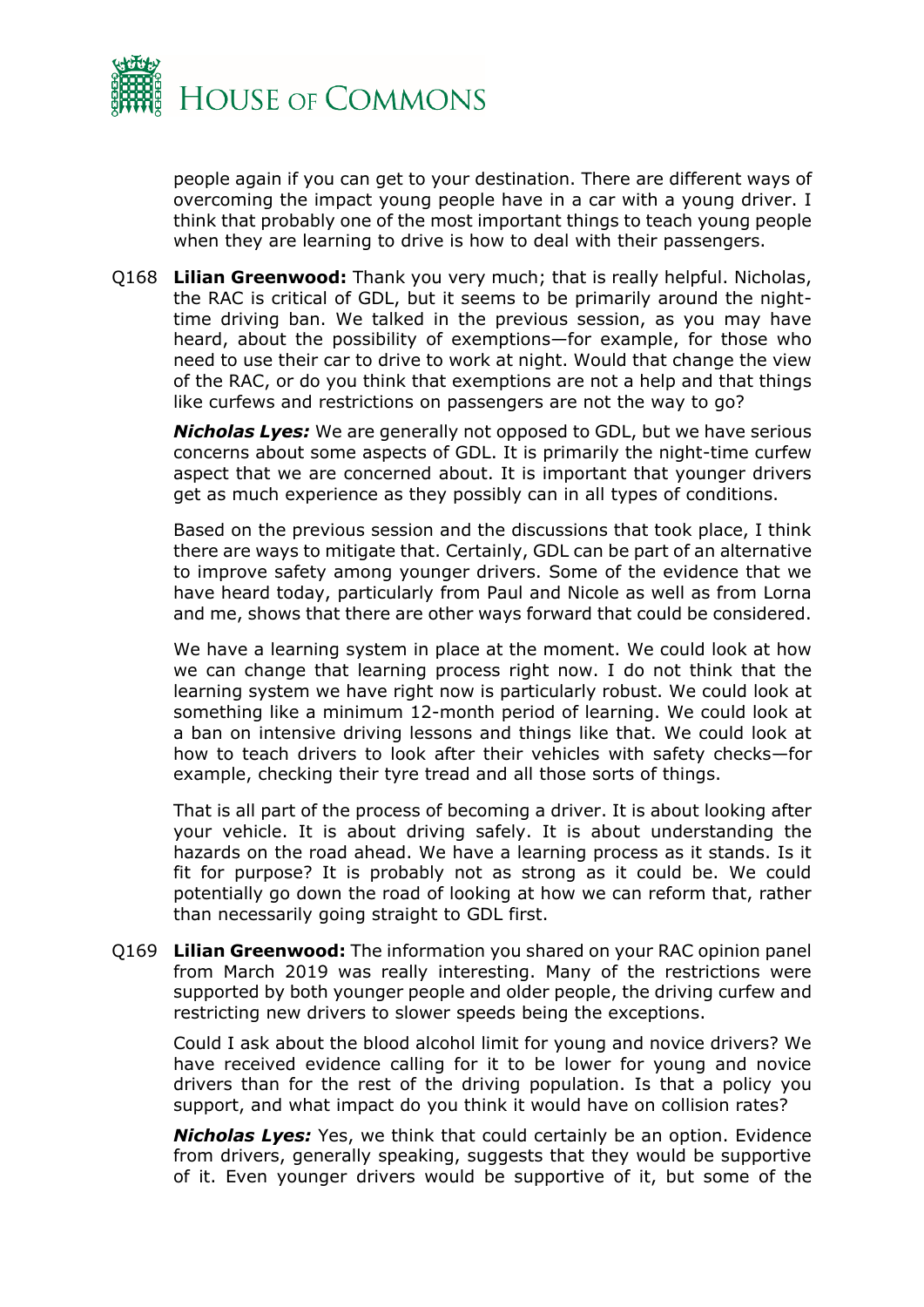

evidence we have does not suggest it is especially a massive problem among 17 to 24-year-olds. The evidence we have suggests that actually in-vehicle distractions tend to be more of a problem than drink-driving.

Q170 **Lilian Greenwood:** If there was a restriction imposed around the blood alcohol limit, would you agree with the college students we spoke to that the limit should be set to zero? In the previous session, 20 was suggested, which is effectively zero.

*Nicholas Lyes:* Yes, I think 20 would be better. We always have to take into consideration that there are problems with absolute zero in how people's blood alcohol level could be read. I would say that 20 is probably more sensible.

Q171 **Lilian Greenwood:** Could I ask the other witnesses the same question? Would you support a lowering of the blood alcohol limit for young people, and what rate do you think it should be set at? Nicole, do you have a view on that?

*Nicole Parker:* It would only be my personal opinion. I know from my friends and my age group, and a bit lower, that it is socially unacceptable to drink and drive. If anyone ever tries to say anything about it, a lot of people will just give them a look and tell them that it is not okay, which is good. I would be more than happy with it lowering, but not zero; I would agree with more than zero, around 20. I am not a scientist, so I do not quite know how it all works, but I would say the lower the better. It gives people more chance to be aware that it is still not okay to drink and drive.

Q172 **Lilian Greenwood:** Paul, does Pathfinder as an organisation have a view? Do you think the lower alcohol limit should just be for young people, or should it be across the board?

**Paul Silverwood:** I think it should be across the board. Again, you are driving the wrong behaviour. Let's say we have the lower limit up to the age of 21. As soon as you get to 21, you will think, "Hey, I can now have a drink and drive, as long as I don't have too many." Let's do it for everybody if we are going to do it at all.

*Nicole Parker:* I agree with Paul.

Q173 **Lilian Greenwood:** Lorna, what is your view about the blood alcohol limit and the impact it would have on collision rates?

**Lorna Lee:** I looked at the research that you conducted with young people. It was really interesting that they were so in favour of lowering the limit. We would support lowering it to effectively zero. As everyone says, it should be around 20, which would account for some of the anomalies that can be brought up. Effectively, it would be zero tolerance, so you could not have a drink. That is always our message to all drivers. If you are going to be drinking, you should not be driving; if you are driving, you should not be drinking. It is very simple.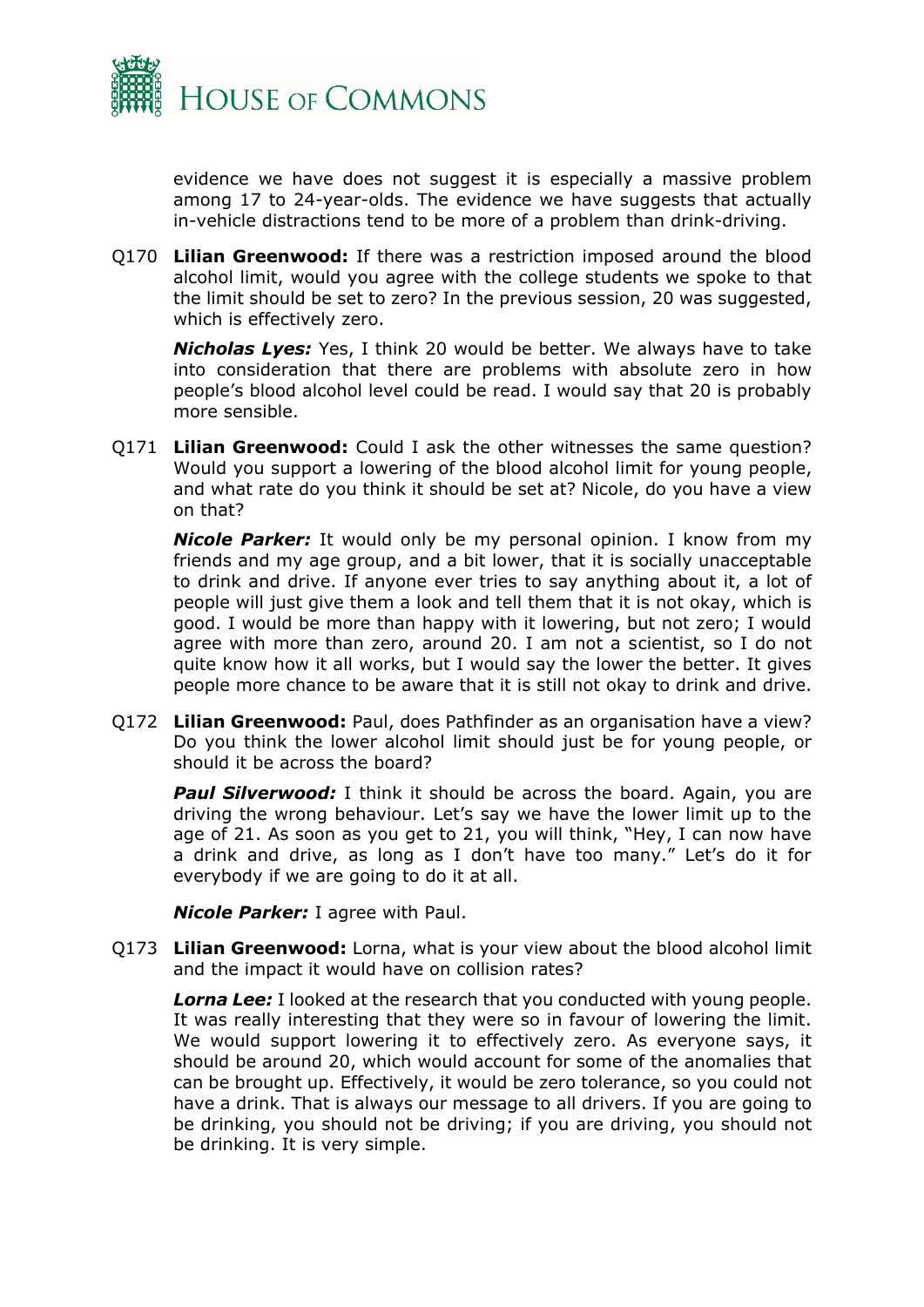

It was a small group in that research, but it was overwhelming. They are clearly receptive to the idea, which is positive. It is obviously socially unacceptable to drink and drive. Lowering the limit for them would make the message even clearer that it is not something that can be done.

It is still an issue among the age groups. The latest stats show that 16 to 24-year-olds represent about 24% of drink-drive casualties, compared with about 20% in the overall driving population. They are over-represented in casualties, so it is something that should definitely be looked at.

**Chair:** We now go to the final section. I apologise, witnesses, but thanks to the great evidence you are giving we are running slightly over. The final section is on telematics, black boxes and the cost of insurance, and continues the discussion we had with the previous panel. Karl McCartney is going to cover this.

**Karl McCartney:** Thank you; I was waiting to come in on the last session but I am quite happy to kick off this session.

**Chair:** Do throw in what you had from before, Karl; it is all yours.

Q174 **Karl McCartney:** I want to ask something on graduated vehicle licensing. It was interesting to hear from the first set of witnesses, and obviously from the four we have in front of us. I quickly want to know this from the four of you.

I am quite a libertarian. I think that people, yes, do not have the right to drive and it is a privilege, but if we are going to start imposing graduated driving licences on young people, do you also think we should be—as it looked like the ABI were pushing for in a very totalitarian sense—pushing for graduated driving licences for older people? They are susceptible, from the different parts of the statistics on crashes, regardless of what type of crashes they are. What are your views, for your organisation or personally, on that particular issue?

*Lorna Lee:* Graduated driving licences for older drivers is not something we have ever pushed for. It is not something I have ever heard floated until this morning.

Q175 **Karl McCartney:** So why pick on young drivers?

**Lorna Lee:** For younger drivers, we would support certain elements of a graduated scheme, but we would not be in favour of overly restrictive curfews or the passenger restrictions. We would be happy to bring in measures that focused more on education before they have passed their driving test, such as a logbook that showed they had had certain experiences with their driving instructor, and perhaps a mandatory learning period, but not curfews and passenger restrictions. That is partly because of social mobility. It would make it very difficult for some people to go about their lives. The reason for learning to drive would perhaps be negated for them if they could not travel to work or school.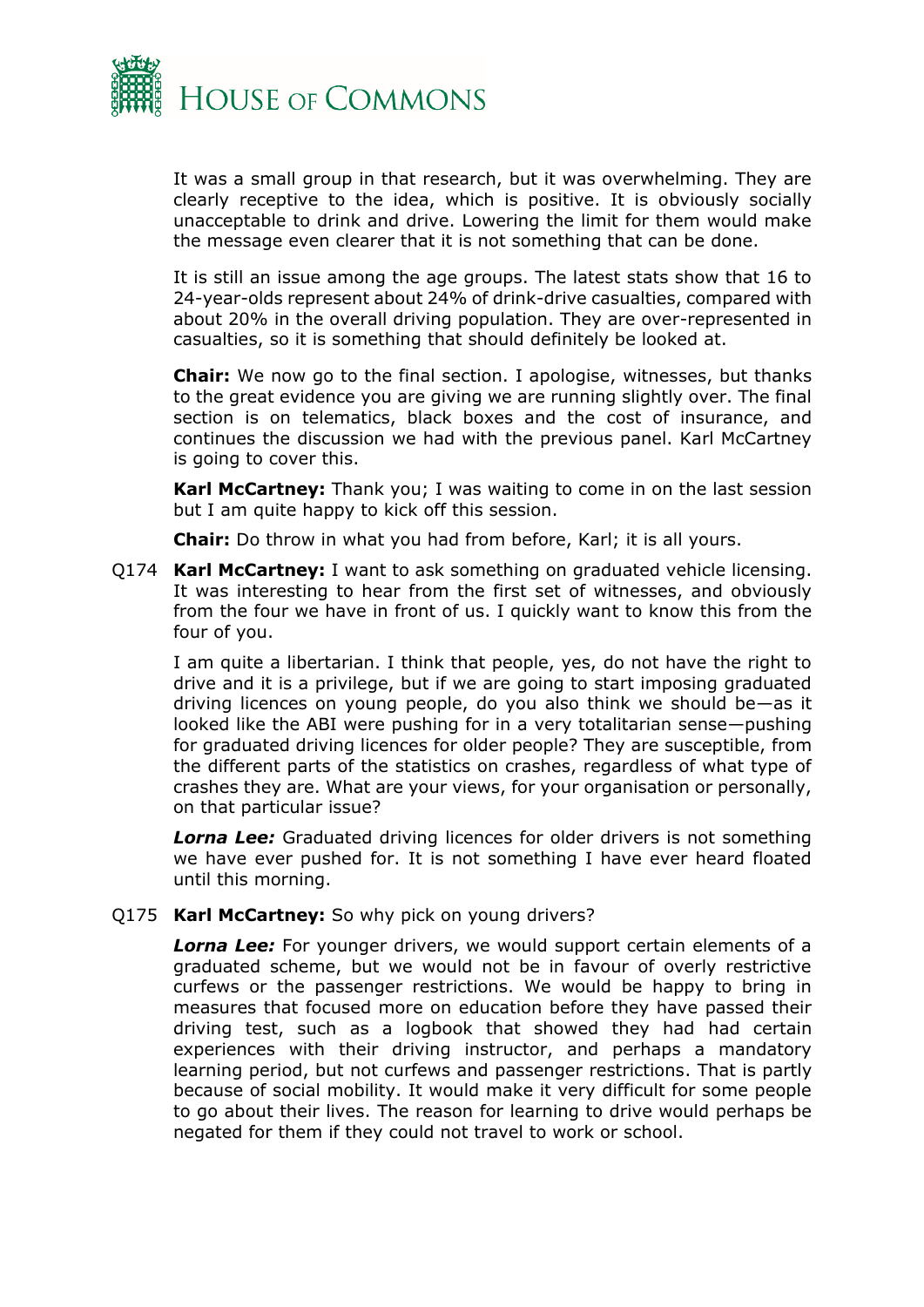

They are very difficult to enforce. It would be impossible for a police officer to tell if a car was driving back. The panel before were talking about exceptions for different people. You could perhaps have an exception for a nurse who was driving back from her shift at three in the morning. That is all very well, but how will a police officer know that that car has a nurse in it? It is very difficult for them to judge that on sight.

Similarly, with passenger restrictions, how will they know that the people in the car with you are your children or your cousins, which perhaps you might be allowed, as opposed to your friends or children that you are driving around? It is very difficult to enforce for those reasons.

Q176 **Karl McCartney:** I am conscious that we need to go on to insurance, so I want to stop you there. I want to ask you this, very particularly. You said you do not want to see graduated driver licences for older people. Do you want to see people regularly tested all the way through their life, say every five years?

*Lorna Lee:* It is not something we have called for—*[Inaudible.]*

#### Q177 **Karl McCartney:** How far do you go *[Inaudible.]* individual liberty—

#### *Lorna Lee:* Sorry?

**Chair:** Karl, there is a big gap between you saying something and Lorna hearing it. You need to give each other a bit of time. Ask your question again, Karl, and give a bit of time.

Q178 **Karl McCartney:** Sorry, Lorna. How much do you think people's liberties should be taken away from them? Do you believe that people should be tested regularly every five years throughout their driving life?

*Lorna Lee:* That is not something we have called for. We have not called for regular testing throughout someone's life. There are options available for people to choose, if they want refresher lessons. Refresher lessons are pretty popular with our driving schools. People often come back to us of their own accord if they realise that they lack confidence in a certain area. We run schemes through our charitable trust, where we give free training for people. They self-refer; it often tends to be people who have had a break from driving and realise that they have lost confidence and skills. They voluntarily come back and ask for lessons themselves.

Q179 **Karl McCartney:** Paul, I am going to come to you because you started first of all.

**Paul Silverwood:** Personally, I think everybody should be tested every five years, but if you fail it should not be that you cannot drive. There should be a period during which you get refresher training and get your driving up to an appropriate standard. That standard should be applied to all the foreign drivers who come into this country driving HGVs and so on. I do not think they are up to a particularly high standard, judging from what I see on the roads. Personally, yes, I think we should be testing everybody every so often.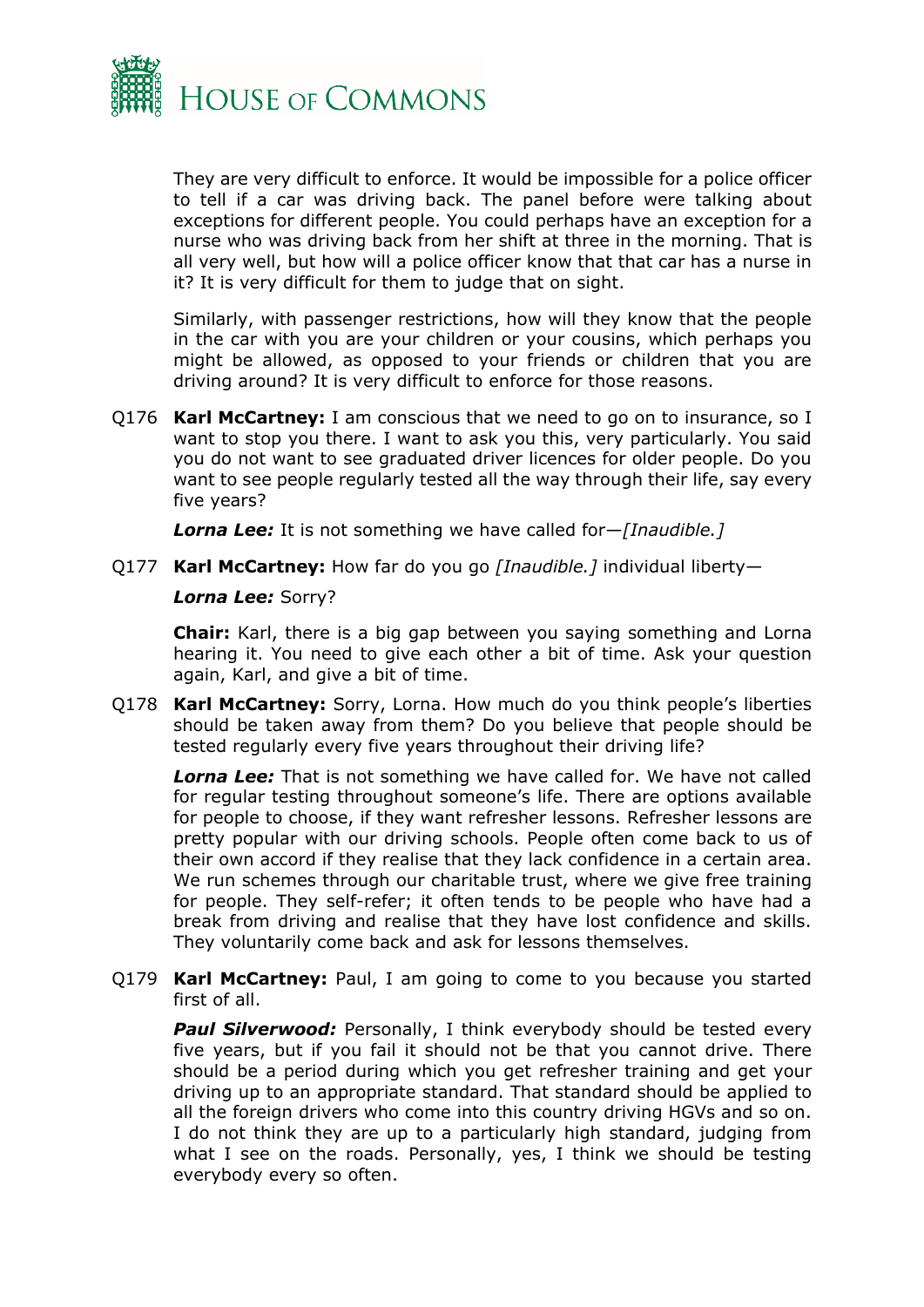

Q180 **Karl McCartney:** On graduated driving licences for old people, instead of picking on young people do you think we should be picking on old people too? It may be a little closer to home for you; you are probably nearer maybe 65 than 70.

**Paul Silverwood:** Very kind. You talk about graduated licences. Does that mean that an older person cannot carry passengers or cannot go out after 11 o'clock at night? It comes back to this again. We should be testing and making sure that their driving is up to an appropriate standard, for everybody.

Old people are a particular problem. There is evidence from Wiltshire Police, which is probably about eight years old. They did an analysis of the STATS19 form over three years in Wiltshire, with a particular focus on young drivers. The vast majority of them crash at night in the early hours of the morning. The vast majority of them have one person in the car and do not involve another vehicle. None of them had passengers. I think the passenger thing is a bit of a misnomer. The ones that hit the headlines are like the four young lads who crashed recently at Derry Hill in Chippenham and very sadly were all killed. That kind of thing hits the headlines and then it is, "Oh my goodness, if he wasn't carrying passengers he'd be fine." No, that is not it. Let's educate them.

*Nicholas Lyes:* I do not think graduated driving licences for older drivers would be appropriate. You have to look at the causes of road traffic collisions in younger drivers, which are different from causes of road traffic collisions in those aged 70 and over.

Q181 **Karl McCartney:** But if certain organisations or individuals are pushing for graduated driving licences for young people, surely we can have different types of graduated licences for older people. That is my devil's advocate question to you. Do you think it is politically acceptable?

*Nicholas Lyes:* I don't think it is politically acceptable. What I would say is that you have to look at what is causing the road traffic collisions in the first place in different age groups to then assess whether or not certain interventions are needed. I do not think that you will need graduated driver licensing for older people. I think graduated driver licensing among younger people is an option, but there are other options that could be looked at first.

Q182 **Karl McCartney:** That chimes with the evidence you gave earlier. Nicole, I come to you finally on this issue.

*Nicole Parker:* As a young person's opinion, when I passed my driving test at 17, I was doing everything that everyone else does. I was driving people. I was driving friends and family. I don't think that the graduated driving licence would be of benefit. However, we need to educate people more. If things are becoming too much or if you do not feel confident or comfortable taking people in your car, just tell them. You have to be strong enough to tell people that you do not want to do that yet. That should be fine, but I do not think there should be a legal rule on it. It comes down to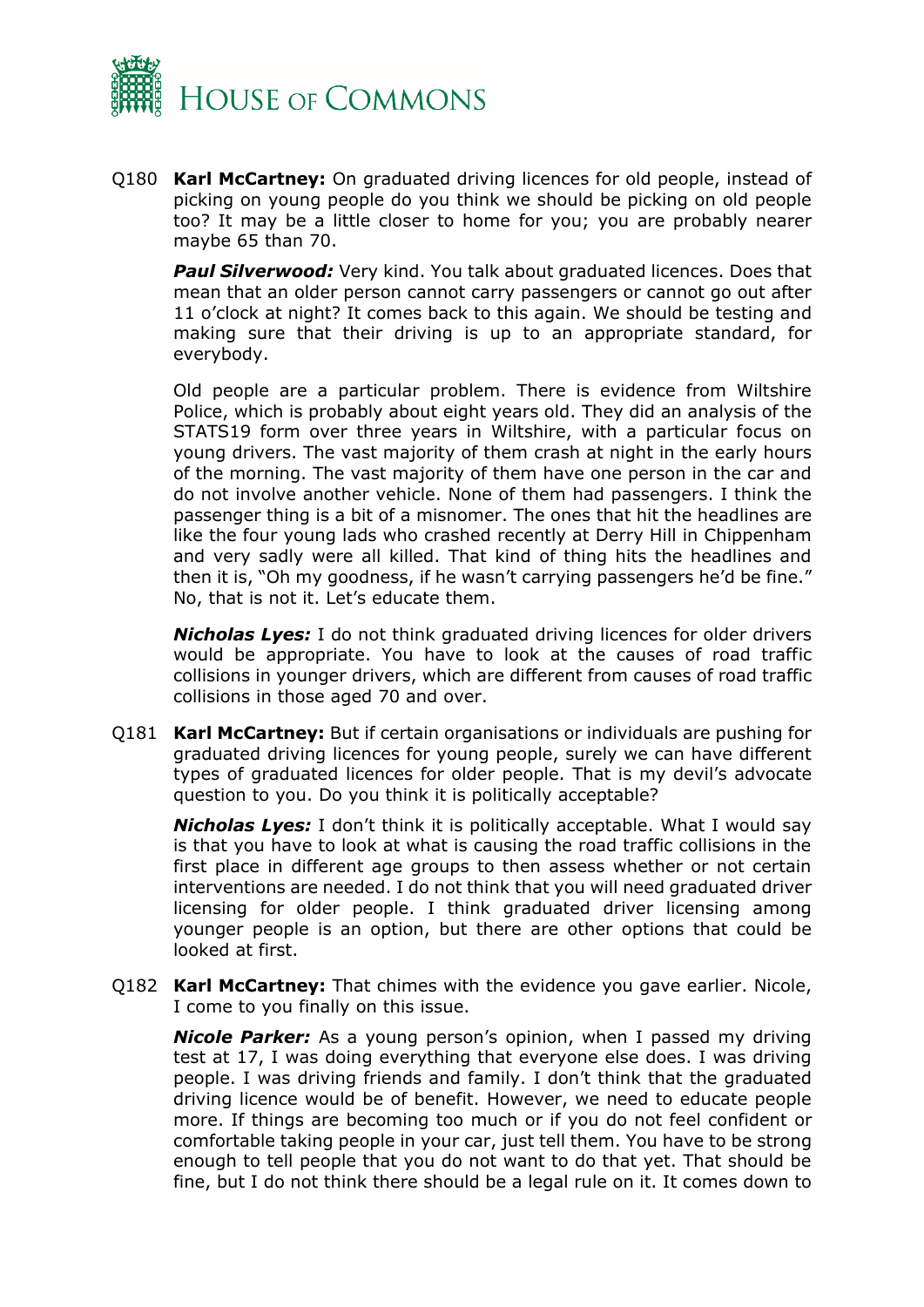

policing it. How would it be policed? We cannot even police people using their phones and getting caught at a good enough rate yet, so I do not think that graduated driving licences would really be a benefit.

In regard to the elderly, again it comes down to education. If they do not pass a certain standard of driving, they should be educated more and be put through a test.

Q183 **Karl McCartney:** Moving on to insurance, I have my own particular view about the insurance companies. I think it is a monopoly and I think that they treat young drivers especially as a cash cow, as they do all of us who pay our premiums. They still make vast amounts of profits every year.

Is there anything you want to tell me about insurance and insurance companies? Are they doing enough to enable young drivers to be on the road, or do you think that the Government should look at the Australian model, which is where insurance is paid for by the Government, or at least part of it? There are different options. You might not be aware of the Australian model, but just give me some thoughts about insurance companies.

*Nicole Parker:* From personal experience, my insurance premium was over £1,000 for my first year. At the moment, Pathfinder currently has no discount benefit, which I think is a real shame. I feel that, if you have undertaken the Pathfinder experience and you have been successful, you will be a better driver. We have proven, and the stats show, that you are less likely to have an accident.

I paid over £1,000 for my first year. That was with a black box. Without a black box, for my car, I think it was going to be £2,500 for my first year. Obviously, a lot of factors come into that, but at the end of the day I am a girl, which apparently is supposed to lower the insurance, and I do not live in a particularly rough area. That should mean that my car is safer, according to insurance companies, yet my car insurance was still so high. I think it was for the second year as well; it was just under  $£1,000$  for my renewal, which was not a considerable amount less, given that I had a noclaims bonus.

*Nicholas Lyes:* I have to confess that I do not know a lot about the Australian model. In fact, I know very little about it. What I would say is that there is an argument that when it comes to telematics—the RAC provides telematics-based black box insurance—the Government could look at the insurance premium tax rates and lower those. I am sure that the Treasury will turn round and say that it is going to cost them too much money, but the counter-argument is that road traffic collisions cost the UK economy about £35 billion. Arguably, there would be a saving through encouraging younger people to take up black box telematics at a lower price.

**Lorna Lee:** It is similar to what Nick just said. We provide insurance at the AA. Having the Government look at taking IPT off telematics products is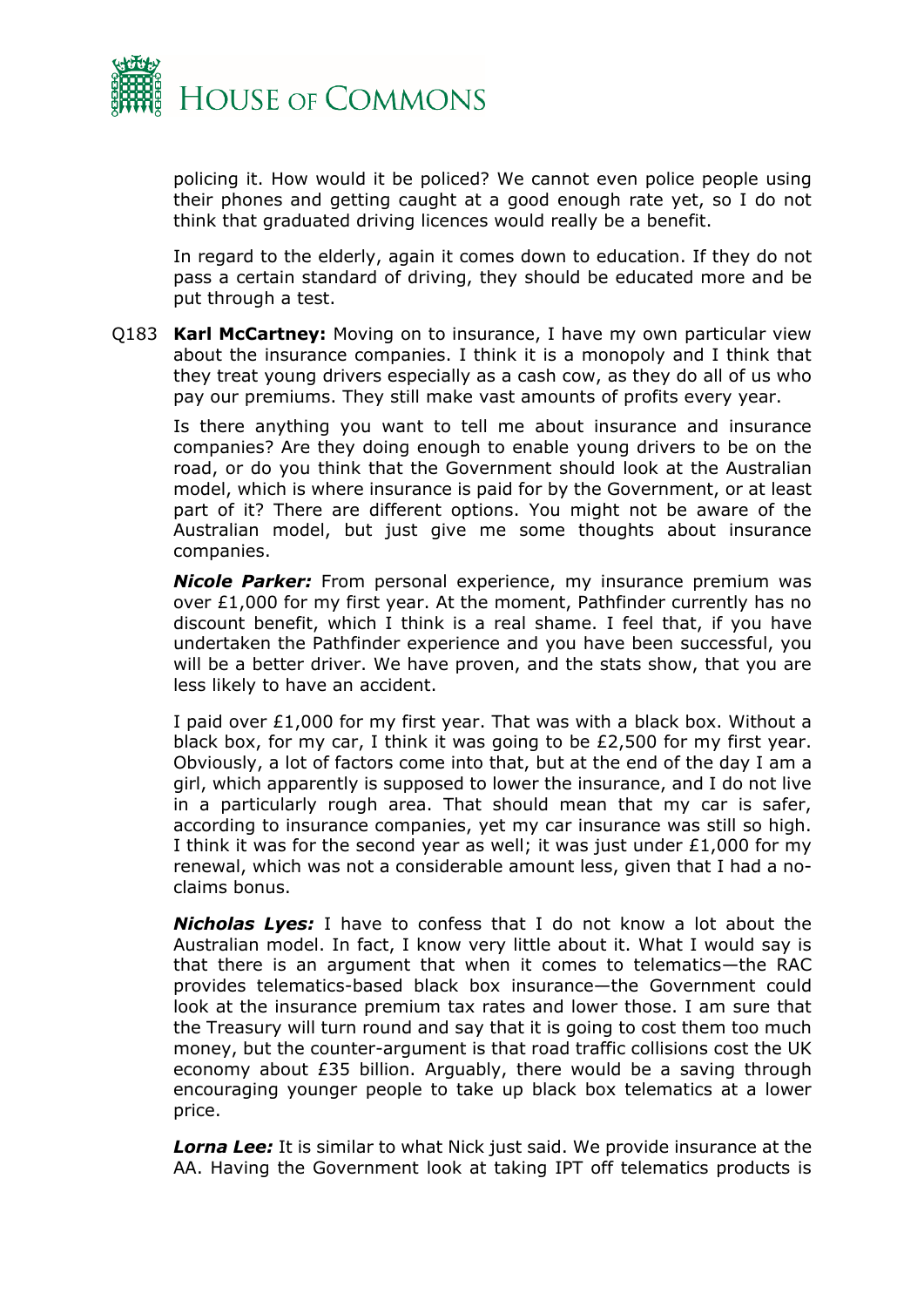

something we would support. IPT is 12% at the moment, so that would bring it down. As it is 12% and is standard across all insurance products, because young drivers have a higher premium, that 12% equates to a greater amount for them than it would for someone with a cheaper premium. It would have a disproportionately better impact for them if it came off telematics products. That is something that we would support. Obviously, it might help to encourage more of them to take out the telematics product after they have had the first year discount, which I think people were saying earlier is about 30%.

Q184 **Karl McCartney:** What would you think if the Government provided some form of insurance for young drivers and basically cut the legs off the insurance companies and industry in insuring young people?

*Lorna Lee:* I am afraid that I do not know very much about the Australian model either. We would want them to look at IPT, to take IPT off telematics.

**Paul Silverwood:** The insurers could hold the key to reducing premiums. If they advocate that youngsters go through Car Club or through the Pathfinder scheme and get pre-licence training, if it is delivered appropriately and has proven results, they could significantly lower the premium without reducing income to the Exchequer.

Q185 **Karl McCartney:** A bit like AIM, where you can get benefits with various insurers if you go through one of their courses and become an advanced motorist—*[Inaudible.]*

**Paul Silverwood:** For Car Club, we have an arrangement with Carrot, which benefits our members, but we do not have the same for Pathfinder.

**Karl McCartney:** Understood. Hopefully, you can change that before too long. Thank you all very much indeed.

Q186 **Chair:** I have one last question. Paul, your organisation is quite sceptical about telematics. Obviously, the insurance companies are willing to charge less with telematics, which would suggest that there is some impact from them. Logic would dictate that there would be impact as well. Can you articulate your concern? We know that you are all about safety, so where doesn't it work?

*Paul Silverwood:* Where the telematics restrict your time. As Nicole was saying earlier, her cut-off was 11 pm. I do not think that is fair. The telematics should be monitoring the vehicle. One of the issues I have with it is that the vehicle could be shared with other members of the family, siblings or the boyfriend or whoever. It is not necessarily the young person who is insured who is the sole driver. There are issues with it.

In principle I am for it, because the results are that youngsters with telematics in the car have fewer accidents, but let's try to do it in a fair way.

Q187 **Chair:** Nicole, the last word from you. Is your feeling that it works in general but has a few rough edges that need smoothing out, or is that